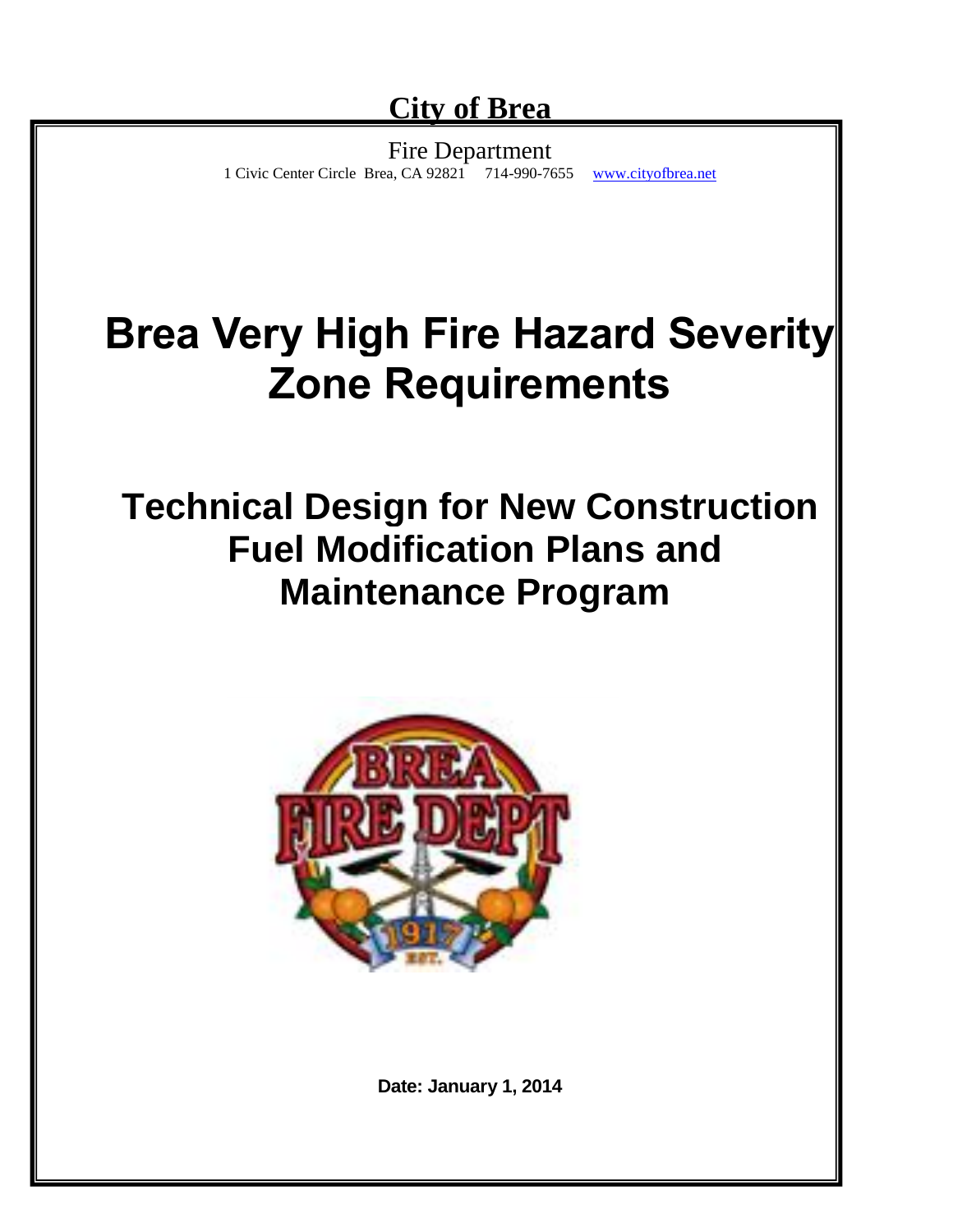Brea Fire Department **Page 1** of 37 January 1, 2014 Technical Design for New Construction Fuel Modification Plans and Maintenance Program

### **TABLE OF CONTENTS**

| Vegetation Management for Interior/Manufactured Slopes or Non-Irrigated Vegetation11 |  |
|--------------------------------------------------------------------------------------|--|
|                                                                                      |  |
|                                                                                      |  |
|                                                                                      |  |
|                                                                                      |  |
|                                                                                      |  |

#### **Attachments**

| 8 Fuel Modification Zone Plant List, Symbol Meanings, and Qualification Statements.26 |  |
|---------------------------------------------------------------------------------------|--|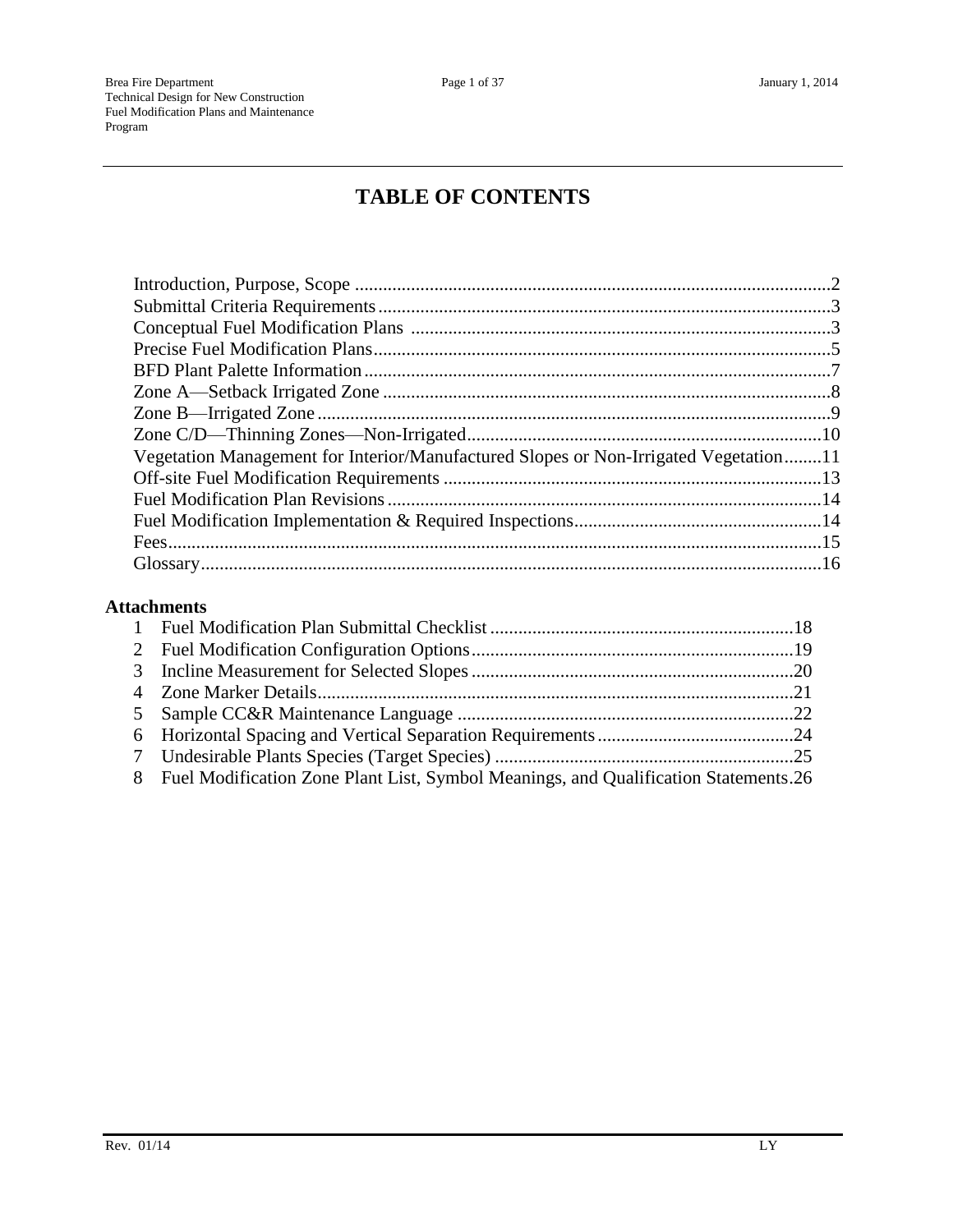### **INTRODUCTION**

Proper vegetation management in areas at risk from wildfires has proven to be a major factor in reducing the chances of homes burning, especially when combined with exterior construction features designed or maintained to further protect a home from the approaching flames and embers.

Fuel Modification Zones are landscaping areasin which existing combustible vegetation is removed from strips of land and replaced with spaced and irrigated fire-resistant plants and further adjoining strips of land in which vegetation is partially removed. The zones provide an integral level of protection for structures from wildfires by slowing the speed and reducing the intensity of the fire.

#### **PURPOSE**

The purpose of this guideline is to provide information on how fuel modification zones are to be designed, installed, and maintained in order to meet safety requirements.

### **SCOPE**

New construction development adjoining grass-covered, brush-covered or chaparral covered land, canyons, foothills, mountains, and other lands containing combustible vegetation requires fuel modification of natural vegetation at the urban interface and an assessment of interior vegetative areas within the community.

Vegetation Management practices are implemented and enforced in two ways; Fuel Modification and Defensible Space. Prior to beginning the grading and/or construction process, developers and builders are required to receive approval from BFD for the design of a **Fuel Modification Plan** and for the installation of **Fuel Modification Zones**. Separately, the California Fire Code and Public Resources Code additionally requires land owners to implement and annually maintain a **Defensible Space** vegetation reduction activity between their structure and the wildfire area for a distance up to 100 feet, measured from their structure to their property line. Defensible Space is required for land owners in Brea when a Fuel Modification plan and installation was not previously approved, and for their current remaining landscape area located between the approved Fuel Modification Zone "A" and their structure (See Attachment 2).

#### **This guideline addresses only the Fuel Modification design and maintenance process requirements.**

#### **SUBMITTAL CRITERIA REQUIREMENTS**

**Design of the Zones:**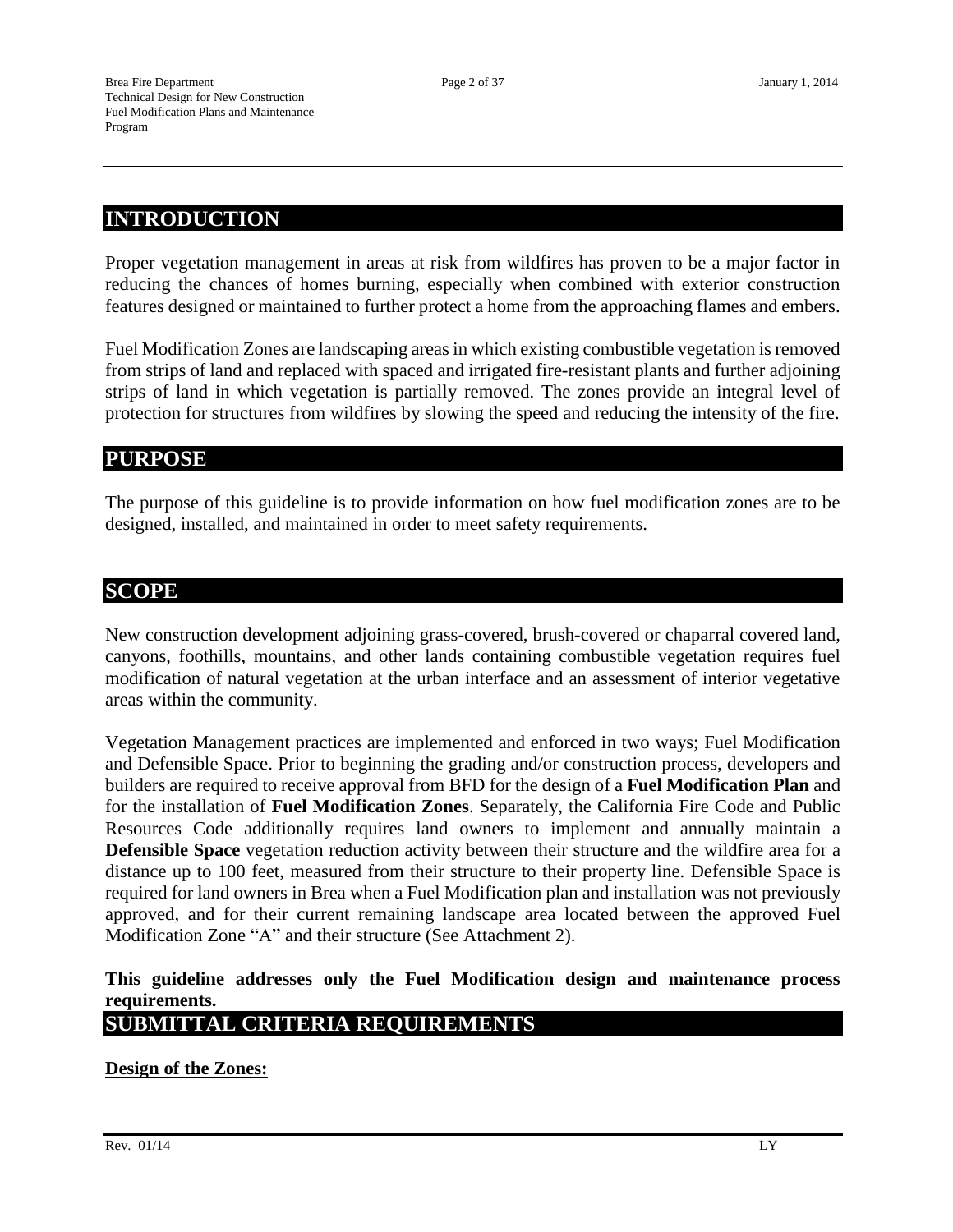The minimum width of a fuel modification area is 170 feet (in some cases the width could be increased prior to approval, due to the type of terrain and/or type and mass of vegetation). Zone A will not be approved when separated more than 100 feet from the protected structure. A new fuel modification installation consists of: (See Attachment 2)

- 20-Foot Level Structure Setback (Zone A)
- 50-Foot Re-planted Irrigated (Zone B)
- 50-Foot Vegetation Thinning (Zone C)
- 50-Foot Vegetation Thinning (Zone D)
- An Assessment of Areas Interior from the Community Perimeter (Section 7) NOTE: Fuel modification plans could require Special Maintenance Areas or upgraded construction features within communities located further from the edge of the community, based on the specific criteria noted in Section 7. Special Maintenance Areas should not normally be required to meet the requirements of a fuel modification zone, but approved plans would set forth site specific requirements for installation and maintenance of the areas if determined Special Maintenance Areas are required.
- Roadside vegetation protecting vital community evacuation systems.

**The Brea Fire Department (BFD) may require a meeting prior to plan submittal to ensure an overall understanding of program scope and requirements during the design phase. Call 714- 990-7655 to schedule an appointment.**

#### **Plan Submittal Criteria:**

#### **1. Conceptual Fuel Modification Plans**

Conceptual plans are optional if the designer is already prepared to submit a precise plan (See Section 2 for the precise plan requirements). Conceptual plan criteria are required to be shown on the precise plans. Fuel modification plans must be approved by the Brea Fire Department. This approval occurs prior to, or concurrent with review and approval of any tentative tract map, tract map, or site grading permit, whichever comes first. (Refer to Section 10 for the timing of when fuel modification plans need to be approved).

Submit three sets of plans prepared by a licensed Landscape Architect or other design professional with equivalent credentials, for BFD review. Contact BFD in advance if not using a licensed landscape architect. Prior to final approval, an electronic copy of the plans is required in a .pdf format.

Required new construction inspections from Section 10 are not scheduled from the Conceptual Fuel Modification plans. To obtain a new construction inspection, a Precise Fuel Modification plan is required to be approved. If site meetings are needed, contact BFD at 714-990-7655.

**Conceptual Plan Criteria: (**Conceptual criteria must also be on the Precise Fuel Modification plans) **The following information shall be included on the Conceptual Fuel Modification Plan:**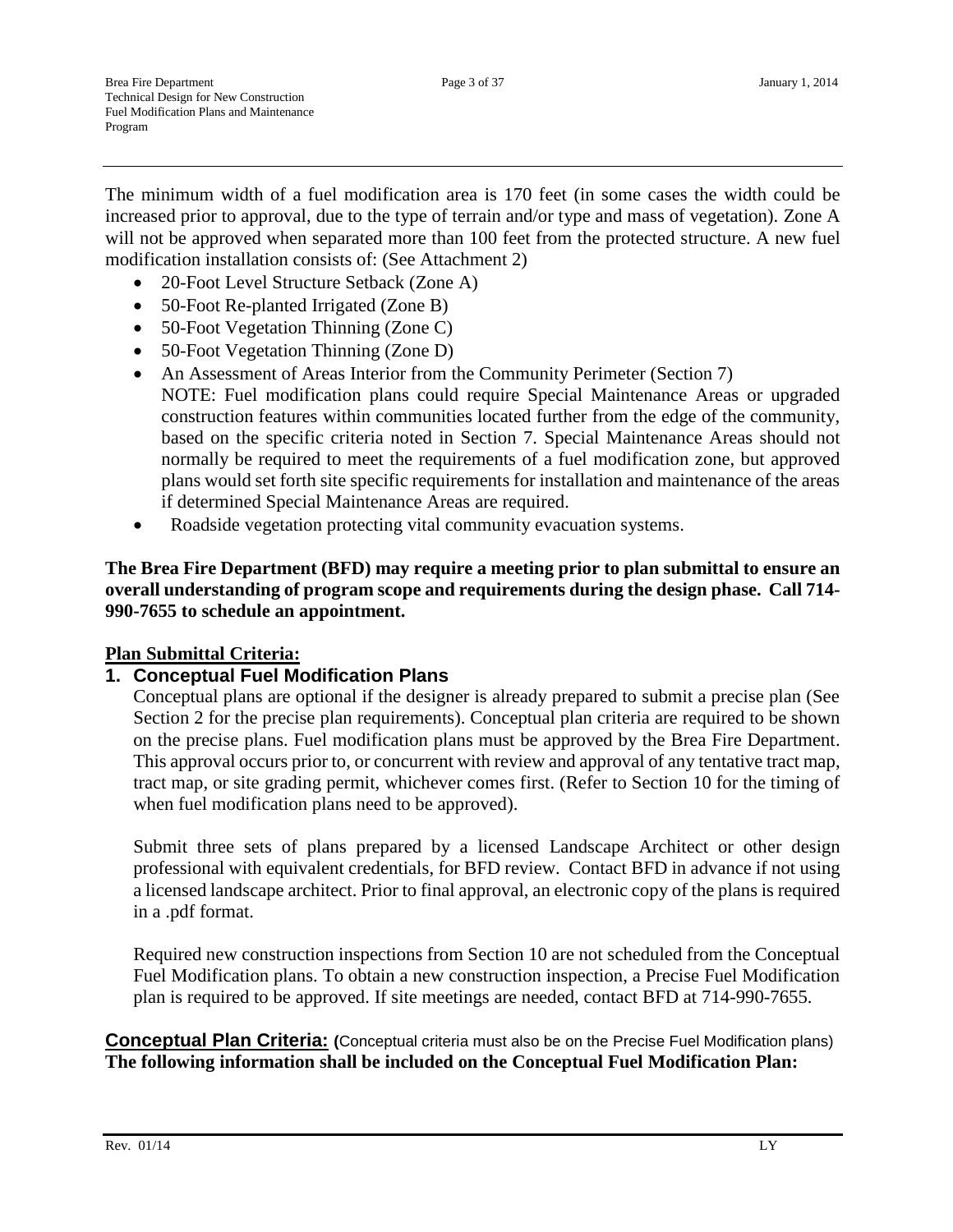- A. Delineate the width of each zone. Zones shall be scaled and symbolized with a brief description of each zone's dimensions and character;
	- 20-Foot Zone A / Structure Setback
	- 50-Foot Zone B / Re-planted and Irrigated *(Ground cover is required in Zone B and should cover the entire ground between groups of shrubs, trees, or grasses. Ground cover shall not exceed 2 feet in height)*.
	- 50-Foot Zone C / Thinning Area
	- 50-Foot Zone D / Thinning Area
- B. Submit Landscape Plans for Common Areas and Interior Slopes (Read Section 7) Note: Fuel modification plans could require Special Maintenance Areas within communities, based on the specific criteria noted in Section 7. The plans shall:
	- Show all interior commonly owned areas.
	- Describe where irrigated and non-irrigated.
	- Have a note stating that common area and interior slope plans will be submitted to BFD for assessment, prior to the purchase and installation of the plants.
- C. Copy Sections 4, 5, and 6 on the plans under each specific zone listed above. Also, provide the name(s) of the entity that is responsible for maintenance of each zone.
- D. Identify the size of the development by showing all tract and property lines and slope contour lines. Show all structure footprints nearest to the fuel modification area.
- E. All 170 feet of fuel modification shall be located within the property or tract of the protected structure. Only as a last case scenario, label off-site fuel modification proposed outside the tract or property lines. In those extreme cases, provide easements or permanent legal agreements recorded with adjacent property owners. If allowed, the plans will not be approved until the recorded agreements are copied on the plans. (Refer to Section 8)
- F. Demonstrate that the designer, developer and future land owner are aware of the allowed plant species and spacing requirements by placing Attachment 6 and 7 on the plans.
- G. Show location of existing plant species you are proposing to retain within the fuel modification zones. (The plans shall note rare, protected, and endangered plant and animal species, tree ordinances**,** geological hazards, and other conflicting restrictions). Protected habitat is not allowed within the zones, as future maintenance would conflict with safety requirements herein and would be more difficult, costly, and problematic for landowners.
- H. Photographs of the area that show the type of vegetation that currently exists, including height and density, and the topography of the site.
- I. Location of emergency and maintenance access easements on private or common property within every 500 lineal feet of the fuel modification area. Access easements shall have a minimum 10-foot width; alternatively, 5-foot wide easements provided every 250 feet may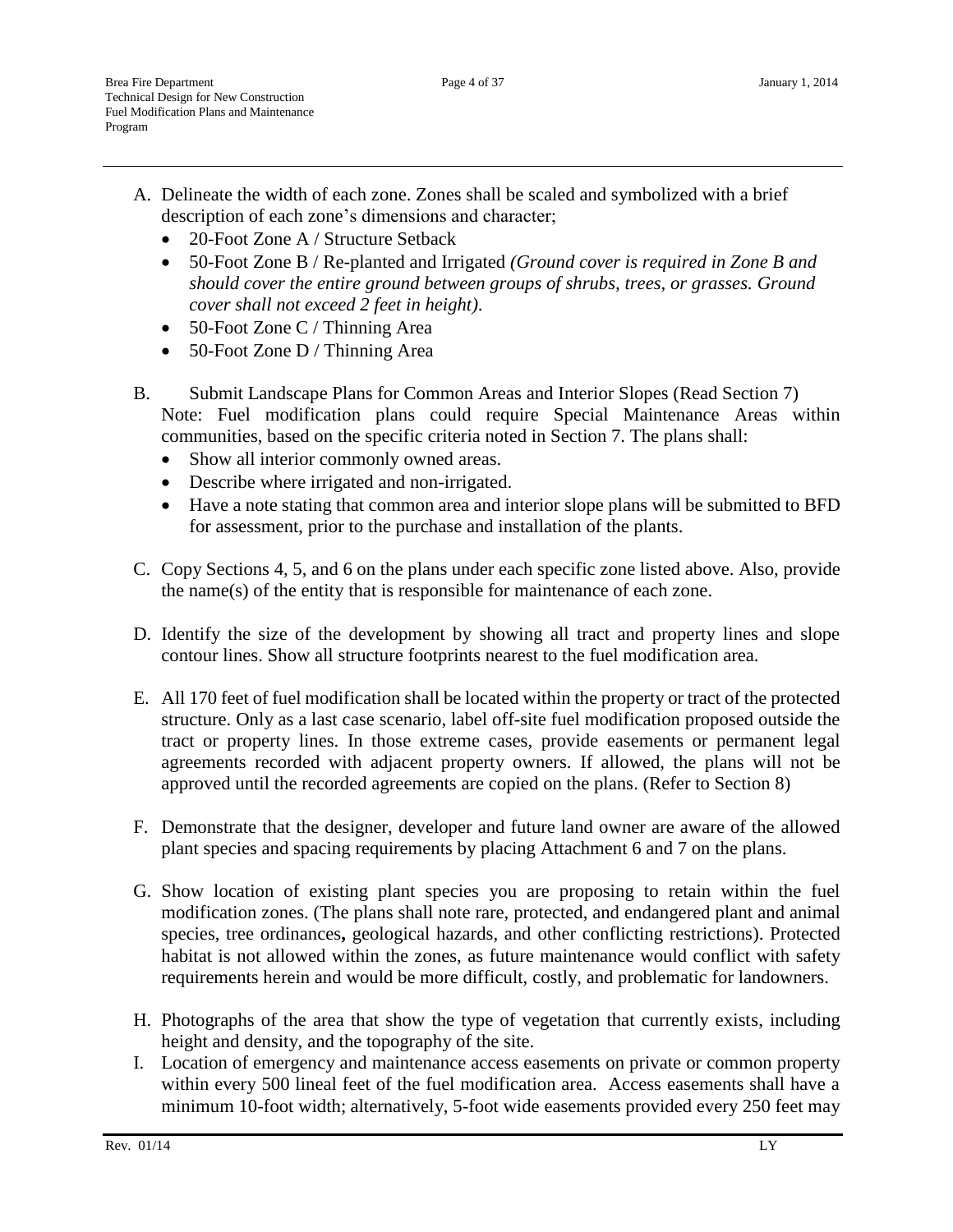be acceptable. Gates shall be installed into the fuel modification area and shall be a minimum of 36 inches wide. The easements shall be maintained free of vegetation or any structures greater than 5 inches in height.

- J. General descriptive notes of what exists 300 feet beyond the development property lines in all directions; i.e., reserve lands, future construction, existing adjacent structures, natural vegetation, roads, parks, etc.
- K. A note stating that within the fuel modification zones, the plant species for the precise fuel modification plans will be selected from the BFD approved plant palette Attachment 8.
- L. When vital evacuation road systems are on the perimeter of the community and/or used as a fuel modification zone, the setback shall include at least 10 feet of combustible vegetation clearance in accordance with City of Brea amendments to the California Fire Code, or as approved by the fire code official.
- M. If you cannot meet the requirements of the fuel modification guideline for total distance of any or all zones, plant species, or horizontal spacing/grouping distances etc; an Alternative Materials and Methods (AM  $\&$  M) request letter shall be drafted by the applicant and submitted with the plans. The alternative proposal requires the burden of proof on the applicant to demonstrate the proposal is equivalent to the minimum code requirements. In extreme alternative proposal cases, fire behavior analysis reports by an experienced fire behavior expert could be required by BFD. (Credentials of the expert may be requested).

#### **2. Precise Fuel Modification Plans**

If there was not a Conceptual Fuel Modification plan approved, the Precise Fuel Modification plans shall include all information criteria required for Conceptual Fuel Modification plans, and the following additional information (Refer back to Section 1). Refer to Section 10 for the timing of when fuel modification plans need to be approved.

Submit three sets of plans prepared by a licensed Landscape Architect or other design professional with equivalent credentials. Contact BFD in advance if not using a licensed landscape architect. An electronic copy of the plans is required in a .pdf format prior to approval.

#### **Precise Plan Criteria:**

**The following information shall be included on the Precise Fuel Modification Plan, in addition to the criteria required for Conceptual Plans:**

A. Location and detail of permanent zone markers. Copy Attachments 3 and 4 on the plans. Additionally, provide the degree of slope on the plan at the location of the zone markers.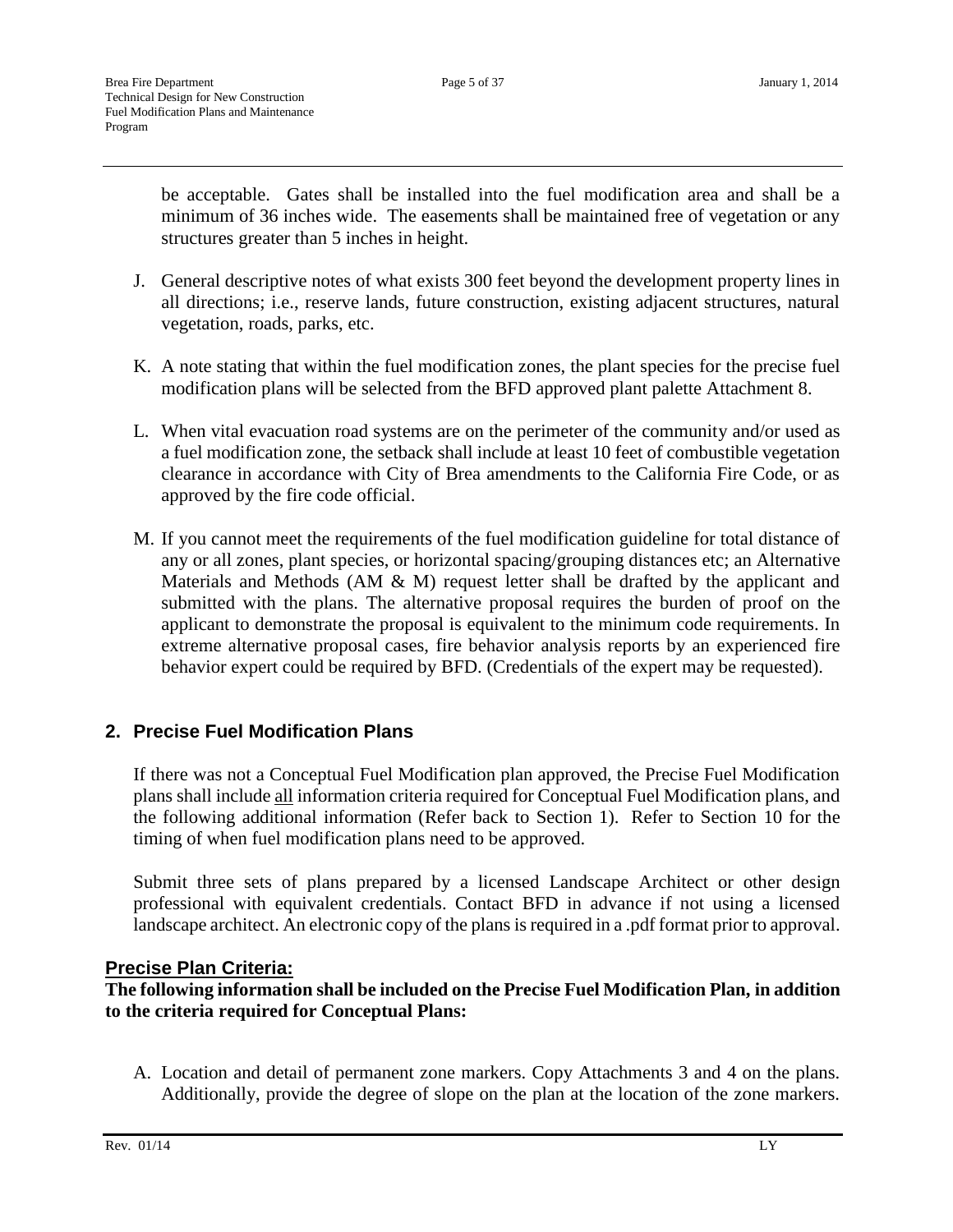Some slopes may need to be surveyed. The minimum number of markers is desired. There is no specific lateral spacing requirement due to topography issues. However, adjacent markers shall be spaced to be visible laterally when standing at each marker regardless of how far apart the markers are. Generally, markers are only required near side property lines and at the latter portion of Zone "D". The irrigation piping and replanted area usually identify the latter portion of Zone "B" so markers should not be required.

- B. Plant palette to be designed and installed in accordance with this guideline. Include a plant legend for all trees, tree-form shrubs, shrubs, and ground cover in irrigated zones utilizing the maximum width of mature plants and proposed spacing in accordance with Attachment 6. Care should be taken to select plants that are sensitive to related resource agencies. (i.e., U.S. Fish and Wildlife Service, County Parks, The Nature Conservancy, Orange County Public Facilities and Resource Department, CA. Coastal Commission, and the Orange County Vector Control District). (Refer to the Attachment 8 code symbols and qualification statements and Attachment 6 to design the location of plants) See Section 3 for plant palette information.
- C. Irrigation plans indicating that an irrigation system is being designed and installed.
- D. All applicable maintenance requirements and assignment of responsibility (Refer to Section 10F). Copy Section 10F on the plans. Additionally, copy Attachment 5 on the plan when any zone is maintained by a homeowners association.
- E. New construction inspections are required prior to lumber drop, occupancy, and landscape fuel modification turnover to the final landowner. Copy Section 10 C-E on the plans. Note on the plan that the Landscape Architect or plan designer assumes the responsibility of notifying the builder of the required timing of the new construction related fuel modification inspections.
- F. Fuel modification zones should be located within common lettered lots owned and maintained by associations representing common ownership. When fuel modification zones are located on private property, deed restrictions, easements, or written disclosures are required to specifically identify the restrictions on any portion of the property subject to fuel modification. (Refer to Attachments 2 and 5).
- G. Place the following note on the plans: "Prior to the maintenance responsibility turnover of Fuel Modification Zones and Special Maintenance Areas from the developer to the final landowner (Section 10.E), the developer is responsible to ensure the originally estimated cost of future maintenance is sufficient to cover the cost of future maintenance, based on the originally approved design. Changes to the fuel modification areas or interrupted maintenance activities by the final landowner, after the final landowner has accepted the long-term maintenance responsibility, become the responsibility of the final landowner".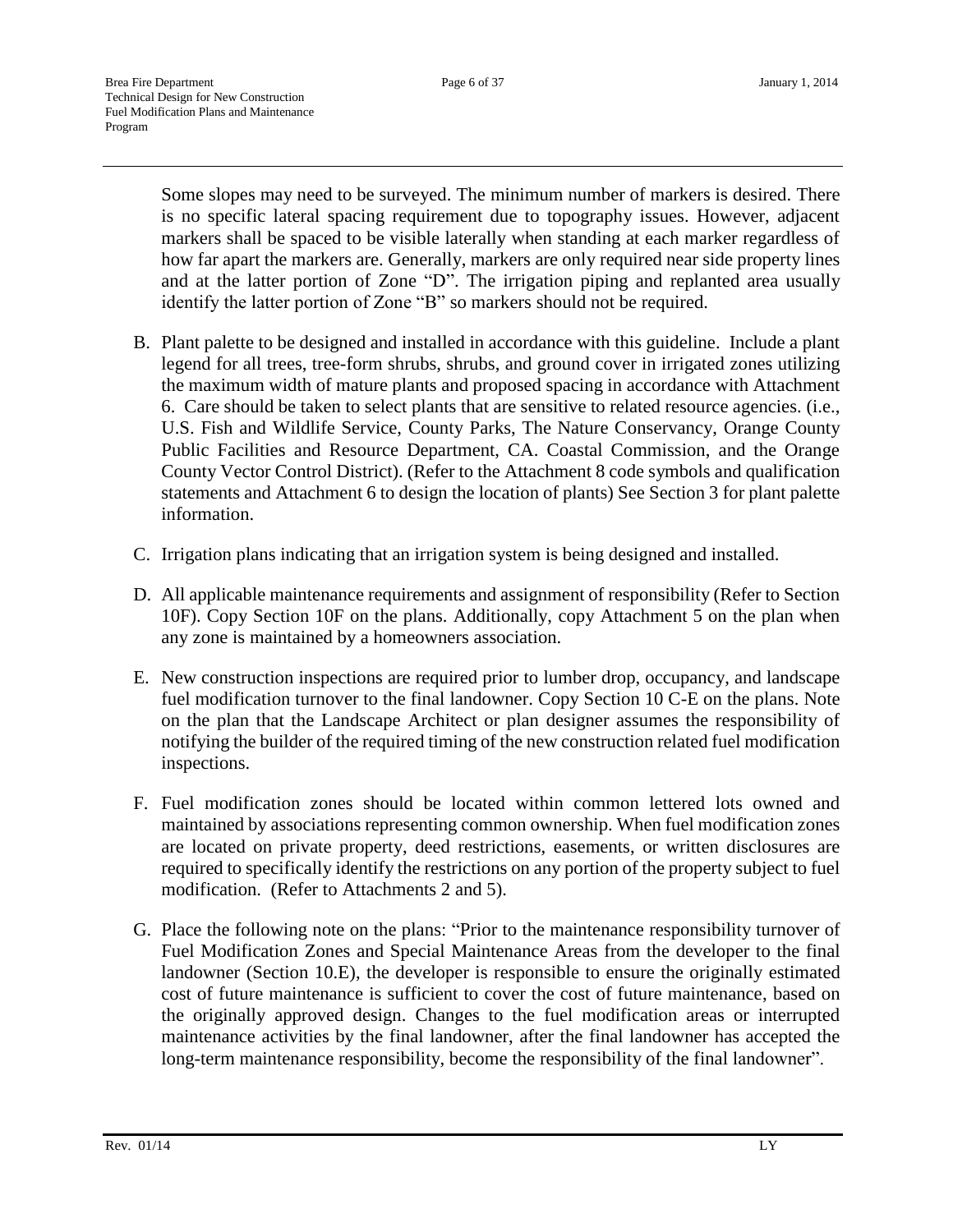- H. Submit written proof the CC and R's reference the fuel modification areas and associated maintenance. (See Attachment 5).
- I. For alternative proposals that do not meet minimum requirements, see Section 1M.

#### **3. Brea Fire Department Plant Palette Information**

A. The plant species from Attachment 8 were approved by various resource agencies responsible for environmental protection. All plants installed shall be selected from Attachment 8 and be grouped and spaced in accordance with Attachment 6. Specific installation requirements are included for various plant species. (See plant code, legend, and qualification statements in Attachment 8). Retained plants shall be proposed for approval on the plans (See below for proposing alternate plant species). All plant species must be submitted in a legend on the plans containing both the botanical and common names and the expected mature width and height, based on common published resources. In irrigated zones plants must be fire resistant and drought-tolerant. New plant species introduced outside of the irrigated zones must also be from Attachment 8 (Or see below). (All plants including species from Attachment 8 will burn given sufficient heat and low moisture content. Vegetative fire resistance may be enhanced through adequate irrigation rates or precipitation).

#### B. Proposing Alternate Species:

If alternate plant species are proposed, the Landscape Architect shall provide photographs as well as all data on the size and fire resistive characteristics for installation criteria. A maximum of 10 alternate species can be proposed per project. Plant selections need to have similar/equal properties to the plants from Attachment 8. BFD will make a case-by-case determination as to acceptability of the proposed species. The proposed species must be spaced based on size and characteristics. If the plant materials are proposed to be planted within 300 feet of reserve lands (except plants on the interior of the tract), concurrence from the applicable agencies listed in Section 2.B would be required. If the proposed plants have received previous resource agency approval, no concurrence letter will be required. Contact BFD prior to your submittal if needed.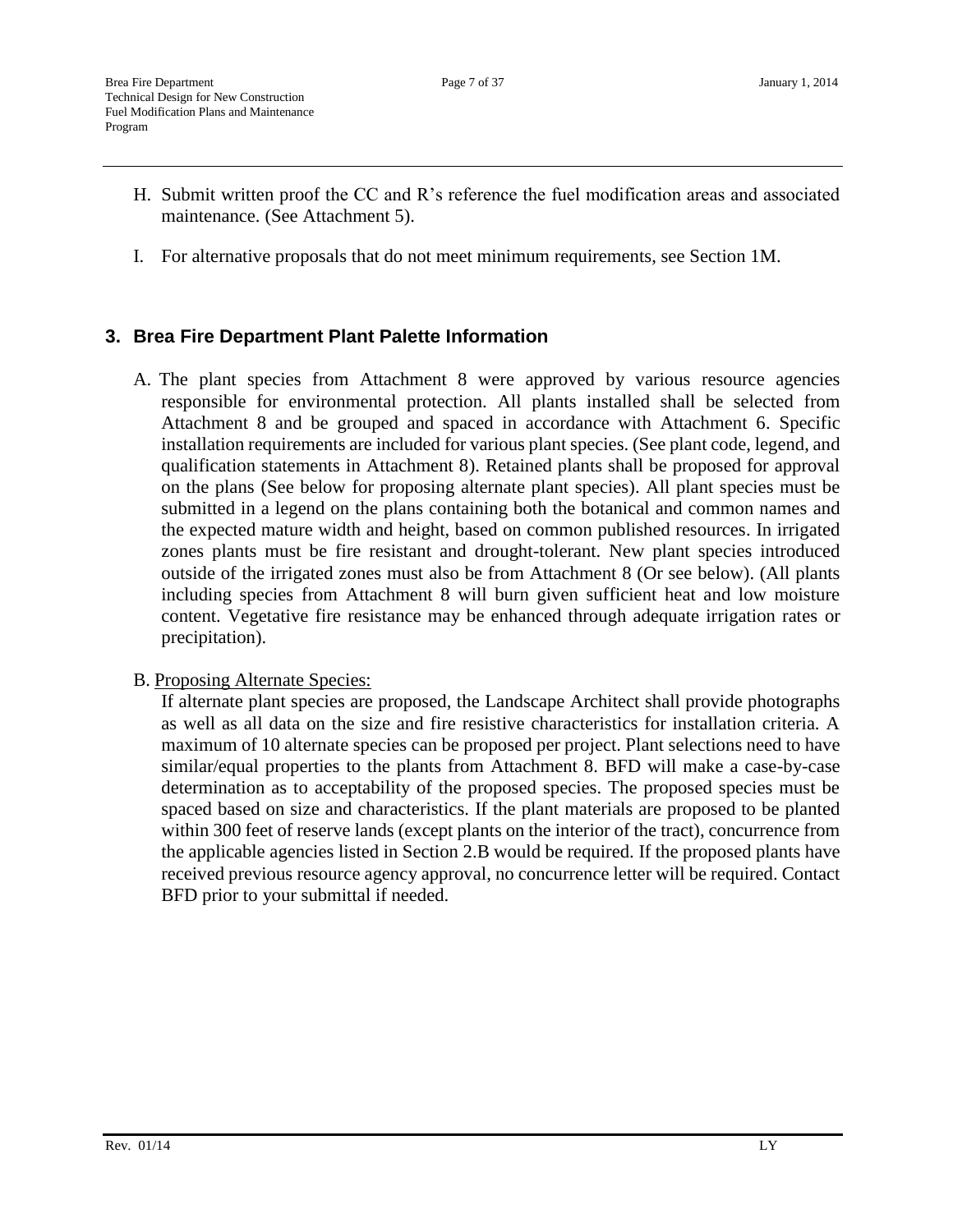#### **4. Zone A – Irrigated Structure Setback Zone**

The purpose of the setback zone is to provide a defensible space for fire suppression forces and to protect structures from radiant and convective heat. **Zone A shall not be less than a 20-foot minimum width. The entire structure setback zone is to be located on a level, graded area at the top or base of the slope, unless approved by the fire code official.**

Zone "A" Approved Configurations:

- If a Homeowners Association (HOA) or other single entity is maintaining only the B-D zones, then locate Zone A on level ground, at the most distal 20 feet within the structure owner's lot, in order to adjoin Zone B at the base or ridge of the slope. (See Attachment 2)
- If all Zones A-D are maintained by an HOA or adjoining single entity, Zone A shall begin at the lot property line. (See Attachment 2)
- If all zones A-D are to be maintained by the structure owner, then Zone A shall begin at the wall of the structure.

Zone A begins within 100 feet from the protected structure and may incorporate trails, roadways, and other level noncombustible surfaces.

#### **Zone A – Specific Maintenance Requirements**

- A. Automatic irrigation systems to maintain healthy vegetation with high moisture content and be regularly irrigated.
- B. Pruning of foliage to reduce fuel load, maintain vertical continuity, and removal of plant litter and dead wood in accordance with Attachment 6.
- C. Complete removal of undesirable plant species (See Attachment 7). There is also minimal allowance for retention of selected native vegetation.
- D. Plants in this zone shall be highly fire resistant and selected from the Attachment 8 for the setback zone and given geographical area. (Refer to Attachment 8 and Section 3).
- E. Tree species within Zone A are not allowed within 10 feet of combustible structures (measured from the edge of a full growth crown).
- F. Maintenance includes thinning and removal of over-growth, replacement of dead/dying plant material with approved fire resistant plantings.
- G. Devices that burn solid fuels are not permitted in any fuel modification zone.
- H. No combustible construction shall be allowed within Zone A.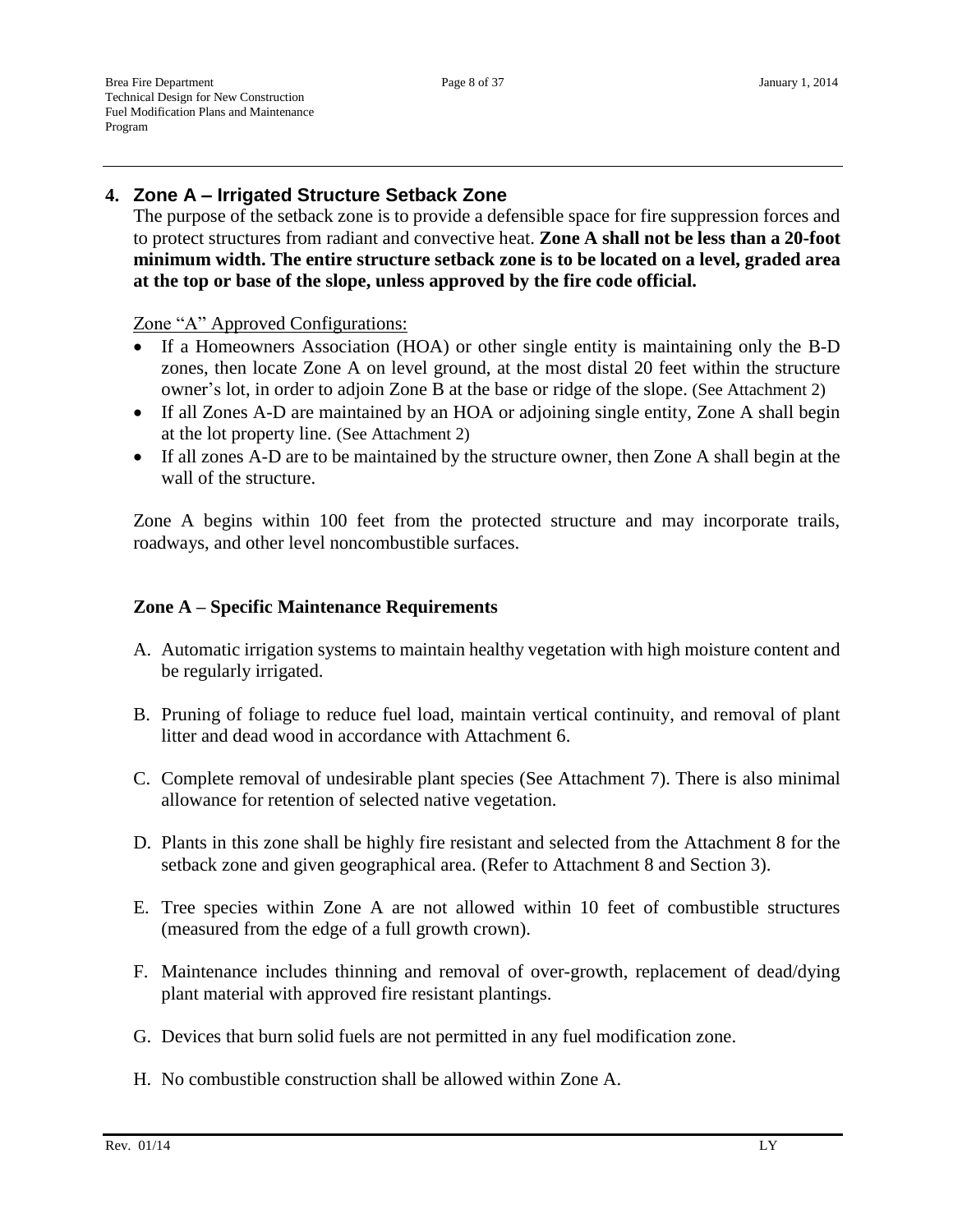#### **5. Zone B – Irrigated Zone**

This portion of fuel modification consists of irrigated landscaping with a ground cover installed. This irrigated zone adjoins Zone A and is a minimum of 50 feet in width and may be increased as conditions warrant. Zone B shall be permanently and regularly irrigated. Ground cover is required in Zone B and should cover the entire ground between groups of shrubs, trees, or grasses. The Landscape Architect shall select plant species, design an irrigation system, and design a maintenance program which sensitively addresses water conservation practices and includes methods of erosion control to protect against slope failure. All irrigation shall be kept a minimum of 20 feet from the drip line of any existing native Coast Live Oak species.

Zone B shall be cleared of all undesirable plant species, irrigated, and planted with species from Attachment 8. Exceptions to save desirable species may be submitted for approval by the BFD on a site-specific basis. One of the goals of Zone B maintenance is to always retain the originally approved design throughout the future.

#### **Zone B – Specific Maintenance Requirements**

- A. Groundcover shall be installed and maintained at a height not to exceed 2 feet.
- B. In order to maintain proper coverage, landscape islands with native grasses shall be allowed to go to seed. Native grasses shall be cut after annual seeding. Cut heights shall be approximately 4 inches.
- C. Apply irrigation rates to maintain healthy vegetation with high moisture content based on plant species specific needs.
- D. All plant species designed for Zone B shall be selected from Attachment 8. Existing fuel modification maintenance programs are limited to the plants listed on the approved plans unless a revision is requested. Planting and maintenance shall be in accordance with planting restrictions from Attachments 6, 7, and 8.
- E. Groups of trees, tree-form shrubs, and shrubs that naturally exceed 2 feet in height shall be vertically pruned, and horizontally spaced in accordance with Attachment 6. (Attachment 6 has allowances for vertical separation only, based on the height of the specimen and distance from a structure).
- F. Removal of dead and dying vegetation and undesirable plant species from Attachment 7.
- G. Devices that burn solid fuels are not permitted in any fuel modification zone.
- H. Combustible construction is not allowed within Zone B.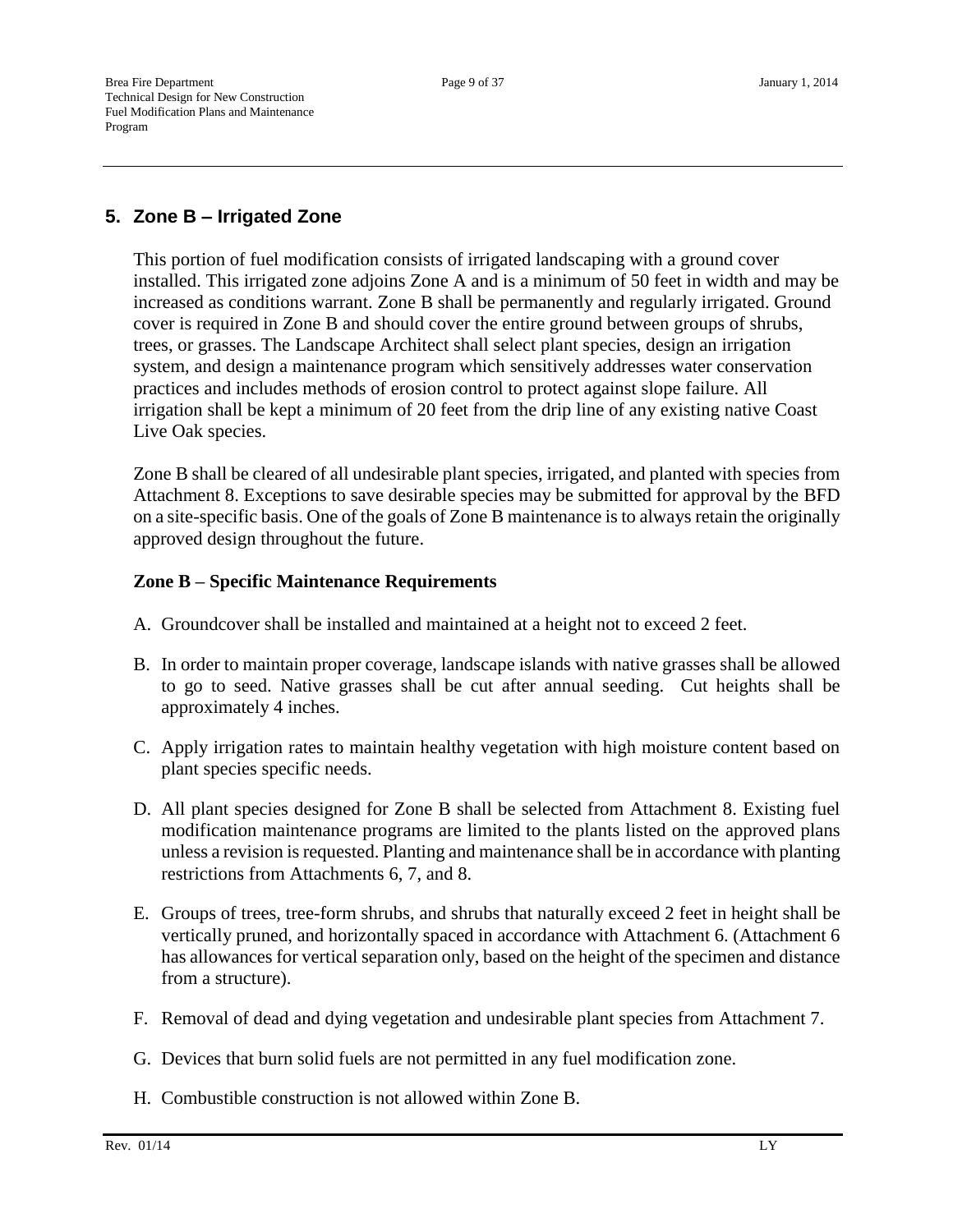#### **6. Zones C and D – Thinning Zones – Non-Irrigated**

- **Zone C is 50-Foot in Width**
- **Zone D is 50-Foot in Width**

The thinning zones are located between the irrigated Zone B and the non-maintained wildland area. After vegetation is strategically removed (thinned) within zones C and D, the amount of the fuel load adjacent to the non-maintained wildland area becomes reduced. These zones begin the process of slowing the speed of the moving fire and decreasing its intensity. This reduces the amount of heat and embers produced as the fire approaches the structure(s).

The thinning zones require the specific maintenance activities listed below. In combination with the Attachment 6 requirements, Zone C can be thinned to a 50% reduction level and Zone D can be thinned to a 30% reduction level. After maintenance, the reduction levels can normally be visually compared to the mature vegetation in the non-maintained wildland area.

#### **Zone C and D – Specific Maintenance Requirements**

- A. Removal of dead and dying vegetation and undesirable plant species from Attachment 7.
- B. In order to maintain proper coverage, native grasses shall be allowed to go to seed. Native grasses shall be cut after annual seeding. Cut heights shall be approximately 4 inches.
- C. Groups of trees, tree-form shrubs, and shrubs that naturally exceed 2 feet in height shall be vertically pruned, and horizontally spaced in accordance with Attachment 6. (Attachment 6 has allowances for vertical separation only, based on the height of the specimen and distance from a structure).
- D. Plants species introduced into Zone C and D shall be selected from Attachment 8. Existing fuel modification maintenance programs are limited to the plants listed on the approved plans unless a revision is requested. Planting and maintenance shall be in accordance with planting restrictions from Attachments 7 and 8. (See Section 3)
- E. Reduce fuel loading by reducing fuel in each remaining shrub or tree without substantial decrease in the canopy cover or removal of tree holding root systems. Maintain sufficient cover to prevent erosion without requiring planting. Roots of species listed in Attachment 7 shall be removed from the zone unless an erosion analysis has been performed by a qualified professional or Geologist indicating the need to retain the root systems. Geology reports affecting the fuel modification program shall be provided to the BFD.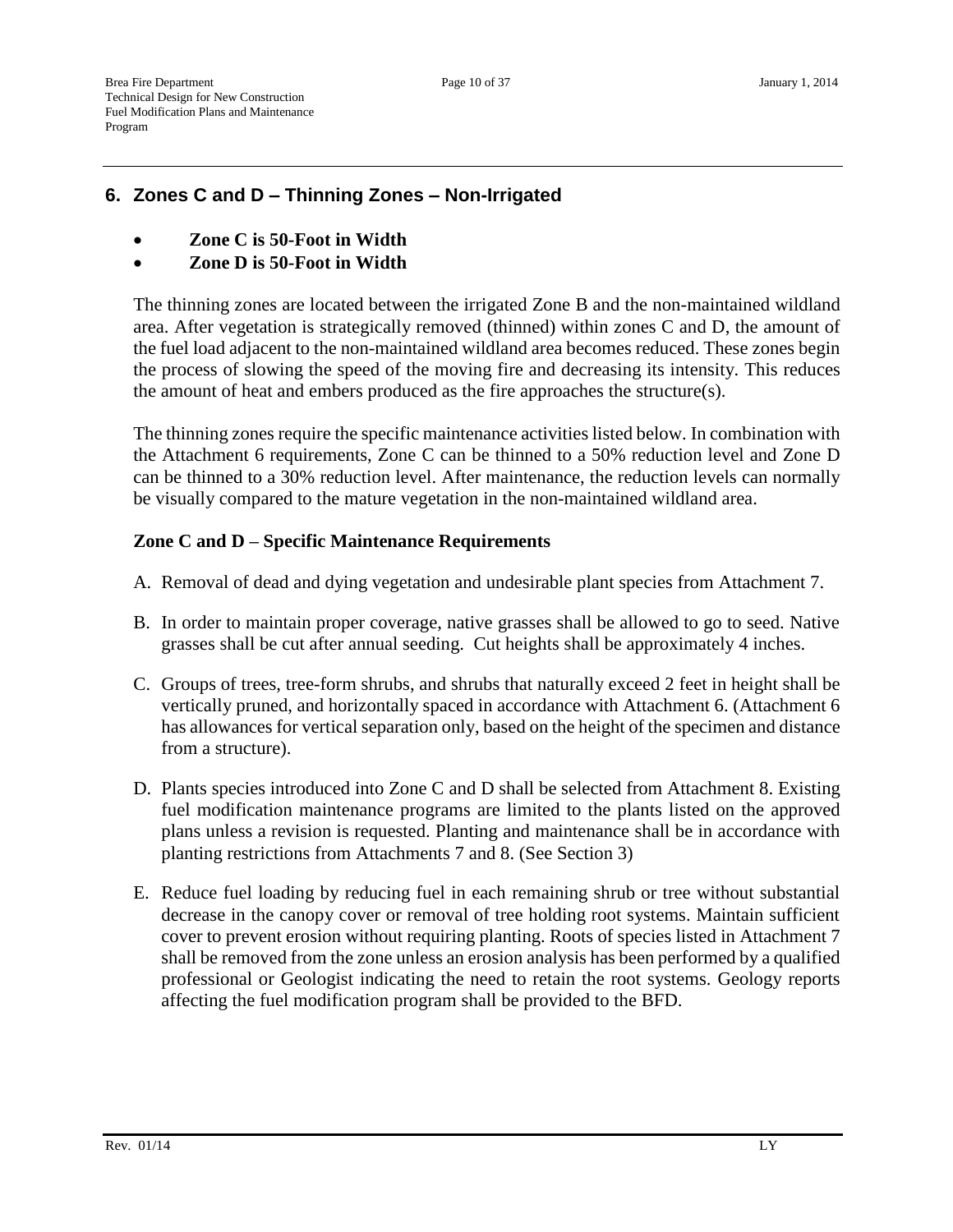#### **7. Vegetation Management for Interior Common Areas, Manufactured Slopes, and Areas with Non-Irrigated Vegetation (Special Maintenance Areas)**

The interior portions of a community are not standard fuel modification zones, but may be subject to planting restrictions, irrigation, and maintenance requirements. This is to ensure structures are reasonably protected from fire continuing into interior areas and from flying embers that may land and start spot fires. If needed, the fuel modification plans shall set forth the maintenance requirements for designated interior areas of the community. Preliminary/conceptual master landscape plans, indicating the general plant palette and density, must be submitted with the fuel modification plans. The interior area master landscape plans will be evaluated to determine if the areas have the potential to increase the hazard to structures or if they will lessen the hazard.

- Applicant shall submit the preliminary/conceptual master landscape plans for all planted and native areas within the tract. It shall be combined in the plan set with the perimeter fuel modification plans (conceptual or precise).
- The areas will be evaluated per Section A below based on location, topography, size, and plant palette as to whether the proposed planting design and/or improper maintenance could create a hazard to adjacent homes.

#### A. **Initial hazard assessment criteria:**

- 1. The community is in any designated Fire Hazard Severity Zone (FHSZ), Wildland-Urban Interface Area (WUI), or Special Fire Protection Area (SFPA).
- 2. Homes adjacent to the areas are not proposed to have "special construction features."
- 3. The roadside planting does not sufficiently protect vital main evacuation routes.
- 4. There are no proposed planting restrictions on lots.
- 5. The proximity between structures and landscape slopes is such that fire travel is probable.
- 6. The area/slope is not proposed to be irrigated.
- 7. The plant palette for the area/slope contains plant species from the BFD undesirable plant list.
- 8. The plant spacing is less than the minimum spacing requirements outlined in this guideline and the plant arrangement creates "Ladder Fuels."
- 9. The slope/area is contiguous with community perimeter fuel modification zones and/or the prevailing wind patterns are such that fire travel is probable.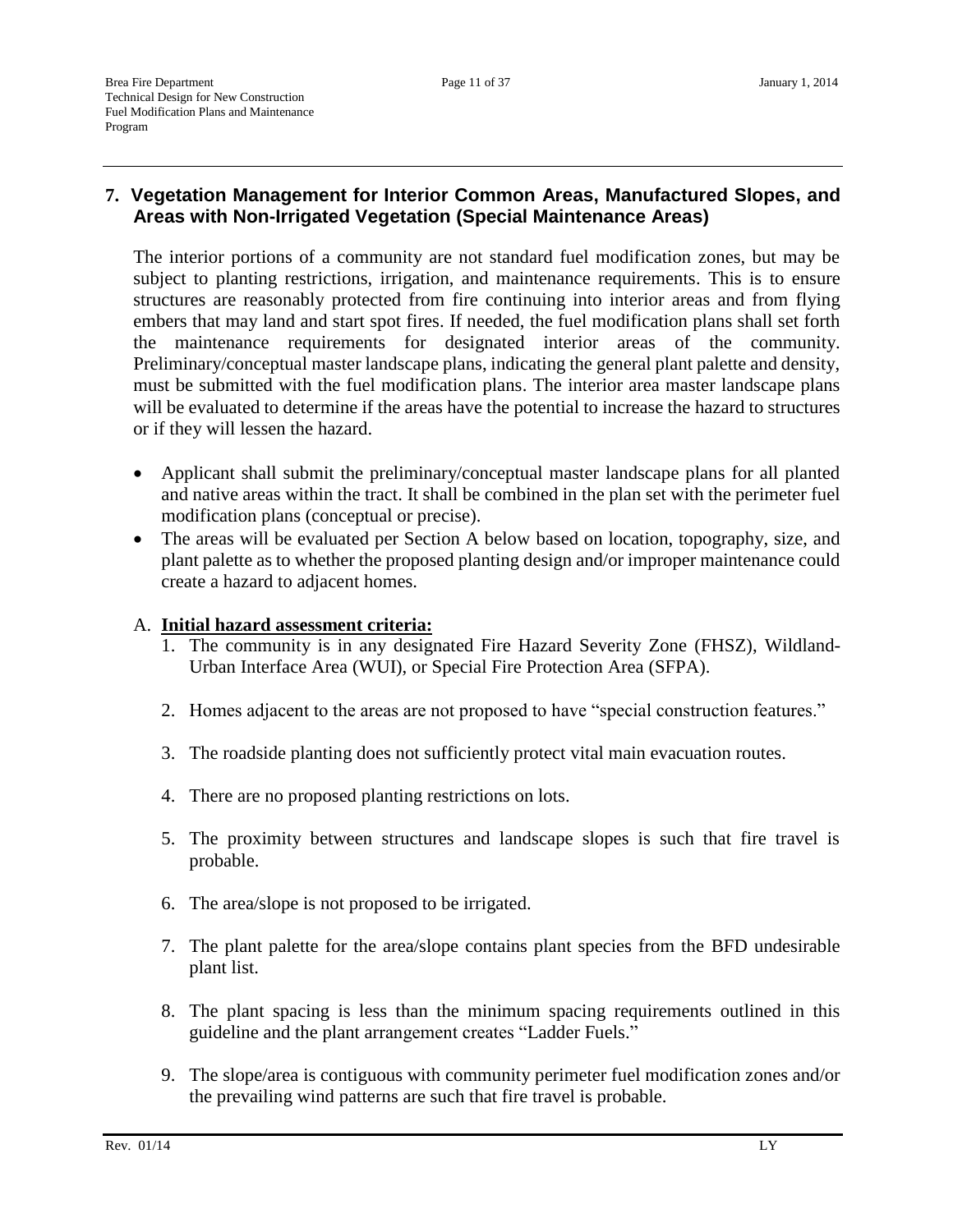B. **Mitigating the potential hazard without a Special Maintenance Area (SMA):**

The BFD shall notify the applicant of specific concerns that will require planting and maintenance restrictions. The BFD may review alternate proposals by the applicant to gain acceptance of these areas without SMA restrictions. Considerations include:

- 1. Use of fuel modification zone plant species and fuel modification zone spacing requirements.
- 2. Use of special construction features on all structures throughout the community.
- 3. Irrigation.
- 4. The area is further adequately separated from structures.
- 5. Plans for the mitigated areas are required to be submitted for review and confirmation of the mitigation and a .pdf electronic file provided to Brea Fire for permanent records.

NOTE: Irrigated, maintained streetscapes which are community perimeter edges and not part of the perimeter fuel modification will not be regulated unless a distinct hazard is created. If hazards do not exist or have been mitigated to an acceptable level, the information may be used to support fire protection plan proposals in the FHSZ's, WUI, or SFPA designations.

#### C. **Special Maintenance Areas (The hazard has not been reasonably mitigated):**

If the interior/manufactured slope or non-irrigated native vegetation portion of a community has hazards are not otherwise mitigated, the area(s) shall be regulated as part of the fuel modification plan and subject to the specific requirements below, as well as approved/recorded maintenance provisions. Those areas will be symbolized and titled on the fuel modification plan as, **"Special Maintenance Areas" (SMA)**.

#### **Example of Specific Requirements within Special Maintenance Areas:**

- 1. The irrigation and maintenance requirements of perimeter fuel modification zones apply to these areas.
- 2. Increased structure setbacks (See Zone A requirements).
- 3. Only trees and shrubs from the Fuel Modification Zone Plant List will be used.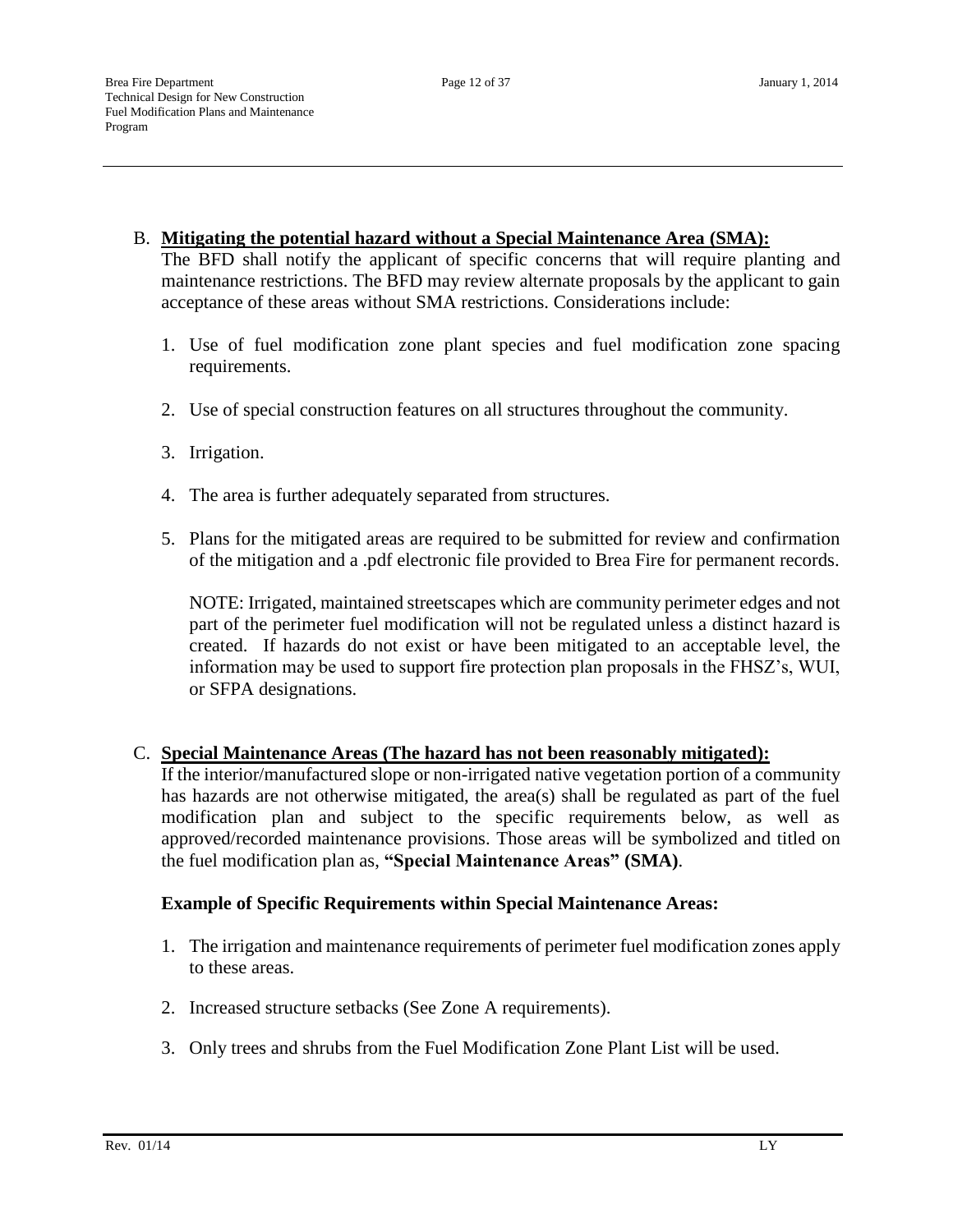- 4. Vegetative under-story must not create a ladder fuel or create the potential for ground fires. The area shall be in accordance with Attachment 6 requirements.
- 5. Any plants and trees proposed from the BFD Attachment 7 undesirable list may not be allowed at all. When allowed on approved fuel modification plans they must have special maintenance requirements, such as for standard fuel modification zones or other performance based requirements, and be reviewed through an Alternative Materials and Methods.
- 6. The identification of structures required to have special construction features from Chapter 7A of the California Building Code (CBC) / Residential Code 327. The construction feature requirements will be identified on the fuel modification plan as to which lots need specific code sections from the CBC/RC327. The affected lots shall also be indentified on either the required BFD reviewed Fire Master Plan or a voluntary special Fire Protection Plan that is submitted and processed.
- 7. Plans identifying the SMA are required to be submitted for review and approval and a pdf electronic file provided to BFD for permanent records. The SMA and their planting designs can be part the fuel modification zone plans.

### **8. Off-Site Fuel Modification Requirements**

All fuel modification should be located within the property or tract of the protected structure(s) and with common ownership such as a HOA and a homeowner is acceptable. Only propose fuel modification outside the tract or property lines as a last case scenario. This is due to problems inherent with enforcement of regulations on the adjacent property, as well as the potential for confusion regarding responsibility for fuel modification on areas outside of legal ownership. Proper on-site fuel modification design should be set back from the Tract boundary lines for a distance of 170 feet in width.

Should off-site fuel modification be deemed a necessity, appropriate legally recorded instruments must be established that clearly state the responsibilities and rights of the parties involved relative to the establishment and maintenance of the fuel modification area. Appropriate recorded documents must include a recorded agreement between all parties or a grant of easement for the establishment and maintenance of the fuel modification area. It should be understood that the allowance of off-site fuel modification by an adjacent property owner may affect the rights, and/or use, of the off-site property. All agreements for any off-site fuel modification shall be integrated into fuel modification plans with a recorded document from adjoining property owner, giving rights to maintain fuels off-site. If applicable the plans will not be approved until the recorded agreements are copied on the plans.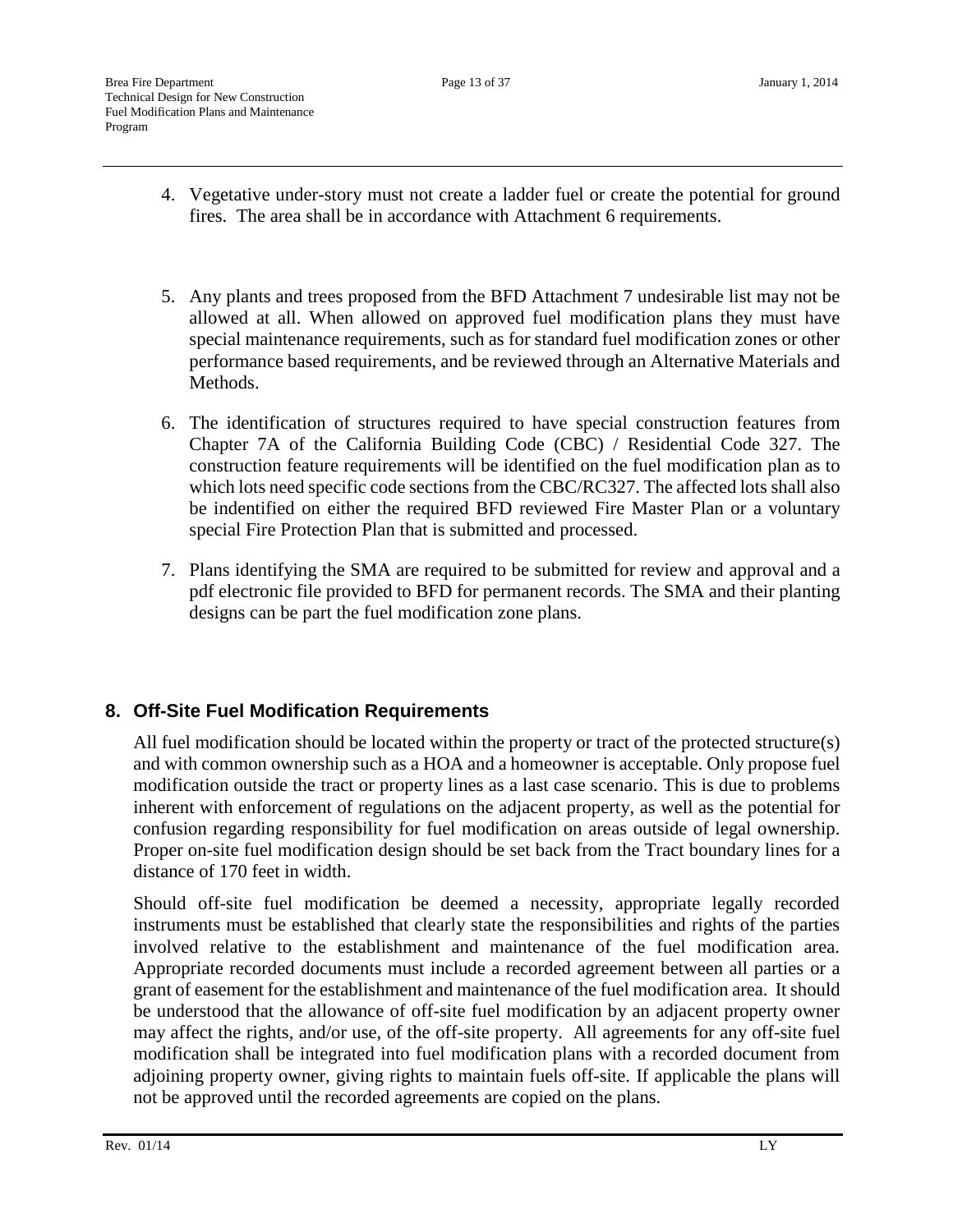#### **9. Fuel Modification Plan Revisions**

Revisions to previously approved fuel modification zones or plans shall follow procedures as established by the agency having jurisdiction. Existing fuel modification maintenance programs are limited to the plants and zone distances listed on the approved plans unless a revision is requested to the BFD. Three sets of revised plans are to be submitted to the BFD for review along with an electronic .pdf file. The applicant shall provide a copy of the original, stamped BFD approved plan for reference during the review. Some minor field changes may not need a plan submittal revision, yet those instances shall require approval by Brea Fire in writing prior to the field change.

#### **10.Fuel Modification Implementation & Required Inspections**

This following information shall be placed on precise fuel modification plans, verbatim:

- A. **Prior to Rough Grading Permit Issuance**: The developer/builder shall have approved/stamped Conceptual or Precise Fuel Modification Plan.
- B. **Prior to Precise Grading Permit Issuance**: The developer/builder shall have approved/stamped Precise Fuel Modification Plan, with applicable note stating maintenance language will be provided in CC&Rs and reviewed prior to issuance of certificate of occupancy (Refer to Attachment 5).
- C. **Prior to Building Permit Issuance:** Prior to dropping lumber, the developer/builder shall implement those portions of the approved fuel modification plan determined to be necessary by the BFD prior to the introduction of any combustible materials into the area. Removal of undesirable species may meet this requirement or a separation of combustible vegetation for a minimum distance of 100 feet from the location of the structure and lumber stock-pile. This generally involves removal and thinning of plant materials indicated on the approved plan.
- D. **Prior to Issuance of Certification of Occupancy:** The fuel modification zones adjacent to structures must be installed, irrigated, and inspected. This includes physical installation of features identified in the approved precise fuel modification plans(including, but not limited to, plant establishment, thinning, irrigation, zone markers, access easements, etc). A Brea Fire Inspector will provide written approval of completion at the time of this final inspection on the building card. When the homeowner maintains all zones, a written disclosure will be requested by the BFD Inspector indicating that the homeowner is aware of the fuel modification zone on their land and that they are aware of the importance of the plans and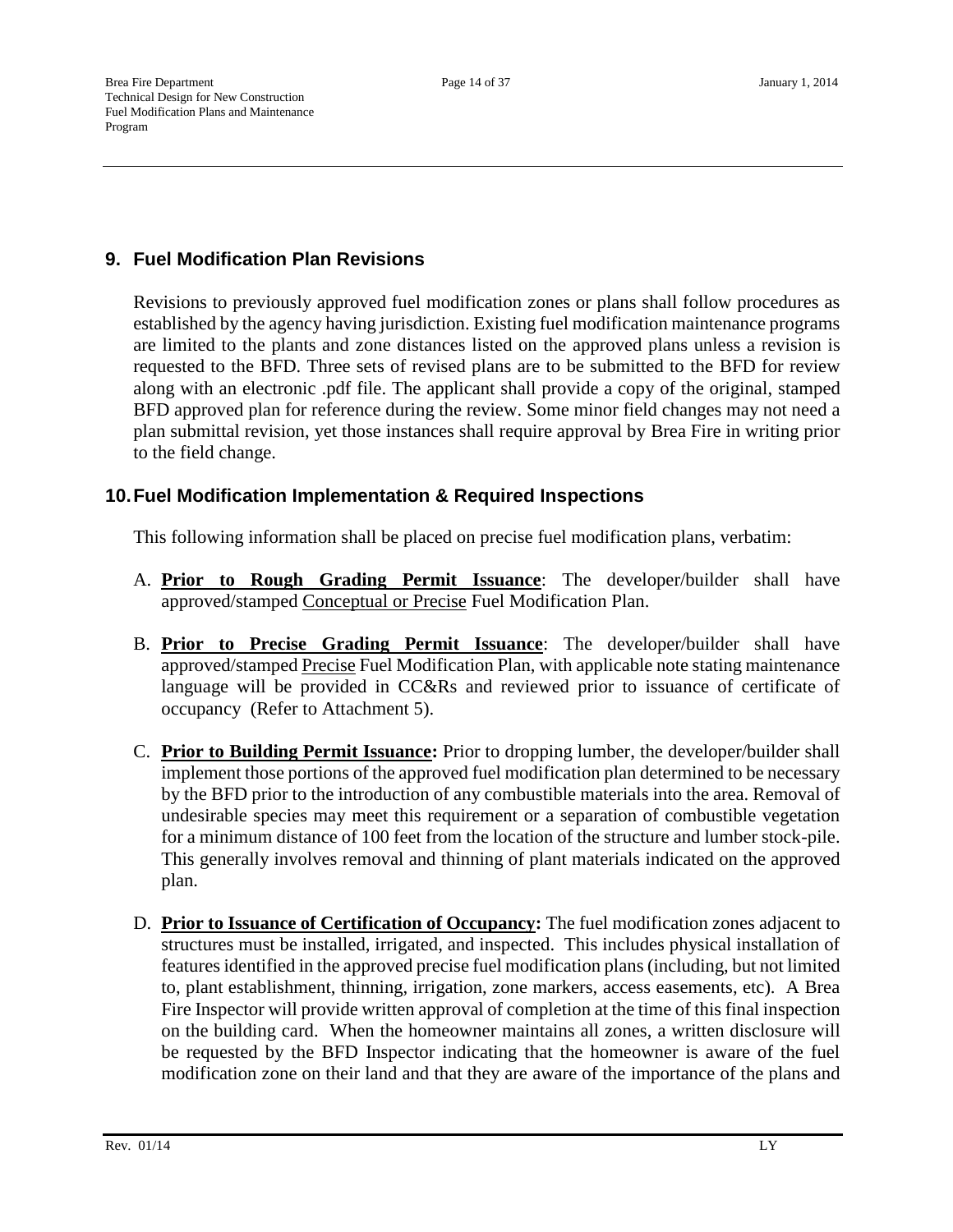the zone. Copies of buyer or builder signed emergency and maintenance access easements shall be presented upon occupancy final (See Section 1,I).

E. **Prior to Home Owner Association (HOA) Maintenance Acceptance from Developer:**

This inspection/meeting must include the Fire Inspector and the following representatives:

- Landscape design professional
- Installing landscape contractor
- HOA management representative and association board member
- HOA landscape maintenance contractor

The fuel modification areas shall be maintained by the developer as originally installed and approved. The final land owner is responsible to ensure the developer sufficiently calculated the amount of revenue needed to perform the on-going maintenance the Fuel Modification Zones and any Special Maintenance Areas per the approved plans. A copy of the approved plans must be provided to the HOA representatives at this time. Landscape professionals must convey ongoing maintenance requirements to HOA representatives. A written disclosure will be requested by the BFD Inspector indicating that the homeowner's association is aware of the fuel modification zone on their land and that they are aware of the importance of the plans and the zone. The CC&R language for maintenance must also be provided and approved by the BFD (Refer to Attachment 5).

F. **Annual Inspection and Maintenance:** The property owner is responsible for all maintenance of the fuel modification. All areas must be maintained indefinitely in accordance with notes on the approved fuel modification plans. This includes a minimum of two growth reduction maintenance activities throughout all fuel modification zones each year. Perform maintenance sometime within time periods of mid to late spring and once again in early to mid fall. Other activities include maintenance of irrigation systems, replacement of dead or dying vegetation with approved species, removal of dead plant material, removal of trees and shrubs not on the approved plans, and removal of undesirable highly combustible species. The landscape maintenance company and/or property manager shall inspect the fuel modification zones throughout the year to identify where specific activities need to take place. The BFD may conduct inspections of established fuel modification areas. Ongoing maintenance shall be conducted a minimum of twice each year regardless of the dates of these inspections. The property owner shall retain all approved fuel modification plans. The plans should be used to perform the maintenance. As property is transferred, property owners shall disclose the location and regulations of fuel modification zone to the new property owners.

#### **11.Fees**

Fees are charged for review of fuel modification plans. These fees also include a limited number of inspections necessary to approve the installation. Additional fees will be applied should a project require additional inspections. Fees may be charged for annual inspection of existing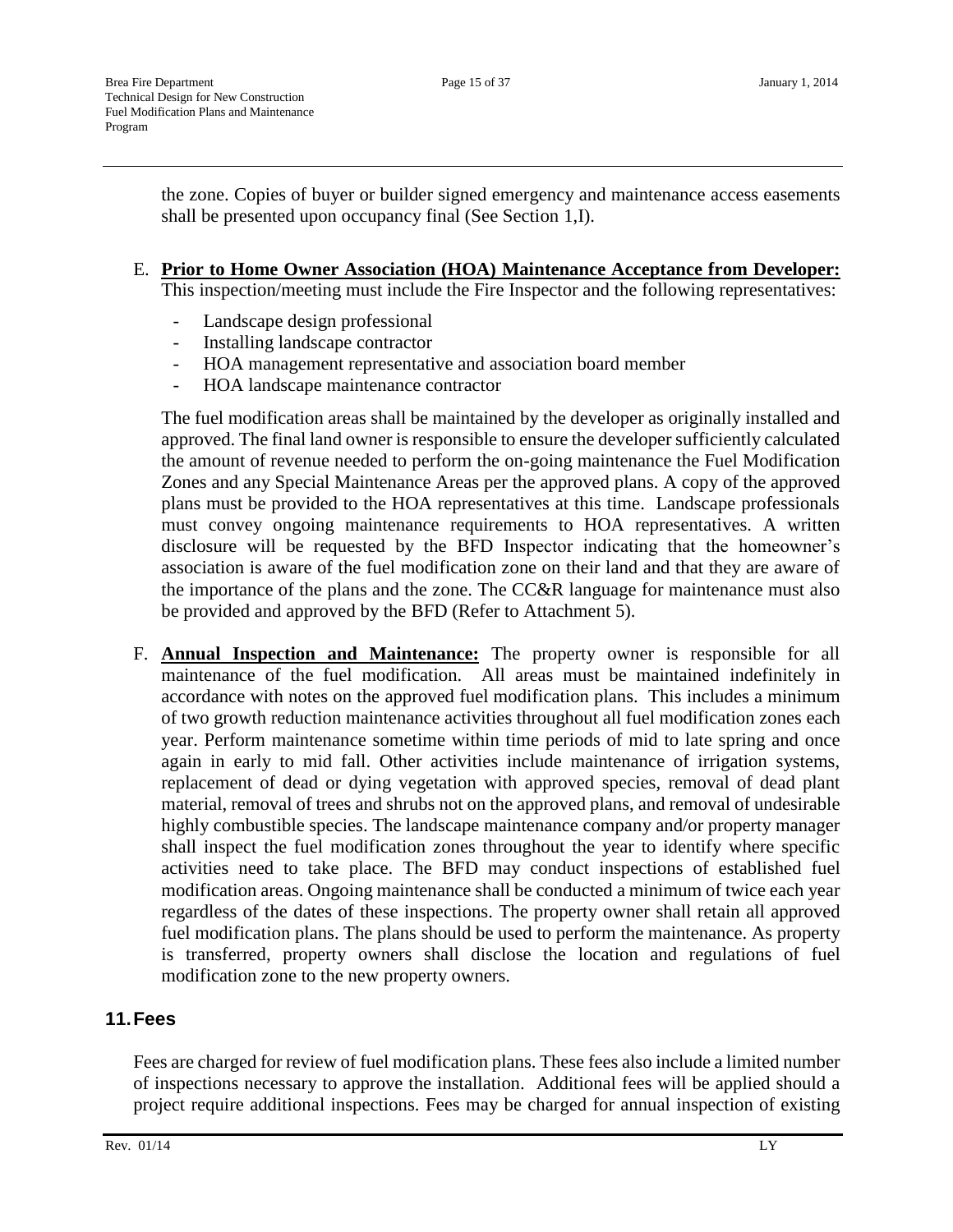fuel modification areas. Additional non-compliance fees may be applied if identified deficiencies are not corrected within required time frames.

#### **12.Glossary**

CONDUCTION - Direct transfer of heat/flames by objects touching each other.

CONVECTIVEVE HEAT - Transfer of heat by atmospheric currents, which is most critical under windy conditions and in steep terrain.

CROWN - Upper part of a tree or shrub carrying the main branch system and foliage.

CANOPY - More or less continuous cover of branches and foliage formed collectively by the crowns of adjacent trees and shrubs.

DEFENSIBLE SPACE - The perimeter area around the structure that is strategic in defense against wildfires encroaching and fires escaping the structures. Defensible space refers to the area between a structure and a potential on-coming wildfire. Defensible space is needed when structures are adjoining grass covered, brush covered, forest covered land, or any land which is covered with flammable material including a fuel modification zone (See page 2).

DESIRABLE PLANT LIST - List of plants exhibiting characteristics of low fuel volume, fire resistance, and drought tolerance which make them desirable for planting in areas of high fire danger.

DRIPLINE - Ground area at the outside edge of the canopy.

DROUGHT TOLERANT - The ability of a plant or tree to survive on little water.

FIRE BREAK - Removal of growth, usually in strips, around housing developments to prevent a fire from spreading to the structures from open land or vice versa.

FIRE RESISTANT - Any plant will burn with enough heat and proper conditions. Resistance is often used as a comparative term relating to the ability of a plant to resist ignition.

FIRE RETARDANCE - Relative comparison of plant species related to differences in fuel volume, inherent flammability characteristics, and ease of fire spread.

FUEL BREAK - A wide strip or block of land on which the native or pre-existing vegetation has been permanently modified so that fires burning into it can be more readily extinguished.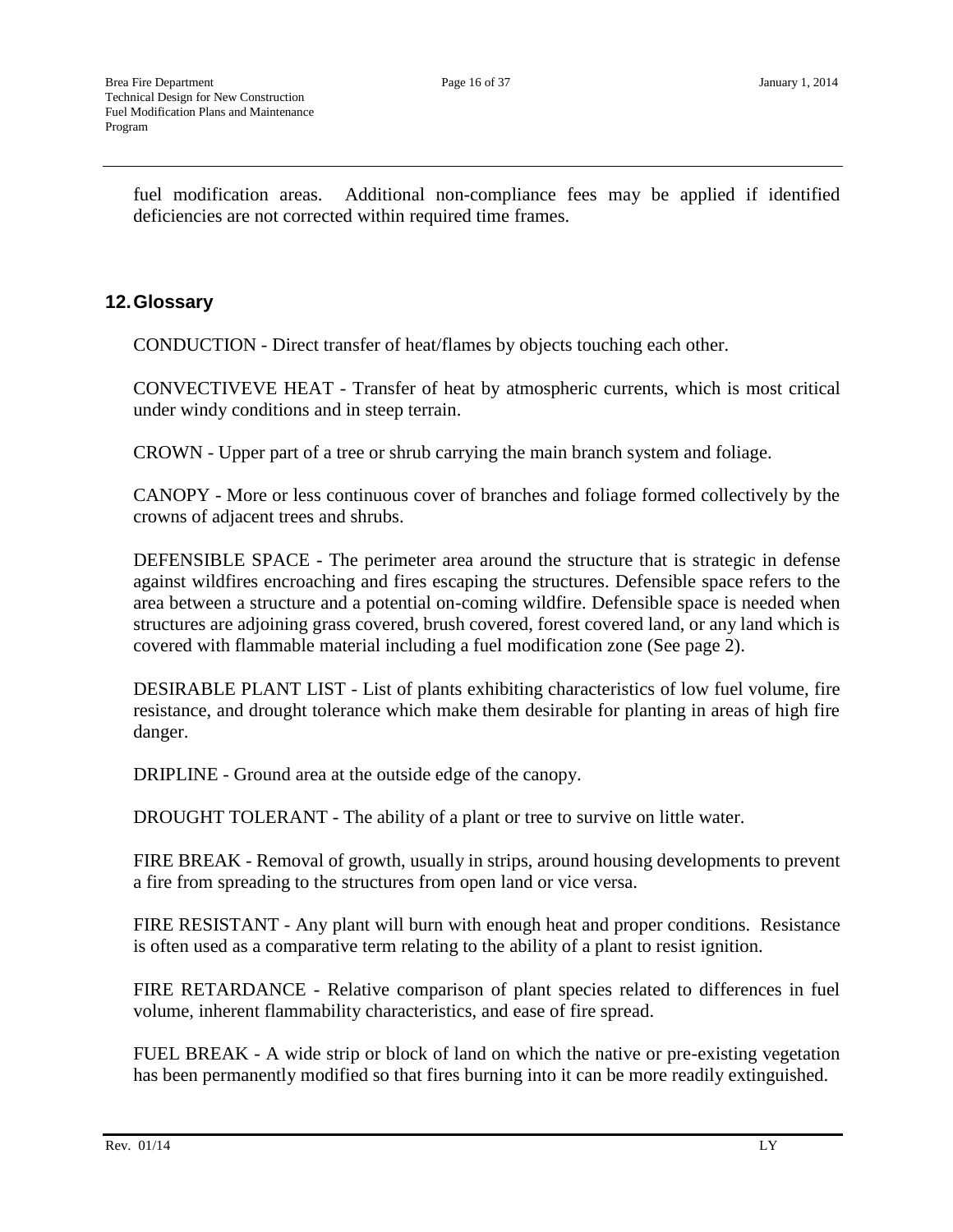FUEL MODIFICATION ZONES - Fuel Modification Zones are landscaping areas in which existing combustible vegetation is removed from strips of land and replaced with spaced and irrigated fire-resistant plants and further adjoining strips of land in which vegetation is partially removed.

FUEL MOISTURE CONTENT - The amount of water in a fuel, expressed as a percentage of the oven dry weight of that fuel.

FUEL VOLUME - The amount of fuel in a plant in a given area of measurement. Generally, an open-spaced plant will be low in volume.

LADDER FUELS - Vertically aligned vegetation arrangements that would allow the vertical transmission of fire into above waiting shrub and tree canopies/crowns. Fire is able to carry from ground surface fuels into crowns with relative ease.

LITTER - The uppermost layer of loose debris composed of freshly fallen or slightly decomposed organic material such as dead sticks, branches, twigs, leaves or needles.

RADIANT HEAT - Transfer of heat by electromagnetic waves and can, therefore, travel against the wind. For example, it can preheat the opposite side of a burning slope in a steep canyon or a neighboring home to the ignition point.

RESERVE LANDS - As defined by the Central Coastal and Southern Natural Communities Conservation Plan or resource agencies.

TARGET SPECIES - Plant species that are generally removed as part of the fuel modification plan (see undesirable species).

THINNING - The process of partially and evenly reducing the density of the vegetation within the whole amount by only removing some of the vegetation.

UNDESIRABLE SPECIES - Those species of plants with inherent characteristics which make them highly combustible. These characteristics can be either physical or chemical. Physical properties include large amounts of dead material retained within the plant, rough or peeling bark, and the production of large amounts of litter. Chemical properties include the presence of volatile substances such as oils, resins, wax, and pitch. These plants are sometimes referred to as target species.

VEGETATION MANAGEMENT - Fuel Modification or Defensible Space plant installation or maintenance activities for the purposes of reducing the intensity of vegetation fires and to reduce the chances of the ignition of structures.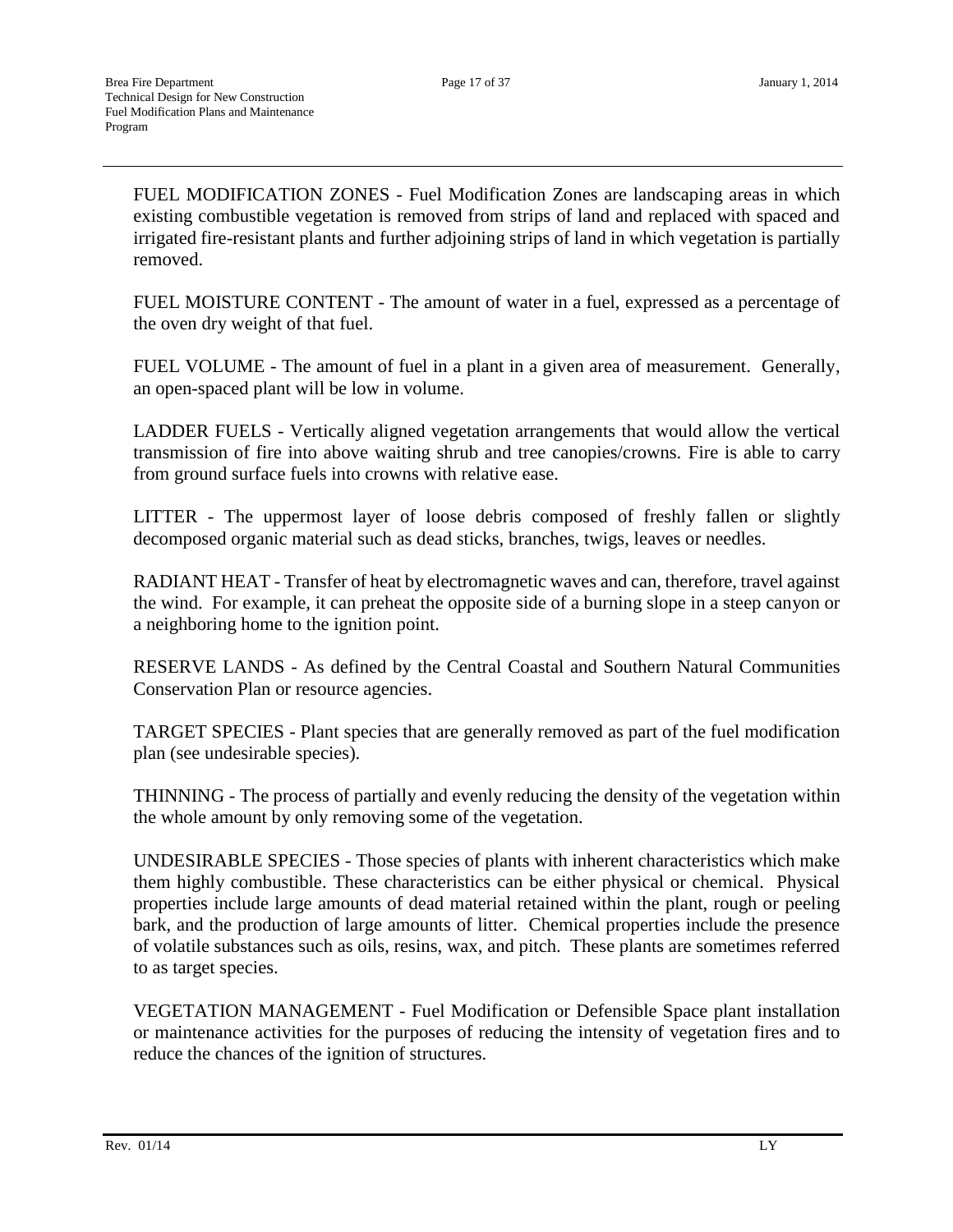WILDLAND URBAN INTERFACE - That line, area, or zone where structures and other human development meet or intermingles.

FIRE HAZARD SEVERITY ZONES (FHSZ) AND SPECIAL FIRE PROTECTION AREAS (SFPA) - The geographic areas designated on adopted local and state CALFIRE maps. The areas contain the type of vegetation, topography, weather, and fire history that have the possibility of conflagration fires.

## **ATTACHMENT 1**

## **FUEL MODIFICATION PLAN SUBMITTAL CHECKLIST**

(Use Sections 1 and 2 criteria to design your plan. This Attachment is only a quick reference)

|                                                                      | <b>CONCEPTUAL</b>                                                                                               | <b>PRECISE</b>                                |
|----------------------------------------------------------------------|-----------------------------------------------------------------------------------------------------------------|-----------------------------------------------|
|                                                                      |                                                                                                                 | <b>PLANS</b>                                  |
| Prior to or Concurrent with review and approval of tentative map (If |                                                                                                                 |                                               |
| applicable)                                                          |                                                                                                                 |                                               |
|                                                                      |                                                                                                                 |                                               |
|                                                                      |                                                                                                                 |                                               |
| Number of plans sets to the processing jurisdiction                  |                                                                                                                 |                                               |
| $\Box$                                                               | Prior to issuance of grading permit (If no grading permit is required,<br>prior to issuance of building permit) | <b>PLANS</b><br>3 sets and pdf 3 sets and pdf |

#### PLAN REQUIREMENTS (Use Sections 1 and 2 for detailed requirements)

| П | Delineation of each fuel modification zone                                                                                                                                                                                                                                              | X | X                         |
|---|-----------------------------------------------------------------------------------------------------------------------------------------------------------------------------------------------------------------------------------------------------------------------------------------|---|---------------------------|
| П | <b>Scale Dimensions</b>                                                                                                                                                                                                                                                                 | X | X                         |
| П | Site Characterization                                                                                                                                                                                                                                                                   | X | X                         |
| П | Photographs of area with emphasis on existing vegetation and<br>topography                                                                                                                                                                                                              | X | X                         |
| П | Indication of permanent zone marker locations and detail                                                                                                                                                                                                                                |   | X                         |
| П | Delineation of impacted existing vegetation                                                                                                                                                                                                                                             | X | X                         |
| Π | Description of vegetation removal methodology                                                                                                                                                                                                                                           | X | X                         |
| П | Note indicating compliance with approved BFD plant palette                                                                                                                                                                                                                              | X |                           |
| П | Plan shall include both landscape areas and fuel modification zones.                                                                                                                                                                                                                    | X | X                         |
| □ | Plant palette $\&$ specifications, including a plant legend (botanical $\&$<br>common names) for existing and proposed plants. A matrix of typical<br>spacing requirements, as well as the following information: planting<br>lines, topography, wind direction, neighboring lot lines. |   | X                         |
| П | Designation of irrigated zone                                                                                                                                                                                                                                                           | X | X                         |
| П | Irrigation plans and specifications (engineer scale) shall be provided<br>upon request                                                                                                                                                                                                  |   | X                         |
| П | Removal of undesirable species (Attachment 7)                                                                                                                                                                                                                                           | X | X                         |
|   | Delineation of proposed development:                                                                                                                                                                                                                                                    |   |                           |
|   | Property lines                                                                                                                                                                                                                                                                          | X | X                         |
| П | Contour lines                                                                                                                                                                                                                                                                           | X | X                         |
| П | Building lines or statement indicating limits of proposed development                                                                                                                                                                                                                   | X | $\boldsymbol{\mathrm{X}}$ |

□ Emergency and maintenance access easements X X X X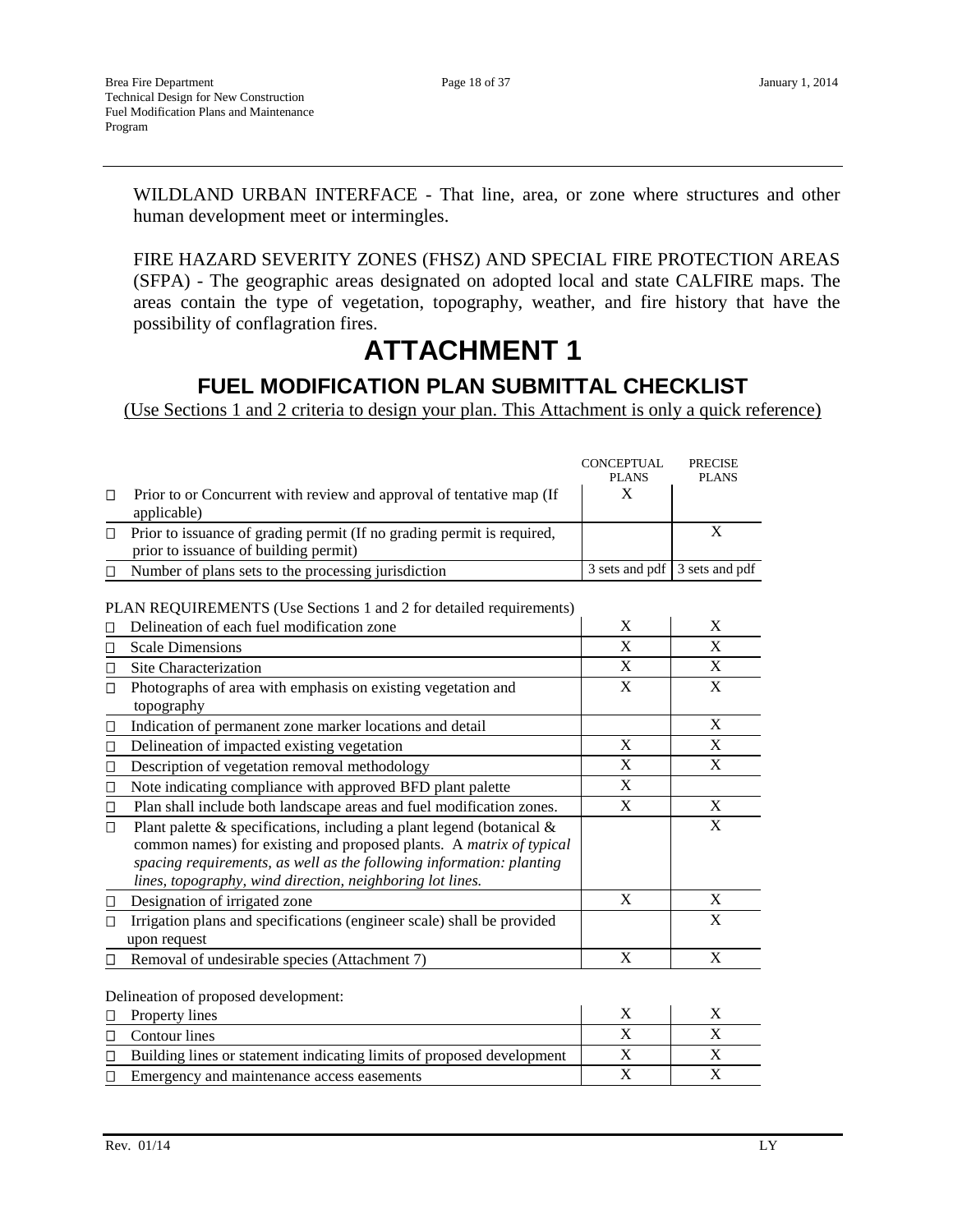|              | Generally describe characteristics, existing improvements, land uses,<br>wetland and riparian areas & vegetation for 300 feet beyond property lines<br>in all directions |  |
|--------------|--------------------------------------------------------------------------------------------------------------------------------------------------------------------------|--|
| П            | Statement, on the plans, of ultimate maintenance responsibility<br>requirement                                                                                           |  |
| $\mathbf{H}$ | Notes to indicate information in CC&Rs, and/or deed restrictions,<br>recorded easements relative to fuel modification areas                                              |  |
|              | Location of all proposed offsite fuel modification areas with easements                                                                                                  |  |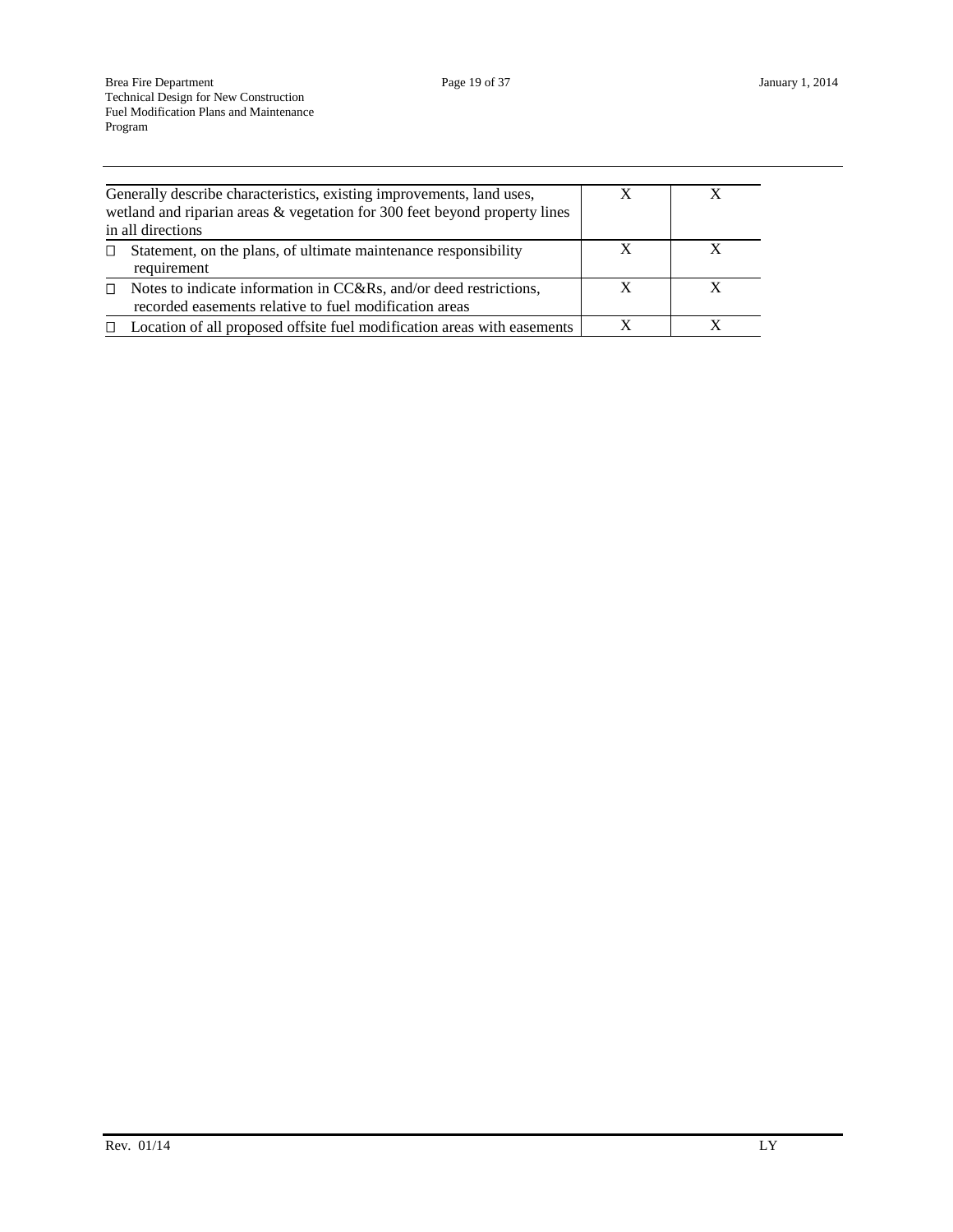Brea Fire Department Department Page 20 of 37 January 1, 2014 Technical Design for New Construction Fuel Modification Plans and Maintenance Program

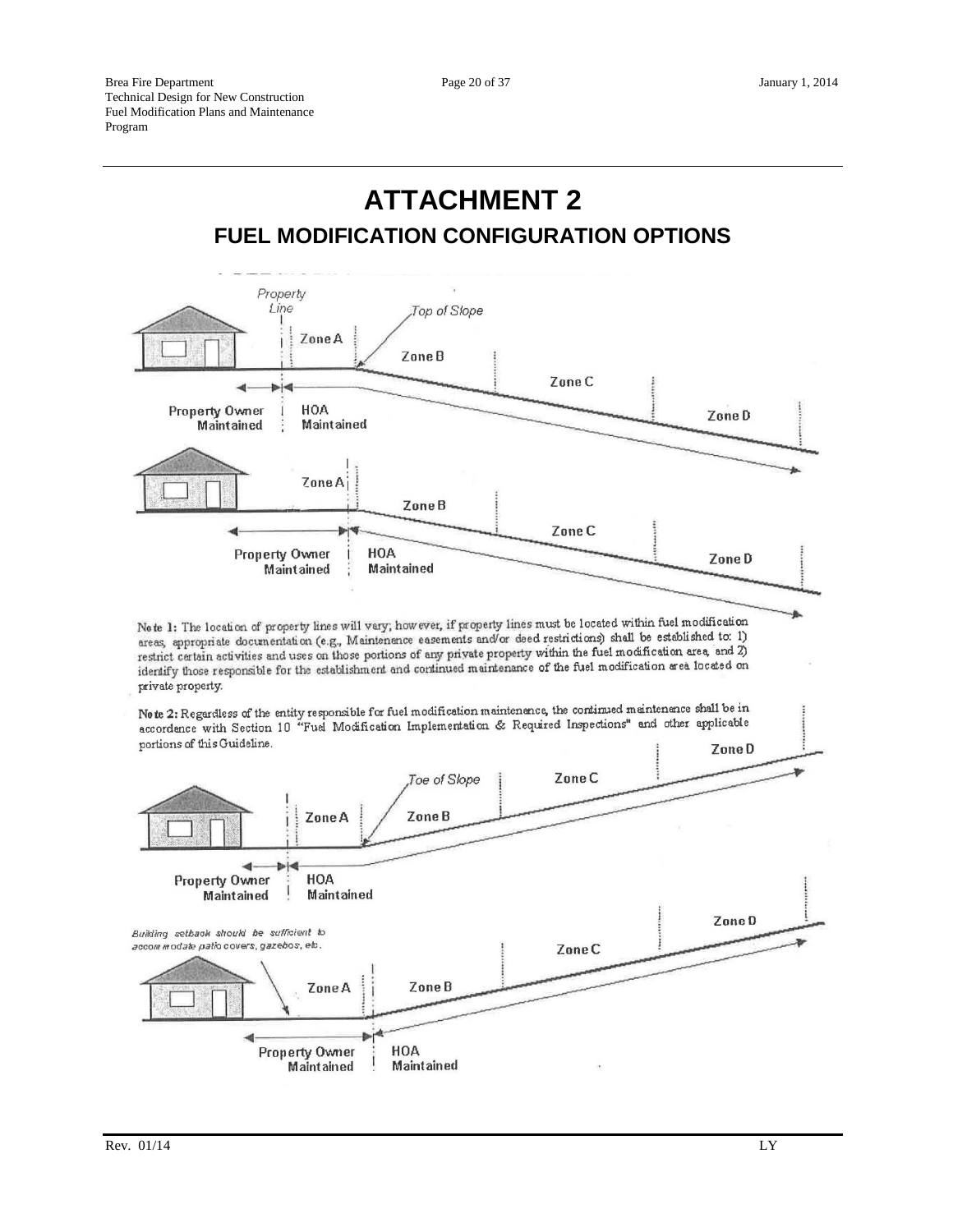Brea Fire Department Page 21 of 37 January 1, 2014 Technical Design for New Construction Fuel Modification Plans and Maintenance Program

## **Attachment 3 INCLINE MEASUREMENT FOR SELECTED SLOPES (See Attachment 4)**

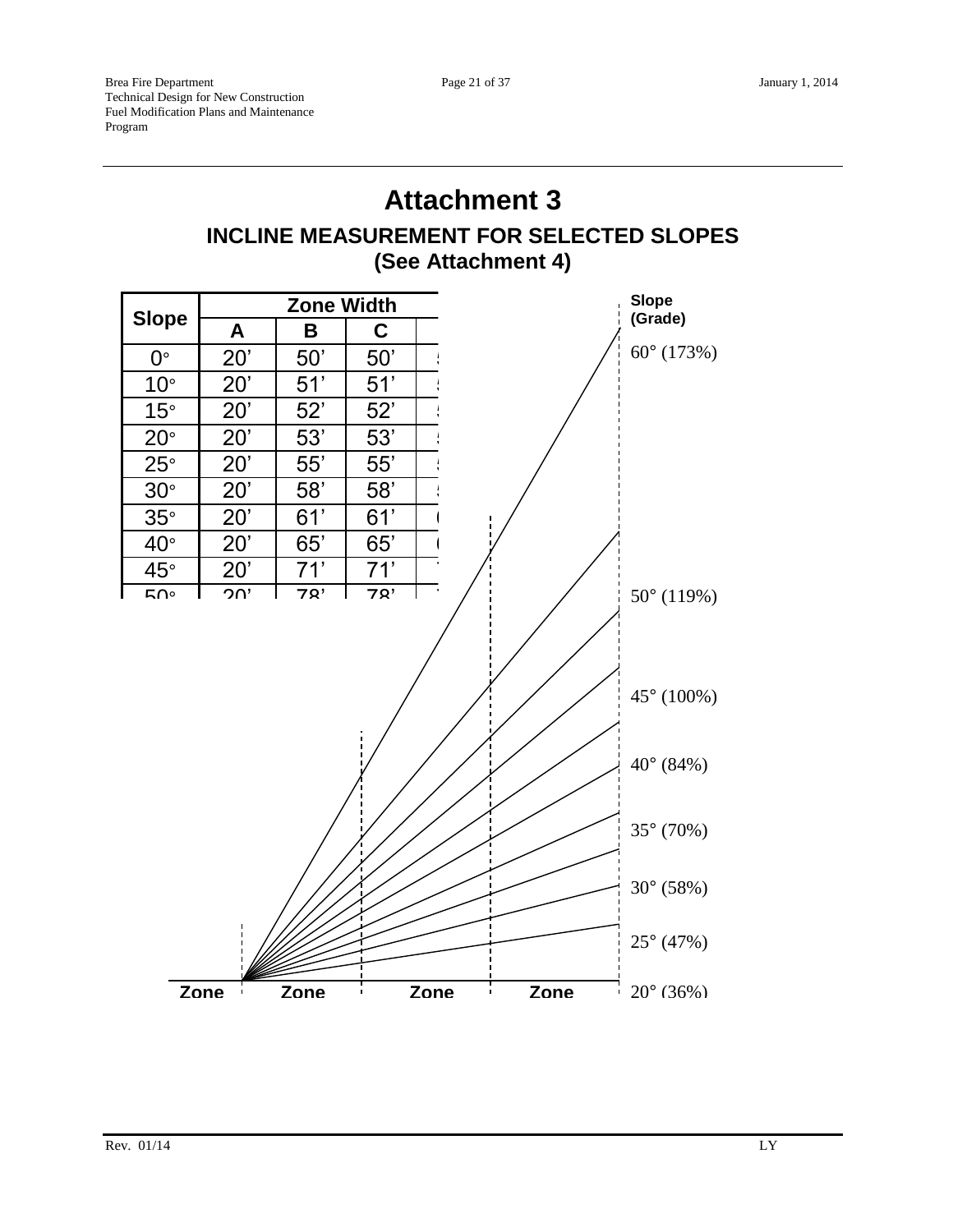Brea Fire Department Figure 22 of 37 January 1, 2014 Technical Design for New Construction Fuel Modification Plans and Maintenance Program

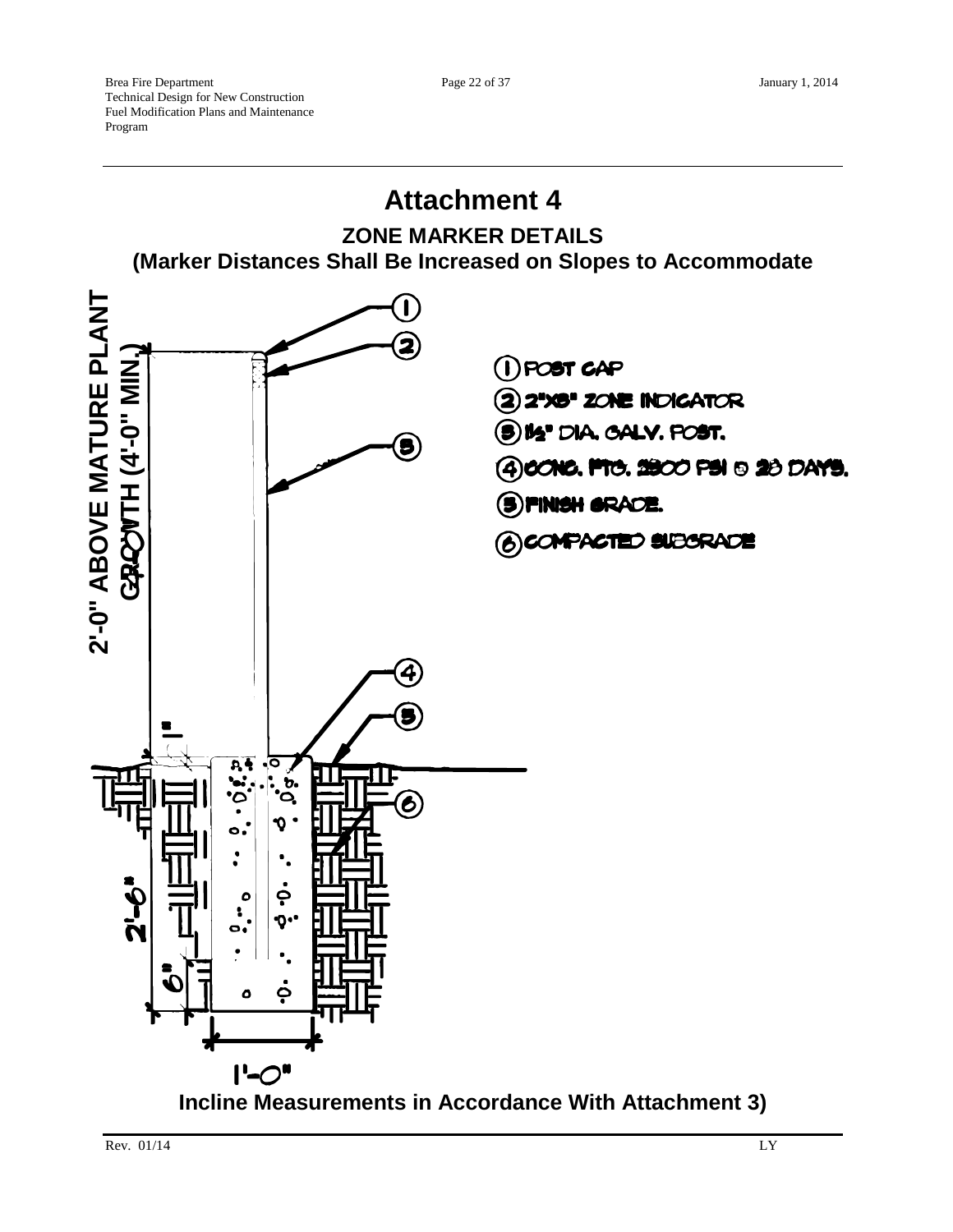Brea Fire Department **Page 23 of 37** January 1, 2014 Technical Design for New Construction Fuel Modification Plans and Maintenance Program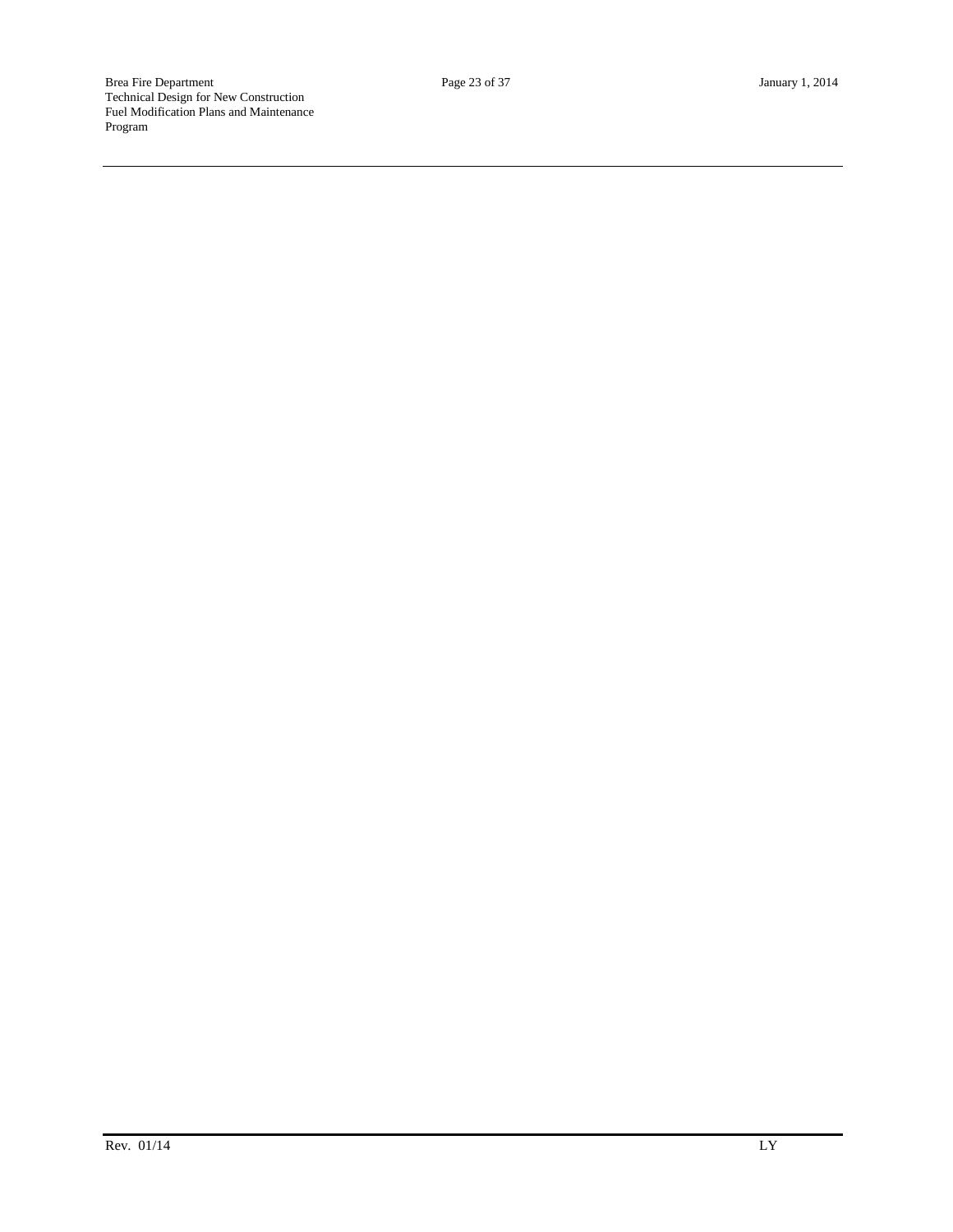## **Attachment 5 SAMPLE CC&R MAINTENANCE LANGUAGE**

It is recommended that the following language be included in the CC&Rs recorded for a common interest development:

The duty of the homeowners' association to perform "Fire Prevention Maintenance" (as defined below) for all Fuel Modification Zones and manufactured interior slopes within the development shall be included as an express obligation in the recorded CC&Rs for the development. Similarly, each Owner whose Lot (or Condominium) is subject to Fuel Modification Zone restrictions (e.g., non-combustible structure setback, etc.) shall be obligated to comply with such restrictions.

- 1. The BFD will be designated as a third party beneficiary of a homeowner association's duty to perform "Fire Prevention Maintenance" (as defined below) for all portions of the Association Property (or Common Area) that constitute fuel modification zones and designated interior/manufactured slopes to be maintained by the homeowners' association, and of any Owner's duty to comply with any fuel modification zone restrictions applicable to their lot (or condominium). Additionally, Brea Fire shall have the right, but not the obligation, to enforce the homeowners' association's duty to perform such Fire Prevention Maintenance, and to enforce compliance by any owner with any fuel Modification zone restrictions applicable to their lot (or Condominium). In furtherance of such right the BFD shall be entitled to recover its costs of suit, including its actual attorneys' fees, if it prevails in an enforcement action against a homeowners' association and/or an individual owner. (A sample third party beneficiary provision to be incorporated into the CC&Rs is attached hereto as Addendum "1").
- 2. As used herein, "Fire Prevention Maintenance" shall mean the following:

(i) All portions of the Association Property (or Common Area) that constitute fuel modification zones or designated interior/manufactured slopes shall be regularly maintained by the homeowners association on a year-round basis in accordance with the fuel modification plan on file with the property manager for the development.

(ii) The irrigation system for fuel modification zones or designated interior/manufactured slopes shall be kept in good condition and proper working order at all times. The irrigation system shall not be turned off except for necessary repairs and maintenance.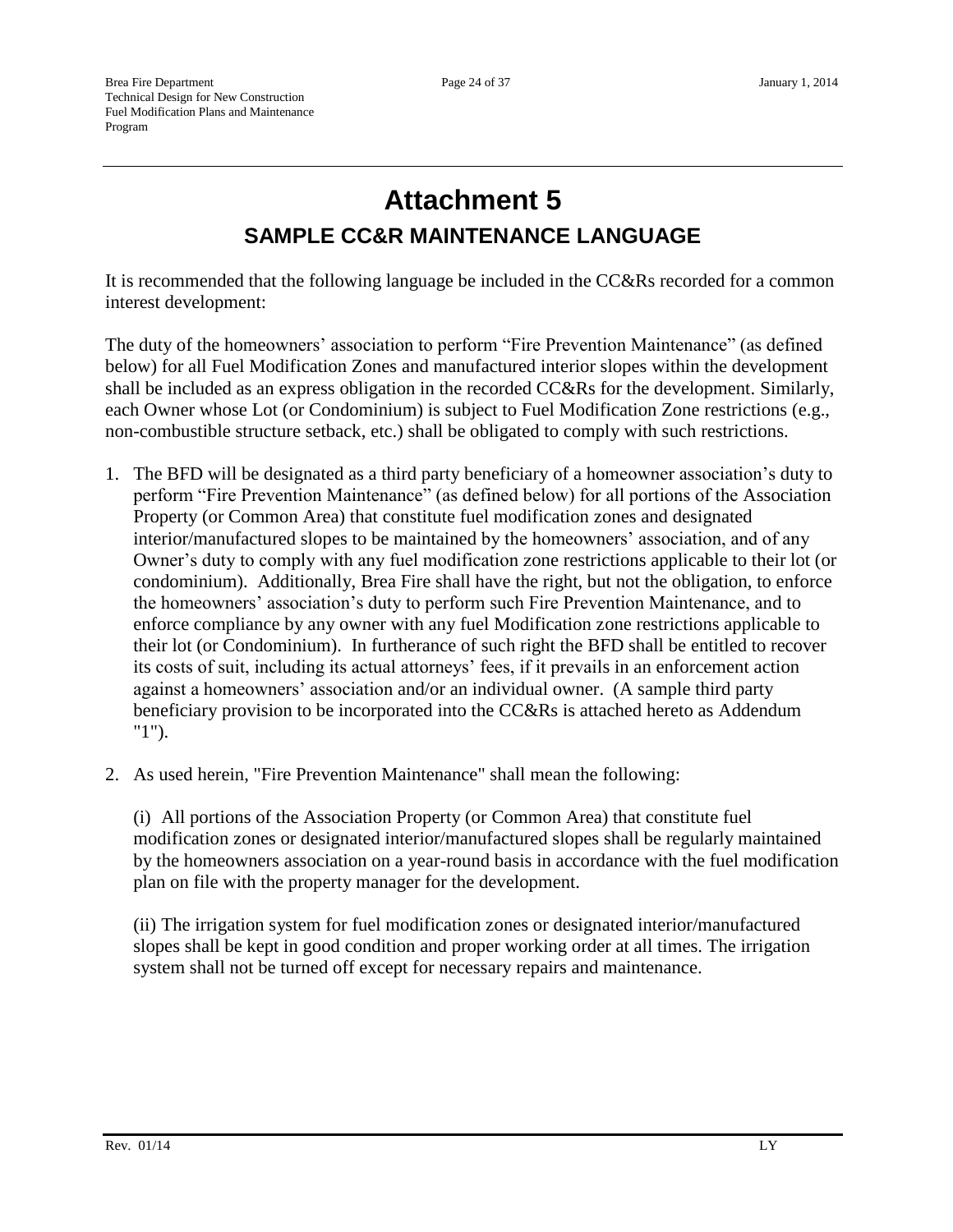#### **ADDENDUM "1"**

Enforcement by the BFD: The BFD is hereby designated as an intended third party beneficiary of the Association's duties to perform "Fire Prevention Maintenance" for all portions of the Association Property (or Common Areas) consisting of fuel modification zones or designated interior/manufactured slopes in accordance with the fuel modification plan, and of each Owner's duty to comply with any fuel modification zone or designated interior/manufactured slopes restrictions applicable to his Lot (or condominium) as set forth in the fuel modification plan. In furtherance thereof, the BFD shall have the right, but not the obligation, to enforce the performance by the association of its duties and any other fire prevention requirements which were imposed by the BFD or other public agency as a condition of approval for the development (e.g. , prohibition of parking in fire lanes, maintenance of the blue reflective markers indicating the location of fire hydrants, etc.) and shall also have the right, but not the obligation, to enforce compliance by any owner with any fuel modification zone or designated interior/manufactured slopes restrictions applicable to his lot (or condominium) as set forth in the fuel modification plan. If in its sole discretion, the BFD shall deem it necessary to take legal action against the association or any owner to enforce such duties or other requirements, and prevails in such action, the BFD shall be entitled to recover the full costs of said action including its actual attorneys' fees, and to impose a lien against the association property, or an owner's lot (or condominium), as the case may be, until said costs are paid in full.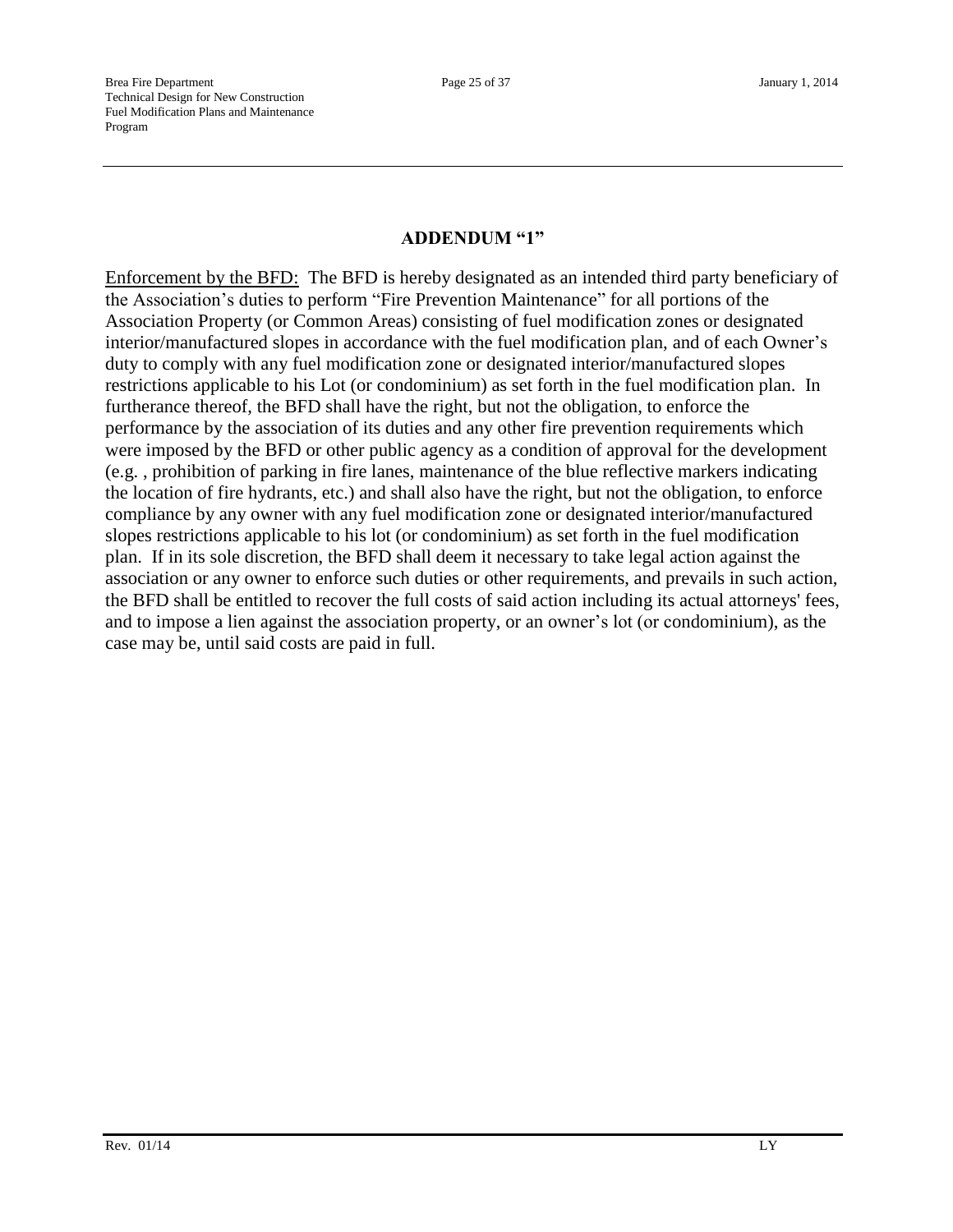## **Attachment 6**

### **Horizontal Spacing and Vertical Separation Requirements for Installation and Maintenance in All Fuel Modification Zones**



## **Horizontal Spacing**

Vegetation Less than 2 Feet in Height:

No horizontal spacing or vertical separation is required in all zones. Ground cover in Zone B should cover the entire ground betwe of shrubs, trees, or grasses. Ground cover shall not exceed 2 feet in height.

Shrubs and Trees 2 Feet in Height or Greater:

Shrub and Tree Group Size:

All Shrubs and Trees can be in groups of 3 specimens or less. No horizontal spacing is required inside the group.

**\_\_\_\_\_\_\_\_\_\_\_\_\_\_\_\_\_\_\_\_\_\_\_\_\_\_\_\_\_\_\_\_\_\_\_\_\_\_\_\_\_\_\_\_\_\_\_\_\_\_\_\_\_\_\_\_\_\_\_\_\_\_\_\_\_\_\_\_\_\_\_\_\_\_\_\_\_\_\_\_\_\_\_\_\_\_**

Shrub **/** Tree-form Shrub Group Spacing:

- Groups of shrubs shall be spaced by the greater of the following two measurements: A distance of 15 feet minimum  $(or)$  3 times of the tallest specimen in any of the groups.
- No vegetation over 2 feet in height is allowed within 15 feet from the edge of tree canopy(s).

Tree Group Spacing:

Groups of Trees shall be spaced by a distance of 30 feet minimum regardless of height.

### **Vertical Separation**

Shrubs and Trees Less than 10 Feet in Height:

When the fuel modification zone is within 30 feet of the structure, a vertical separation of 2 feet minimum is required from the below. (Not required if shrubs are further than 30 feet from structure).

Shrubs and Trees 10 Feet in Height or Greater:

- A vertical separation of 4 feet minimum is required to be maintained from the vegetation below.
- Trees only: All vegetation located underneath trees, shall be a maximum of 2 feet in height.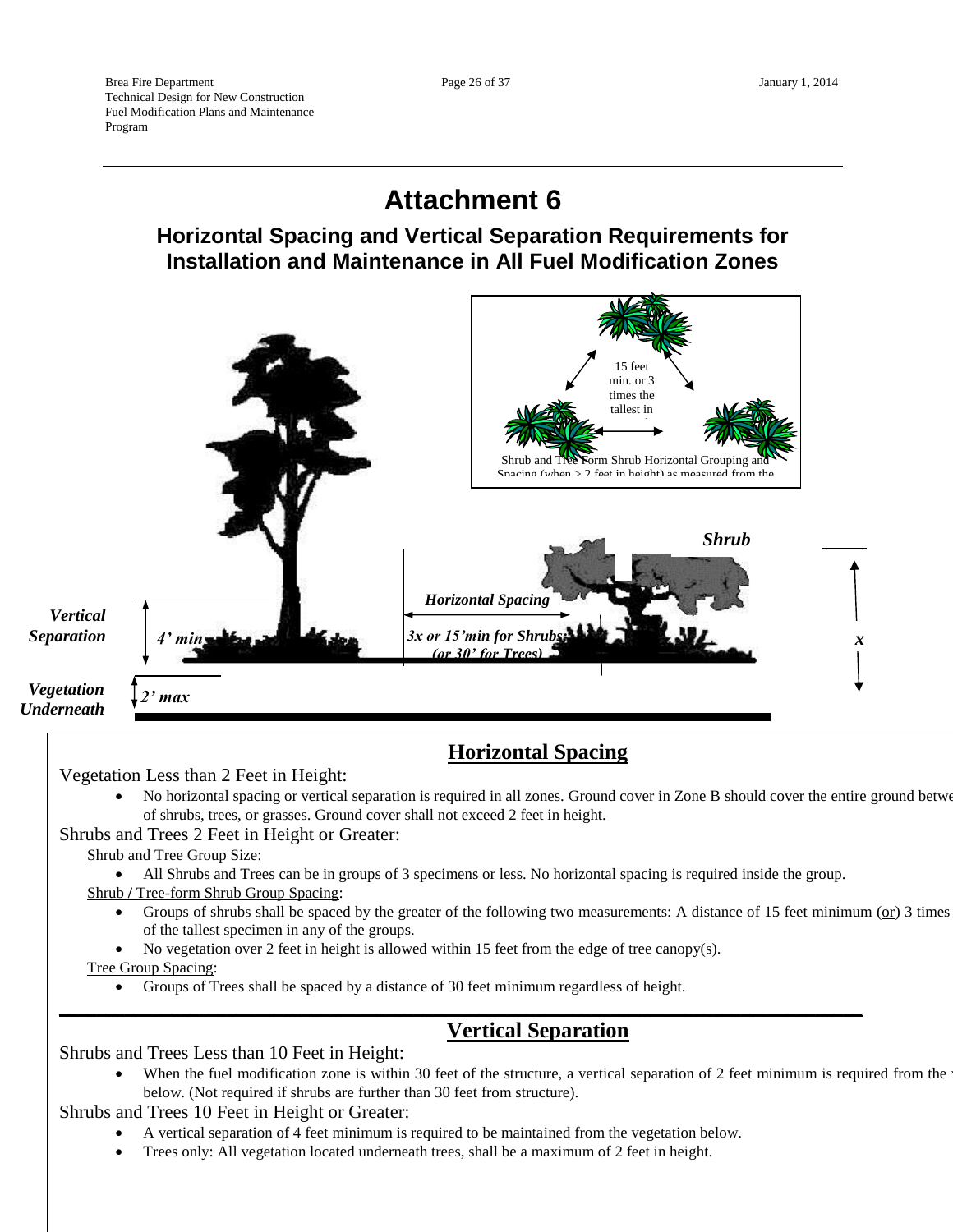## **Attachment 7 UNDESIRABLE PLANT SPECIES (Target Species)**

Certain plants are considered to be undesirable in the landscape due to characteristics that make them highly flammable. These characteristics can be either physical or chemical. Physical properties that would contribute to high flammability include large amounts of dead material retained within the plant, rough or peeling bark, and the production of copious amounts of litter. Chemical properties include the presence of volatile substances such as oils, resins, wax, and pitch. Certain native plants are notorious for containing these volatile substances.

Plants with these characteristics shall not be planted in any fuel modification zones. Should these species already exist within these areas, they shall be removed because of the potential threat they pose to any structures. They are referred to as target species since their complete removal is a critical part of hazard reduction. These fire-prone plant species include (but not limited to):

#### **FIRE PRONE PLANT SPECIES (MANDATORY REMOVAL)**

| <b>Botanical Name</b>   | <b>Common Name</b>                         |
|-------------------------|--------------------------------------------|
| Cynara Cardunculus      | Artichoke Thistle                          |
| Ricinus Communis        | <b>Castor Bean Plant</b>                   |
| Cirsium Vulgare         | Wild Artichoke                             |
| <b>Brassica Nigra</b>   | <b>Black Mustard</b>                       |
| Silybum Marianum        | <b>Milk Thistle</b>                        |
| Sacsola Austails        | <b>Russian Thistle/Tumblewood</b>          |
| Nicotiana Bigelevil     | Indian Tobacco                             |
| Nicotiana Glauca        | <b>Tree Tobacco</b>                        |
| Lactuca Serriola        | Prickly Lettuce                            |
| Conyza Canadensis       | Horseweed                                  |
| Heterothaca Grandiflora | Telegraph Plant                            |
| Anthemix Cotula         | Mayweed                                    |
| Urtica Urens            | <b>Burning Nettle</b>                      |
| Cardaria Draba          | Noary Cress, Perennial Peppergrass         |
| Brassica Rapa           | Wild Turnip, Yellow Mustard, Field Mustard |
| Adenostoma Fasciculatum | Chamise                                    |
| Adenostoma Sparsifolium | <b>Red Shanks</b>                          |
| Cortaderia Selloana     | Pampas Grass                               |
| Artemisia Californica   | California Sagebrush                       |
| Eriogonum Fasciculatum  | <b>Common Buckwheat</b>                    |
| Salvia Mellifera        | <b>Black Sage</b>                          |
|                         |                                            |
| Ornamental:             |                                            |
| Cortaderia              | Pampas Grass                               |
| Cupressus sp            | Cypress                                    |
| Eucalyptus sp           | Eucalyptus                                 |
| Juniperus sp            | Juniper                                    |
| Pinus sp                | Pine                                       |
|                         |                                            |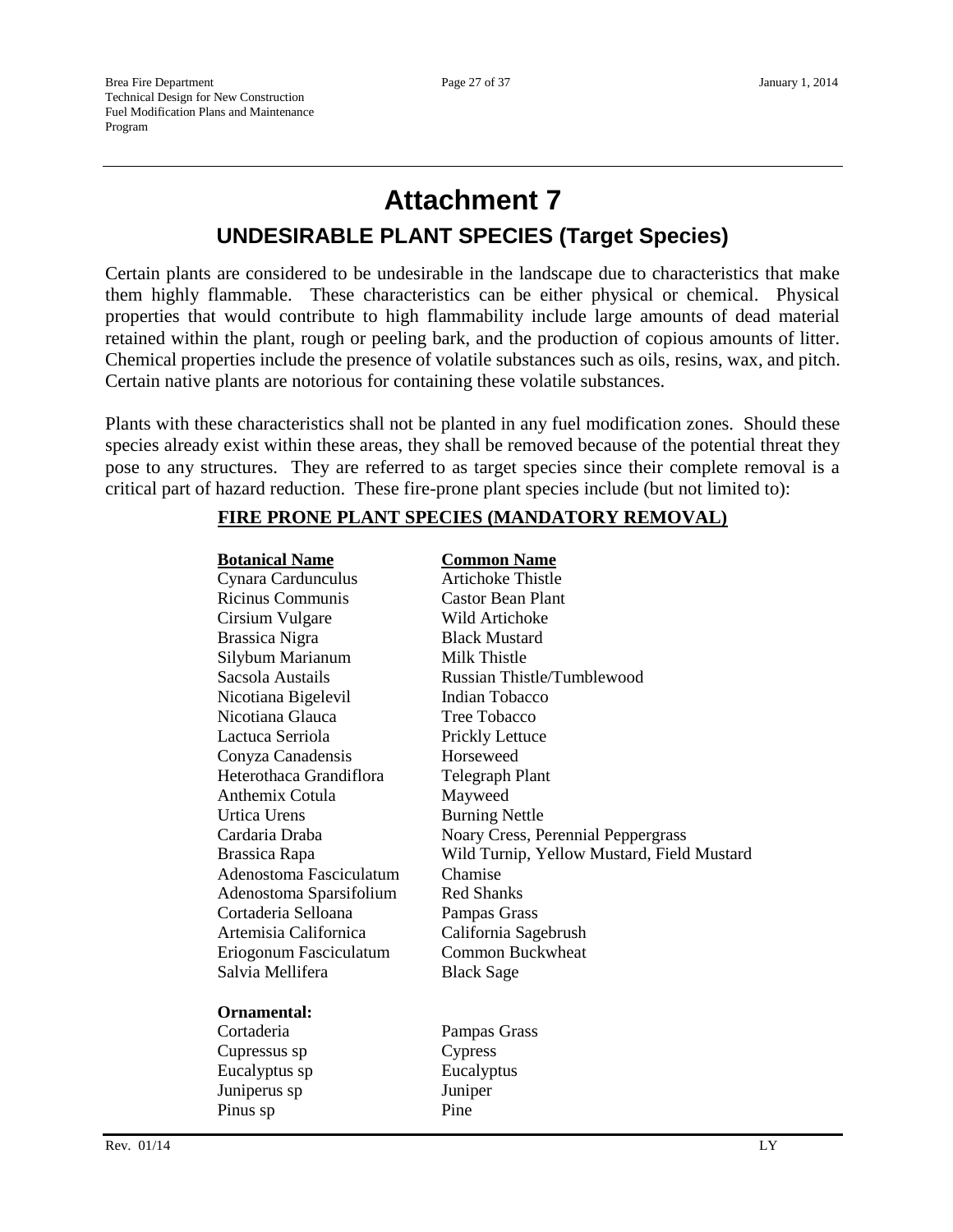Arecaceae (all palm sp) Palms

## **Attachment 8 FUEL MODIFICATION ZONE PLANT LIST**

#### **(Note: Legend can be found on page 37)**

|     | Code         | <b>Botanical Name</b>         | <b>Common Name</b>       | <b>Plant Form</b>   |
|-----|--------------|-------------------------------|--------------------------|---------------------|
| 1.  | W            | Abelia x grandiflora          | Glossy Abelia            | Shrub               |
| 2.  | $\mathbf n$  | Acacia redolens desert carpet | Desert Carpet            | Shrub               |
| 3.  | $\mathbf{o}$ | Acer macrophyllum             | <b>Big Leaf Maple</b>    | Tree                |
| 4.  | X            | Achillea millefolium          | Common Yarrow            | Low Shrub           |
| 5.  | W            | Achillea tomentosa            | <b>Woolly Yarrow</b>     | Low Shrub           |
| 6.  | X            | Aeonium decorum               | Aeonium                  | Ground cover        |
| 7.  | $\mathbf X$  | Aeonium simsii                | no common name           | Ground cover        |
| 8.  | W            | Agave attenuata               | Century Plant            | Succulent           |
| 9.  | W            | Agave shawii                  | Shaw's Century Plant     | Succulent           |
| 10. | N            | Agave victoriae-reginae       | no common name           | Ground Cover        |
| 11. | X            | Ajuga reptans                 | Carpet Bugle             | Ground Cover        |
| 12. | W            | Alnus cordata                 | Italian Alder            | Tree                |
| 13. | $\mathbf{o}$ | Alnus rhombifolia             | White Alder              | Tree                |
| 14. | N            | Aloe arborescens              | Tree Aloe                | Shrub               |
| 15. | N            | Aloe aristata                 | no common name           | <b>Ground Cover</b> |
| 16. | $\mathbf N$  | Aloe brevifoli                | no common name           | Ground Cover        |
| 17. | W            | Aloe Vera                     | Medicinal Aloe           | Succulent           |
| 18. | W            | Alogyne huegeii               | <b>Blue Hibiscus</b>     | Shrub               |
| 19. | $\mathbf{o}$ | Ambrosia chammissonis         | Beach Bur-Sage           | Perennial           |
| 20. | $\mathbf 0$  | Amorpha fruticosa             | Western False Indigobush | Shrub               |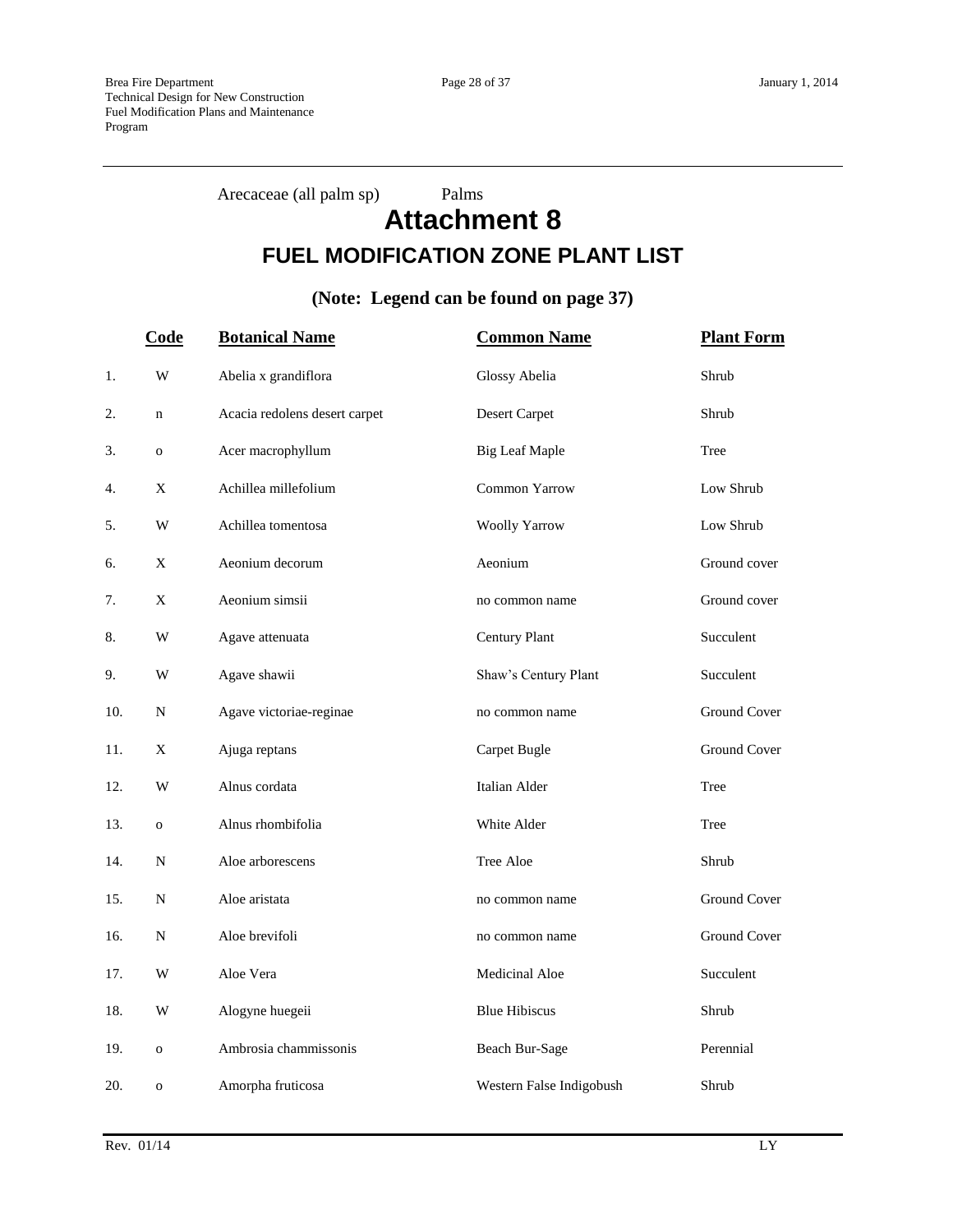| 21. | W              | Anigozanthus flavidus                    | Kangaroo Paw                  | Perennial/accent    |
|-----|----------------|------------------------------------------|-------------------------------|---------------------|
| 22. | $\mathbf O$    | Antirrhinum nuttalianum ssp.             | no common name                | Subshrub            |
| 23. | X              | Aptenia cordifolia x 'Red Apple'         | Red Apple Aptenia             | Ground cover        |
| 24. | W              | Arbutus unedo                            | <b>Strawberry Tree</b>        | Tree                |
| 25. | W              | Arctostaphylos 'Pacific Mist'            | Pacific Mist Manzanita        | <b>Ground Cover</b> |
| 26. | W              | Arctostaphylos edmundsii                 | Little Sur Manzanita          | Ground Cover        |
| 27. | ${\bf O}$      | Arctostaphylos glandulosa ssp.           | Eastwood Manzanita            | Shrub               |
| 28. | W              | Arctostaphylos hookeri 'Monterey Carpet' | Monterey Carpet Manzanita     | Low Shrub           |
| 29. | ${\bf N}$      | Arctostaphylos pungens                   | no common name                | Shrub               |
| 30. | ${\bf N}$      | Arctostaphylos refugioensis              | Refugio Manzanita             | Shrub               |
| 31. | W              | Arctostaphylos uva-ursi                  | Bearberry                     | <b>Ground Cover</b> |
| 32. | W              | Arctostaphylos x 'Greensphere'           | Greensphere Manzanita         | Shrub               |
| 33. | ${\bf N}$      | Artemisia caucasica                      | Caucasian Artesmisia          | Ground Cover        |
| 34. | $\mathbf X$    | Artemisia pycnocephala                   | <b>Beach Sagewort</b>         | Perennial           |
| 35. | X              | Atriplex canescens                       | Four-Wing Saltbush            | Shrub               |
| 36. | X              | Atriplex lentiformis ssp. breweri        | <b>Brewer Saltbush</b>        | Shrub               |
| 37. | ${\bf O}$      | Baccharis emoyi                          | <b>Emory Baccharis</b>        | Shrub               |
| 38. | W o            | Bacharis pilularis ssp. Consanguinea     | Chaparral Bloom               | Shrub               |
| 39. | X              | Baccharis pilularis var. pilularis       | Twin Peaks #2'                | Ground Cover        |
| 40. | $\mathbf{o}$   | Baccharis salicifolia                    | Mulefat                       | Shrub               |
| 41. | ${\bf N}$      | Baileya Multiradiata                     | Desert Marigold               | <b>Ground Cover</b> |
| 42. | N <sub>n</sub> | Bougainvillea spectabilis                | Bougainvillea                 | Shrub               |
| 43. | $\mathbf O$    | Brickellia californica                   | no common name                | Subshrub            |
| 44. | W o            | Bromus carinatus                         | California Brome              | Grass               |
| 45. | $\mathbf 0$    | Camissonia cheiranthifiloa               | <b>Beach Evening Primrose</b> | Perennial Shrub     |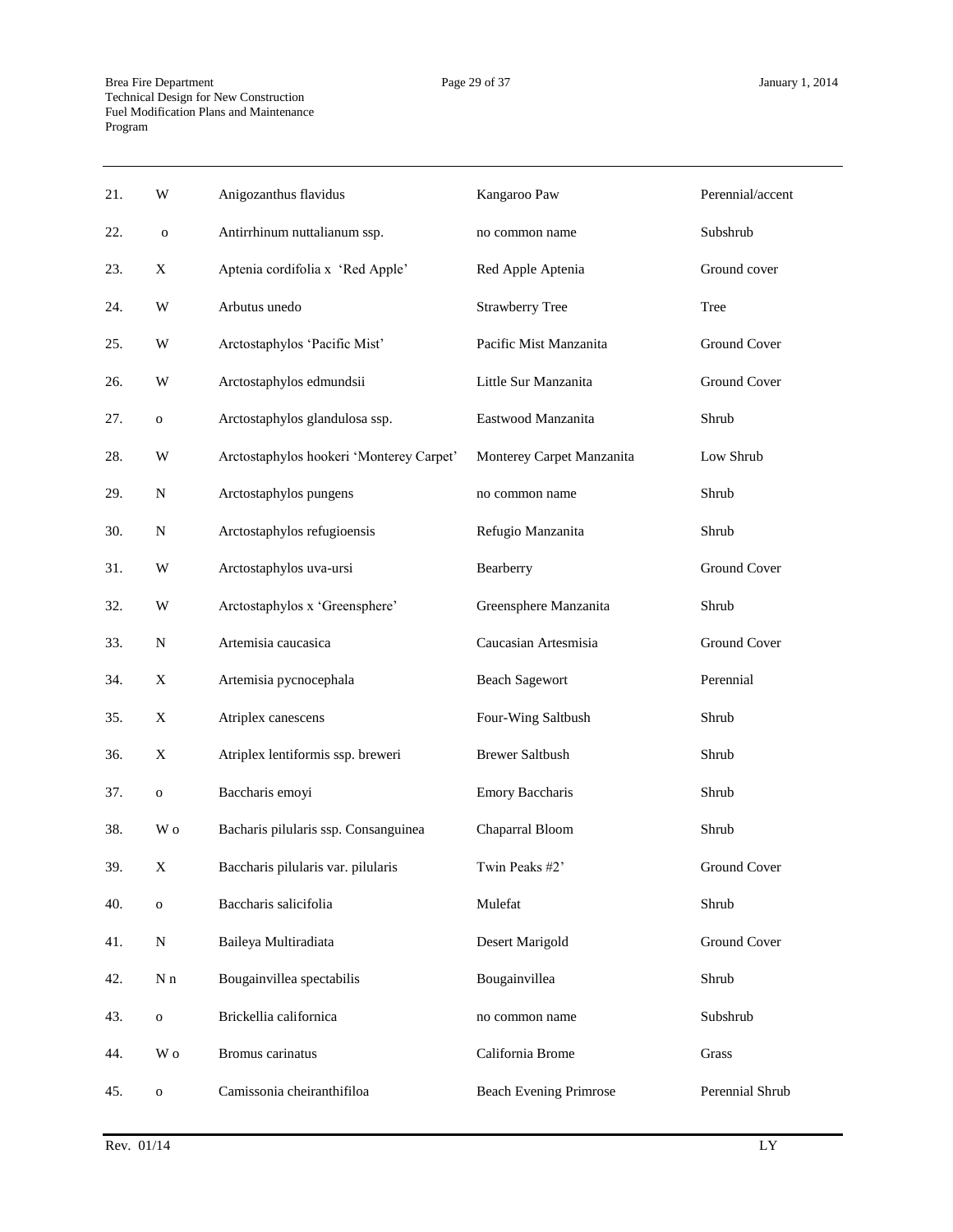| 46. | $\mathbf N$ | Carissa macrocarpa                  | Green Carpet Natal Plum       | Ground Cover/Shrub |
|-----|-------------|-------------------------------------|-------------------------------|--------------------|
| 47. | X           | Carpobrotus chilensis               | Sea Fig Ice Plant             | Ground Cover       |
| 48. | W           | Ceanothus gloriosus 'Point Reyes'   | Point Reyes Ceanothus         | Shrub              |
| 49. | W           | Ceanothus griseus 'Louis Edmunds'   | Louis Edmunds Ceanothus       | Shrub              |
| 50. | W           | Ceanothus griseus horizontalis      | Yankee Point                  | Ground Cover       |
| 51. | W           | Ceanothus griseus var. horizontalis | Carmel Creeper Ceanothus      | Shrub              |
| 52. | W           | Ceanothus griseus var. horizontalis | Yankee Point Ceanothus        | Shrub              |
| 53. | $\mathbf 0$ | Ceanothus megarcarpus               | <b>Big Pod Ceanothus</b>      | Shrub              |
| 54. | W           | Ceanothus prostratus                | <b>Squaw Carpet Ceanothus</b> | Shrub              |
| 55. | $\mathbf O$ | Ceanothus spinosus                  | Green Bark Ceanothus          | Shrub              |
| 56. | W           | Ceanothus verrucosus                | Wart-Stem Ceanothus           | Shrub              |
| 57. | W           | Cerastium tomentosum                | Snow-in-Summer                | Ground cover/Shrub |
| 58. | W           | Ceratonia siliqua                   | Carob                         | Tree               |
| 59. | W           | Cercis occidentalis                 | Western Redbud                | Shrub/Tree         |
| 60. | X           | Chrysanthemum leucanthemum          | Oxeye Daisy                   | Ground Cover       |
| 61. | W           | Cistus Crispus                      | no common name                | Ground Cover       |
| 62. | W           | Cistus hybridus                     | White Rockrose                | Shrub              |
| 63. | W           | Cistus incanus                      | no common name                | Shrub              |
| 64. | W           | Cistus incanus ssp. Corsicus        | no common name                | Shrub              |
| 65. | W           | Cistus salviifolius                 | <b>Sageleaf Rockrose</b>      | Shrub              |
| 66. | W           | Cistus x purpureus                  | Orchid Rockrose               | Shrub              |
| 67. | W           | Citrus species                      | Citrus                        | Tree               |
| 68. | $\mathbf O$ | Clarkia bottae                      | Showy Fairwell to Spring      | Annual             |
| 69. | $\mathbf O$ | Cneoridium dumosum                  | Bushrue                       | Shrub              |
| 70. | $\mathbf O$ | Collinsia heterophyllia             | <b>Chinese Houses</b>         | Annual             |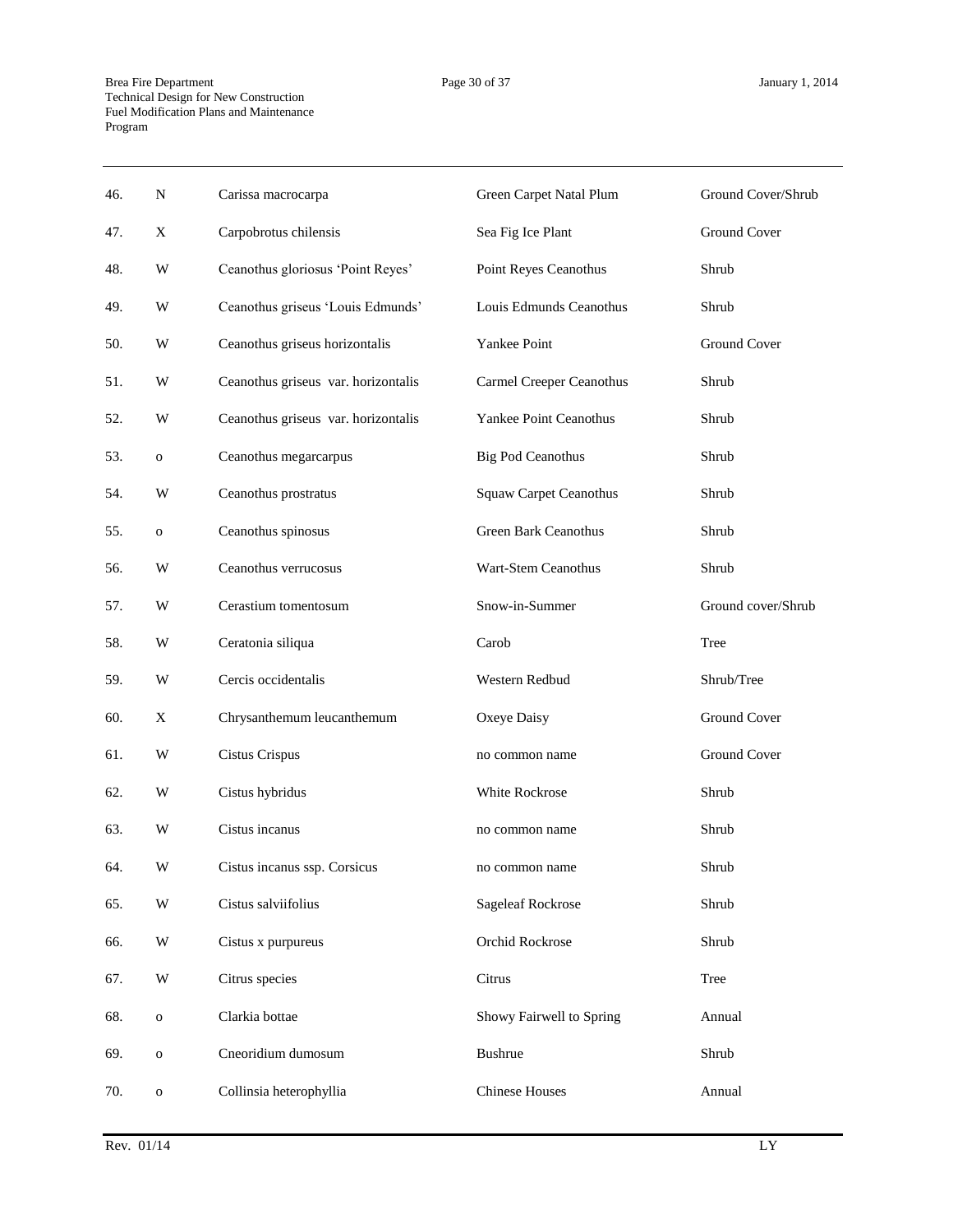| 71. | W o          | Comarostaphylis diversifolia    | Summer Holly                  | Shrub               |
|-----|--------------|---------------------------------|-------------------------------|---------------------|
| 72. | $\mathbf N$  | Convolvulus cneorum             | <b>Bush Morning Glory</b>     | Shrub               |
| 73. | W            | Coprosma kirkii                 | Creeping Coprosma             | Ground Cover/Shrub  |
| 74. | W            | Coprosma pumila                 | Prostrate Coprosma            | Low shrub           |
| 75. | $\mathbf O$  | Coreopsis californica           | Califiornia Coreopsis         | Annual              |
| 76. | W            | Coreopsis lanceolata            | Coreopsis                     | Ground Cover        |
| 77. | N            | Corea pulchella                 | Australian Fuscia             | Ground Cover        |
| 78. | W            | Cotoneaster buxifolius          | no common name                | Shrub               |
| 79. | W            | Cotoneaster congestus 'Likiang' | <b>Likiang Cotoneaster</b>    | Ground Cover/Vine   |
| 80. | W            | Cotoneaster aprneyi             | no common name                | Shrub               |
| 81. | X            | Crassula lactea                 | no common name                | Ground Cover        |
| 82. | X            | Crassula multicava              | no common name                | Ground Cover        |
| 83. | X            | Crassula ovata                  | Jade Tree                     | Shrub               |
| 84. | X            | Crassula tetragona              | no common name                | Ground Cover        |
| 85. | W o          | Croton californicus             | California Croton             | Ground Cover        |
| 86. | X            | Delosperma 'alba'               | White trailing Ice Plant      | Ground Cover        |
| 87. | $\mathbf O$  | Dendromecon rigida              | <b>Bush Poppy</b>             | Shrub               |
| 88. | $\mathbf O$  | Dichelostemma capitatum         | <b>Blue Dicks</b>             | Herb                |
| 89. | N            | Distinctis buccinatoria         | <b>Blood-Red Trumpet Vine</b> | Vine/Climbing vine  |
| 90. | ${\bf N}$    | Dodonaea viscosa                | <b>Hopseed Bush</b>           | Shrub               |
| 91. | $\mathbf X$  | Drosanthemum floribundum        | Rosea Ice Plant               | Ground Cover        |
| 92. | $\mathbf X$  | Drosanthemum hispidum           | no common name                | Ground Cover        |
| 93. | X            | Drosanthemum speciosus          | Dewflower                     | <b>Ground Cover</b> |
| 94. | $\mathbf{o}$ | Dudleya lanceolata              | Lance-leaved Dudleya          | Succulent           |
| 95. | $\mathbf O$  | Dudleya pulverulenta            | Chalk Dudleya                 | Succulent           |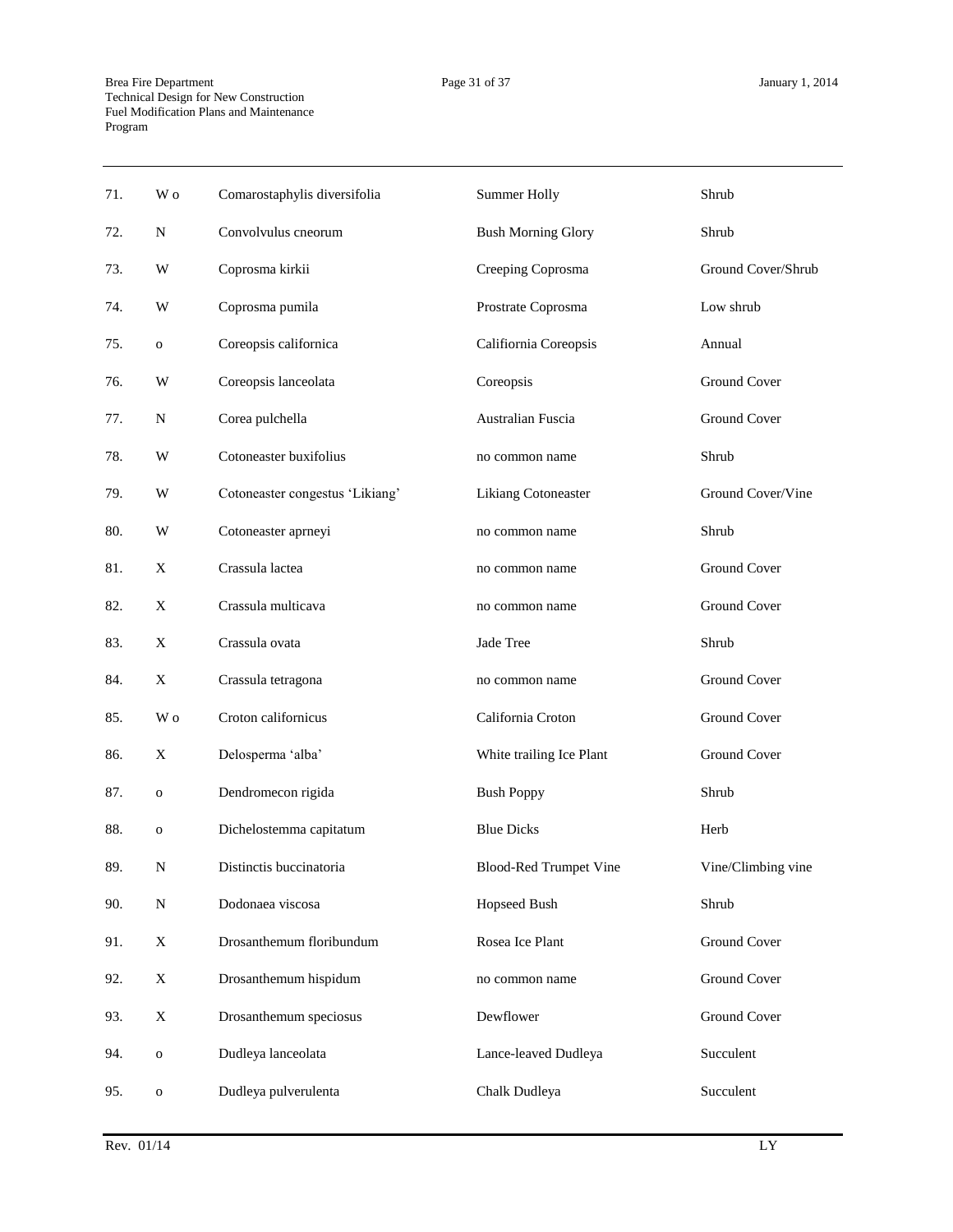| 96.  | W                         | Elaeagnus pungens                         | Silverberry                     | Shrub        |
|------|---------------------------|-------------------------------------------|---------------------------------|--------------|
|      |                           |                                           |                                 |              |
| 97.  | ${\bf O}$                 | Encelia californica                       | California Encelia              | Small Shrub  |
| 98.  | $0 *$                     | Epilobium canum [Zauschneria californica] | Hoary California Fuschia        | Shrub        |
| 99.  | $\mathbf O$               | Eriastrum Sapphirinum                     | Mojave Woolly Star              | Annual       |
| 100. | N                         | Eriobotrya japonica                       | Loquat                          | Tree         |
| 101. | $\mathbf O$               | Eriodictycon crassifolium                 | Thick Leaf Yerba Santa          | Shrub        |
| 102. | $\mathbf O$               | Eriodictycon trichocalyx                  | Yerba Santa                     | Shrub        |
| 103. | $\rm W$ o                 | Eriophyllum confertiflorum                | no common name                  | Shrub        |
| 104. | W                         | Erythrina species                         | Coral Tree                      | Tree         |
| 105. | N                         | Escallonia species                        | Several varieties               | Shrub        |
| 106. | W o                       | Eschscholzia californica                  | California Poppy                | Flower       |
| 107. | $\boldsymbol{\mathrm{X}}$ | Eschscholzia mexicana                     | Mexican Poppy                   | Herb         |
| 108. | N                         | Euonymus fortunei                         | Winter Creeper Euonymus         | Ground Cover |
| 109. | N                         | Feijoa sellowiana                         | Pineapple Guava                 | Shrub/Tree   |
| 110. | N                         | Fragaria chiloensis                       | Wild Strawberry/Sand Strawberry | Ground Cover |
| 111. | $\mathbf O$               | Frankenia salina                          | Alkali Heath                    | Ground Cover |
| 112. | W                         | Fremontondendron californicum             | California Flannelbush          | Shrub        |
| 113. | X                         | Gaillardia x grandiflora                  | Blanketflower                   | Ground Cover |
| 114. | W                         | Galvezia speciosa                         | <b>Bush Snapdragon</b>          | Shrub        |
| 115. | W                         | Garrya ellipta                            | Silktassel                      | Shrub        |
| 116. | $\mathbf X$               | Gazania hybrids                           | South African Daisy             | Ground Cover |
| 117. | $\mathbf X$               | Gazania rigens leucolaena                 | Training Gazania                | Ground Cover |
| 118. | $\mathbf 0$               | Gillia capitata                           | Globe Gilia                     | Perrenial    |
| 119. | $\mathbf W$               | Gilia leptantha                           | Showy Gilia                     | Perrenial    |
| 120. | W                         | Gilia tricolor                            | Bird's Eyes                     | Perrenial    |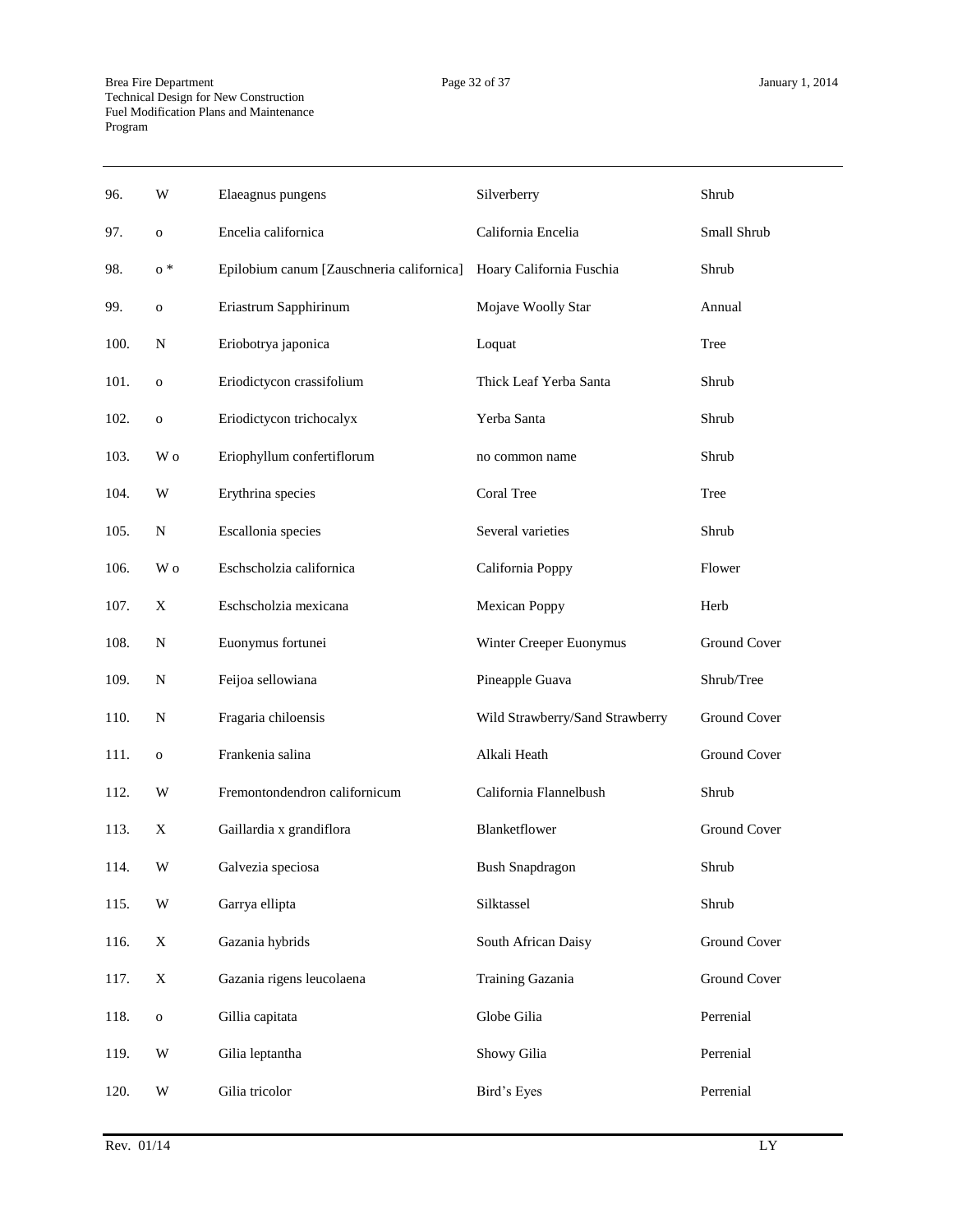Brea Fire Department **Page 33** of 37 January 1, 2014 Technical Design for New Construction Fuel Modification Plans and Maintenance Program

| 121. | W              | Ginkgo biloba             | Maidenhair Tree                    | Tree               |
|------|----------------|---------------------------|------------------------------------|--------------------|
| 122. | ${\bf O}$      | Gnaphalium californicum   | California Everlasting             | Annual             |
| 123. | W              | Grewia occidentalis       | Starflower                         | Shrub              |
| 124. | ${\bf O}$      | Grindelia stricta         | <b>Gum Plant</b>                   | Ground Cover       |
| 125. | N <sub>n</sub> | Hakea suaveolens          | Sweet Hakea                        | Shrub              |
| 126. | W              | Hardenbergia comptoniana  | Lilac Vine                         | Shrub              |
| 127. | N              | Heliathemum muutabile     | Sunrose                            | Ground Cover/Shrub |
| 128. | $\mathbf O$    | Helianthemum scoparium    | <b>Rush Rose</b>                   | Shrub              |
| 129. | ${\bf O}$      | Heliotropium curassavicum | Salt Heliotrope                    | Ground Cover       |
| 130. | X              | Helix Canariensis         | English Ivy                        | Ground Cover       |
| 131. | W              | Hesperaloe parviflora     | Red Yucca                          | Perennial          |
| 132. | o n            | Heteromeles arbutifolia   | Toyon                              | Shrub              |
| 133. | X              | Hypericum calycimum       | Aaron's Beard                      | Shrub              |
| 134. | N              | Iberis sempervirens       | <b>Edging Candytuft</b>            | Ground Cover       |
| 135. | N              | Iberis umbellatum         | Globe Candytuft                    | Ground Cover       |
| 136. | ${\bf O}$      | Isocoma menziesii         | Coastal Goldenbush                 | Small Shrub        |
| 137. | $\mathbf O$    | Isomeris arborea          | Bladderpod                         | Shrub              |
| 138. | W              | Iva hayesiana             | Poverty Weed                       | Ground Cover       |
| 139. | N              | Juglans californica       | California Black Walnut            | Tree               |
| 140. | $\mathbf{o}$   | Juncus acutus             | Spiny Rush                         | Perrenial          |
| 141. | ${\bf O}$      | Keckiella antirrhinoides  | <b>Yellow Bush Penstemon</b>       | Subshrub           |
| 142. | ${\bf O}$      | Keckiella cordifolia      | <b>Heart Leaved Penstemon</b>      | Subshrub           |
| 143. | ${\bf O}$      | Keckiella ternata         | <b>Blue Stemmed Bush Penstemon</b> | Subshrub           |
| 144. | W              | Kniphofia uvaria          | Red Hot Poker                      | Perennial          |
| 145. | W              | Lagerstroemia indica      | Crape Myrtle                       | Tree               |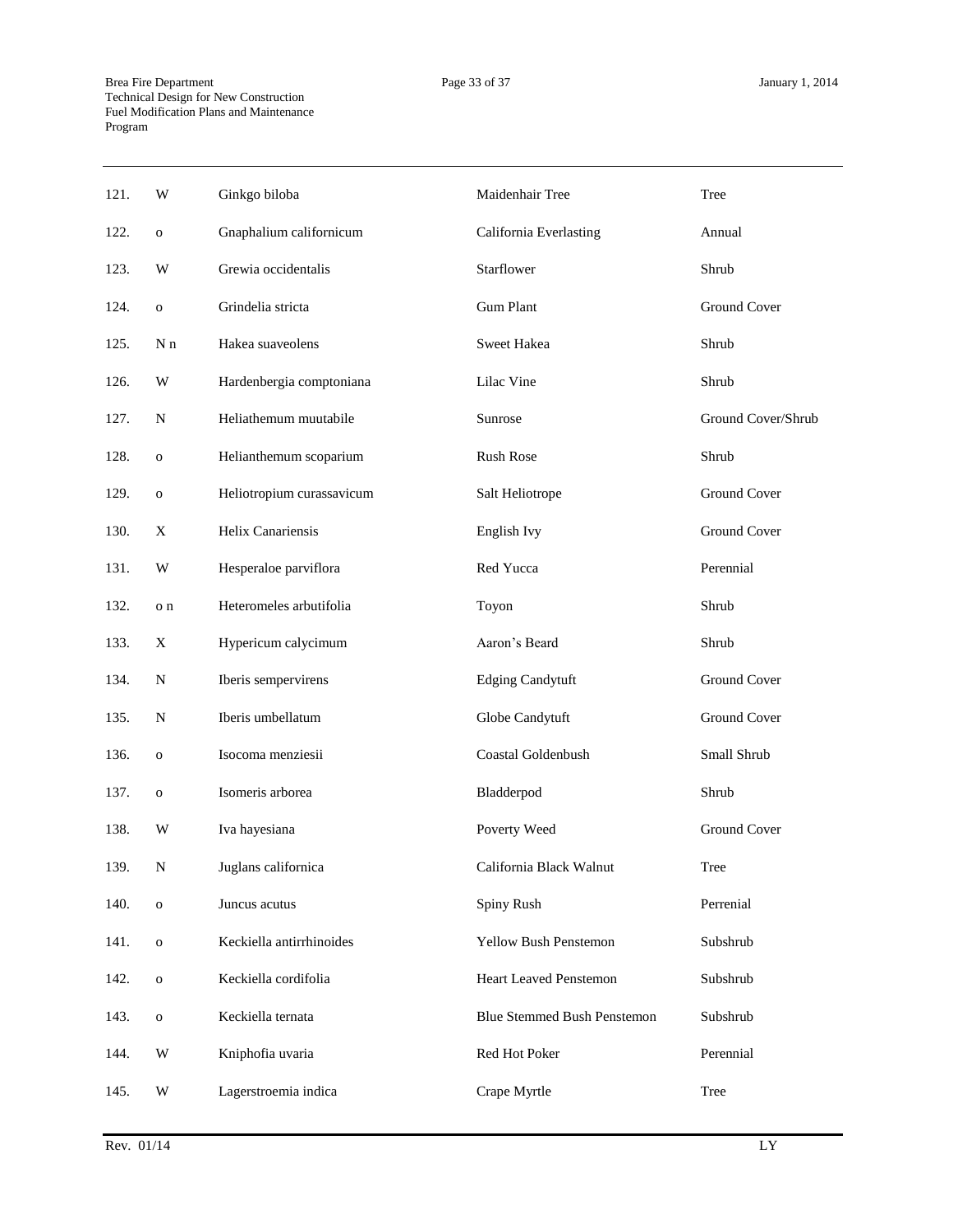Brea Fire Department **Page 34 of 37** January 1, 2014 Technical Design for New Construction Fuel Modification Plans and Maintenance Program

| 146. | W                       | Lagunaria patersonii         | Primrose Tree                                          | Tree             |
|------|-------------------------|------------------------------|--------------------------------------------------------|------------------|
| 147. | X                       | Lamprathus aurantiacus       | <b>Bush Ice Plant</b>                                  | Ground Cover     |
| 148. | X                       | Lampranthus filicaulis       | Redondo Creeper                                        | Ground Cover     |
| 149. | X                       | Lampranthus spectabilis      | Trailing Ice Plant                                     | Ground Cover     |
| 150. | W                       | Lantana camara cultivars     | <b>Yellow Sage</b>                                     | Shrub            |
| 151. | W                       | Lantana montevidensis        | <b>Trailing Lantana</b>                                | Shrub            |
| 152. | $\mathbf O$             | Lasthenia californica        | Dwarf Goldfields                                       | Annual           |
| 153. | W                       | Lavandula dentata            | French Lavender                                        | Shrub            |
| 154. | W                       | Leptospermum laevigatum      | Australian Tea Tree                                    | Shrub            |
| 155. | W                       | Leucophyllum frutescens      | <b>Texas Ranger</b>                                    | Shrub            |
| 156. | $\mathbf O$             | Leymus condensatus           | Giant Wild Rye                                         | Large Grass      |
| 157. | N                       | Ligustrum japonicum          | Texas privet                                           | Shrub            |
| 158. | X                       | Limonium pectinatum          | no common name                                         | Ground Cover     |
| 159. | X                       | Limonium perezii             | Sea Lavender                                           | Shrub            |
| 160. | W n                     | Liquidambar styraciflua      | American Sweet Gum                                     | Tree             |
| 161. | W                       | Liriodendron tulipfera       | <b>Tulip Tree</b>                                      | Tree             |
| 162. | X                       | Lonicera japonica 'Halliana' | Hall's Japanese Honeysuckle                            | Vining Shrub     |
| 163. | $\mathbf O$             | Lonicera subspicata          | Wild Honeysuckle                                       | Vining Shrub     |
| 164. | X                       | Lotus corniculatus           | Bird's Foot Trefoil                                    | Ground Cover     |
| 165. | $\mathbf 0$             | Lotus hermannii              | Northern Woolly Lotus                                  | Perennial        |
| 166. | ${\bf O}$               | Lotus scoparius              | Deerweed                                               | Shrub            |
| 167. | $\ensuremath{\text{W}}$ | Lupinus arizonicus           | Desert Lupine                                          | Annual           |
| 168. | $\ensuremath{\text{W}}$ | Lupinus benthamii            | Spider Lupine                                          | Annual           |
| 169. | ${\bf O}$               | Lupinus bicolor              | <b>Sky Lupine</b>                                      | Flowering annual |
| 170. | ${\bf O}$               | Lupinus sparsiflorus         | Loosely Flowered Annual Lupine/Coulter's Lupine Annual |                  |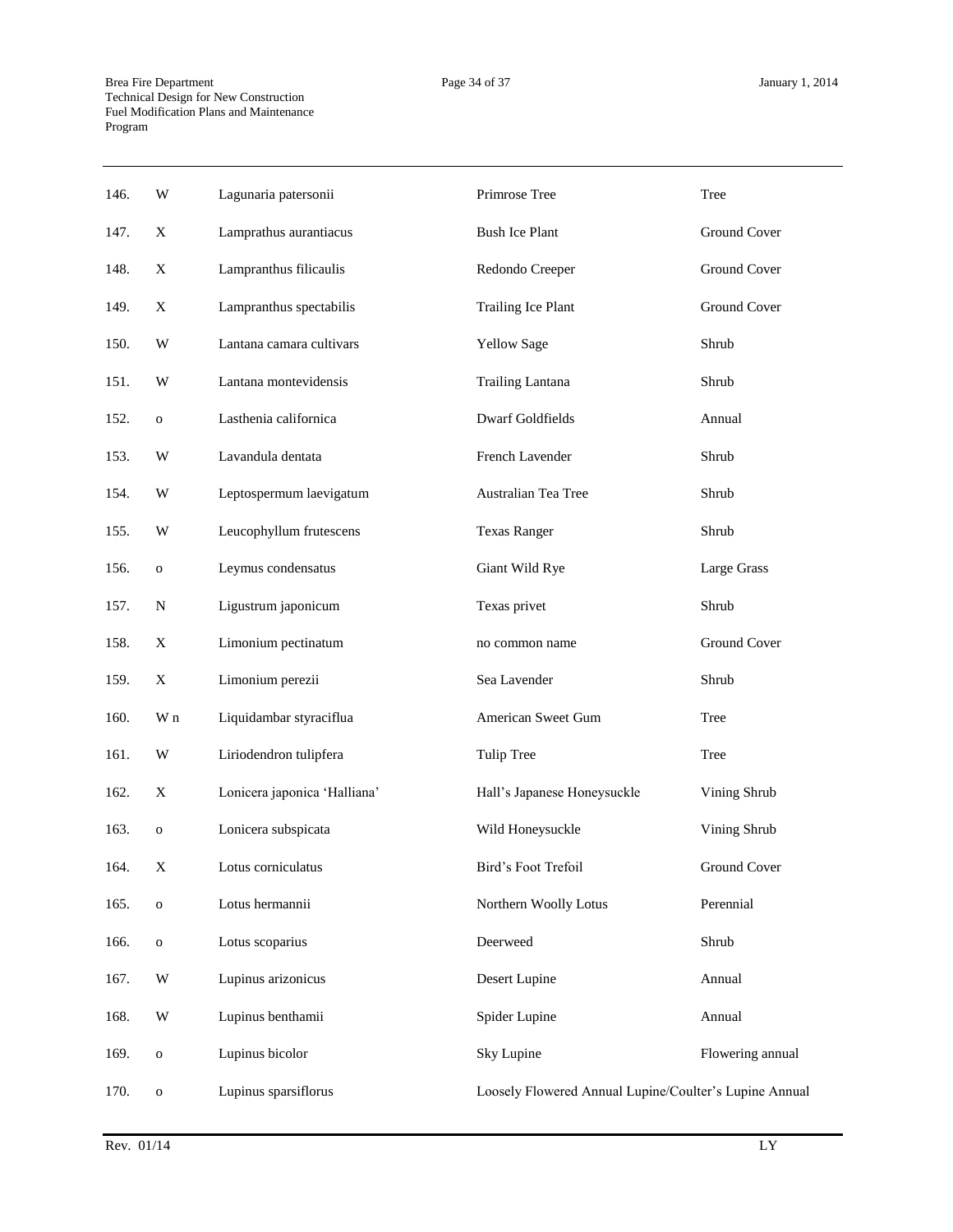| 171. | W            | Lyonothamnus floribundus ssp. Asplenifolius Fernleaf Ironwood |                                 | Tree         |
|------|--------------|---------------------------------------------------------------|---------------------------------|--------------|
| 172. | $\mathbf W$  | Macadamia integrifolia                                        | Macadamia Nut                   | Tree         |
| 173. | W            | Mahonia aquifolium 'Golden Abundance'                         | Golden Abundance Oregon Grape   | Shrub        |
| 174. | W            | Mahonia nevenii                                               | Nevin Mahonia                   | Shrub        |
| 175. | $\mathbf O$  | Malacothamnus fasciculatus                                    | Chapparal Mallow                | Shrub        |
| 176. | X            | Malephora luteola                                             | Training Ice Plant              | Ground Cover |
| 177. | W            | Maytenus boaria                                               | Mayten Tree                     | Tree         |
| 178. | W            | Melaleuca nesophila                                           | Pink Melaleuca                  | Shrub        |
| 179. | N            | Metrosideros excelsus                                         | New Zealand Christmas Tree      | Tree         |
| 180. | $0 *$        | Mimulus species                                               | Monkeyflower                    | Flower       |
| 181. | $\mathbf O$  | Mirabilis californica                                         | Wishbone Bush                   | Perrenial    |
| 182. | N            | Myoporum debile                                               | no common name                  | Shrub        |
| 183. | W            | Myoporum insulare                                             | Boobyalla                       | Shrub        |
| 184. | W            | Myoporum parvilfolium                                         | no common name                  | Ground Cover |
| 185. | W            | Myoporum 'Pacificum'                                          | no common name                  | Ground Cover |
| 186. | $\mathbf O$  | Nassella (stipa) lepidra                                      | <b>Foothill Needlegrass</b>     | Ground Cover |
| 187. | $\mathbf O$  | Nassella (stipa) pulchra                                      | <b>Purple Needlegrass</b>       | Ground Cover |
| 188. | $\mathbf O$  | Nemophilia menziesii                                          | <b>Baby Blue Eyes</b>           | Annual       |
| 189. | X            | Nerium Oleander                                               | Oleander                        | Shrub        |
| 190. | $\mathbf{o}$ | Nolina cismontana                                             | Chapparal Nolina                | Shrub        |
| 191. | N            | Nolina species                                                | Mexican Grasstree               | Shrub        |
| 192. | W            | Oenothera belandieri                                          | <b>Mexican Evening Primrose</b> | Ground Cover |
| 193. | N            | Oenothera hookeri                                             | California Evening Primrose     | Flower       |
| 194. | W            | Oenothera speciosa                                            | Show Evening Primrose           | Perrenial    |
| 195. | X            | Ophiopogon japonicus                                          | Mondo Grass                     | Ground Cover |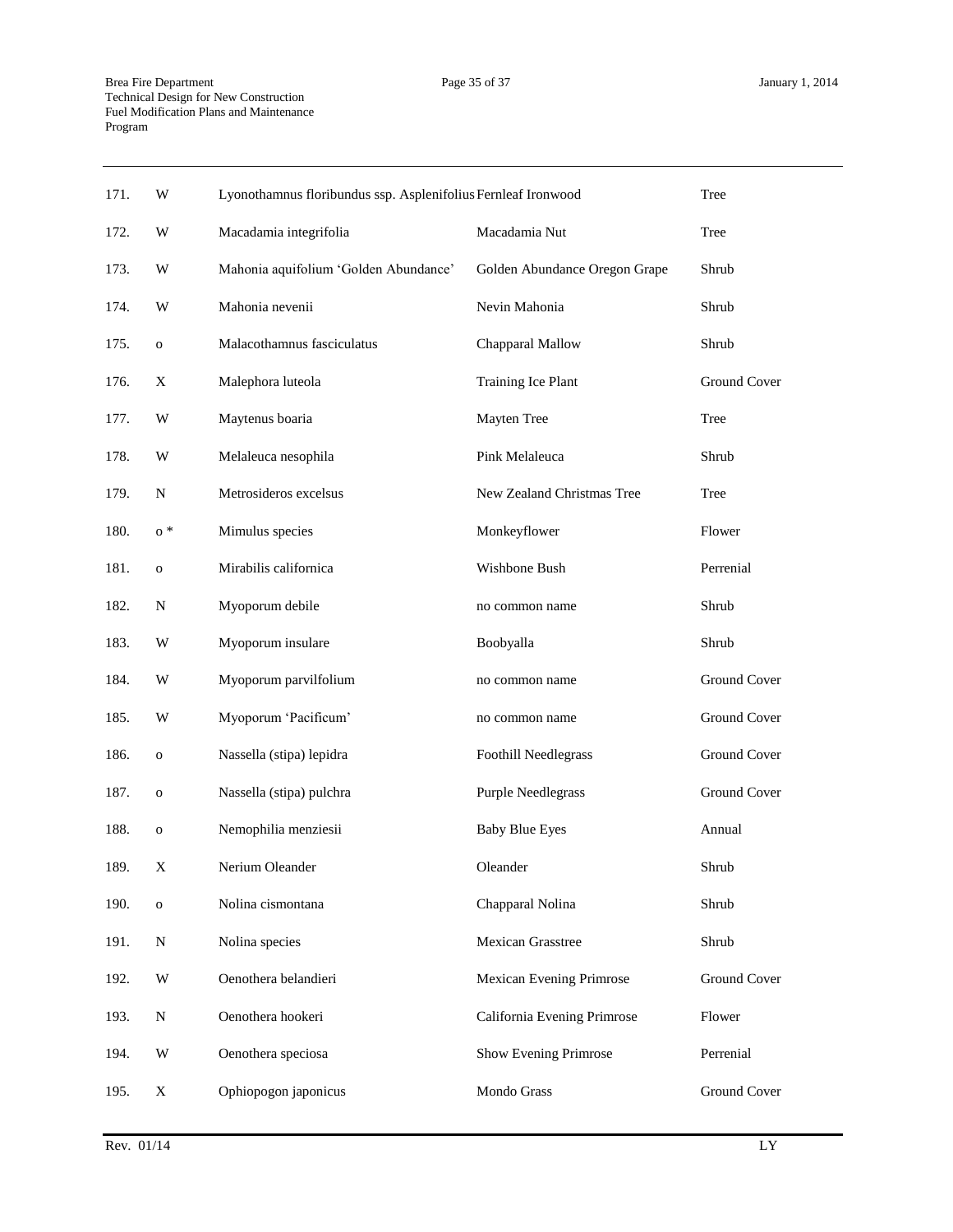| 196. | $0 *$        | Opuntia littoralis                | Prickly Pear           | Cactus          |
|------|--------------|-----------------------------------|------------------------|-----------------|
| 197. | $0 *$        | Opuntia oricola                   | <b>Oracle Cactus</b>   | Cactus          |
| 198. | $0 *$        | Opuntia prolifera                 | Coast Cholla           | Cactus          |
| 199. | W            | Osmanthus fragrans                | Sweet Olive            | Shrub           |
| 200. | X            | Osteospermum fruticosum           | Training African Daisy | Ground Cover    |
| 201. | X            | Parkinsonia aculeata              | Mexican Palo Verde     | Tree            |
| 202. | W            | Pelargonium peltatum              | Ivy Geranium           | Ground Cover    |
| 203. | X            | Penstemon species                 | <b>Beard Tongue</b>    | Shrub           |
| 204. | W            | Photinia fraseria                 | no common name         | Shrub           |
| 205. | W            | Pistacia chinesis                 | Chinese Pistache       | Tree            |
| 206. | X            | Pittosporum undulatum             | Victorian Box          | Tree            |
| 207. | $\mathbf 0$  | Plantago erecta                   | California Plantain    | Annual          |
| 208. | $***$        | Plantago insularis                | <b>Woolly Plantain</b> | Annual          |
| 209. | X            | Plantago sempervirens             | Evergreen Plantain     | Ground Cover    |
| 210. | W            | Plantanus racemosa                | California Sycamore    | Tree            |
| 211. | W            | Plumbago auritulata               | Plumbago Cape          | Shrub           |
| 212. | $\mathbf{o}$ | Popolus fremontii                 | Western Cottonwood     | Tree            |
| 213. | X            | Portulacaria afra                 | Elephant's Food        | Shrub           |
| 214. | $\mathbf{o}$ | Potentilla glandulosa             | Sticky Cinquefoil      | Subshrub        |
| 215. | $\mathbf X$  | Potentilla tabernaemontanii       | Spring Cinquefoil      | Ground Cover    |
| 216. | $\mathbf X$  | Prunus caroliniana                | Carolina Cherry Laurel | Shrub/Tree      |
| 217. | ${\bf O}$    | Prunus ilicifolia ssp. Ilicifolia | Holly Leafed Cherry    | Shrub           |
| 218. | $\mathbf X$  | Prunus lyonii                     | Catalina Cherry        | Shrub/Tree      |
| 219. | ${\bf N}$    | Punica granatum                   | Pomegranate            | Shrub/Tree      |
| 220. | W            | Puya species                      | Puya                   | Succulent/Shrub |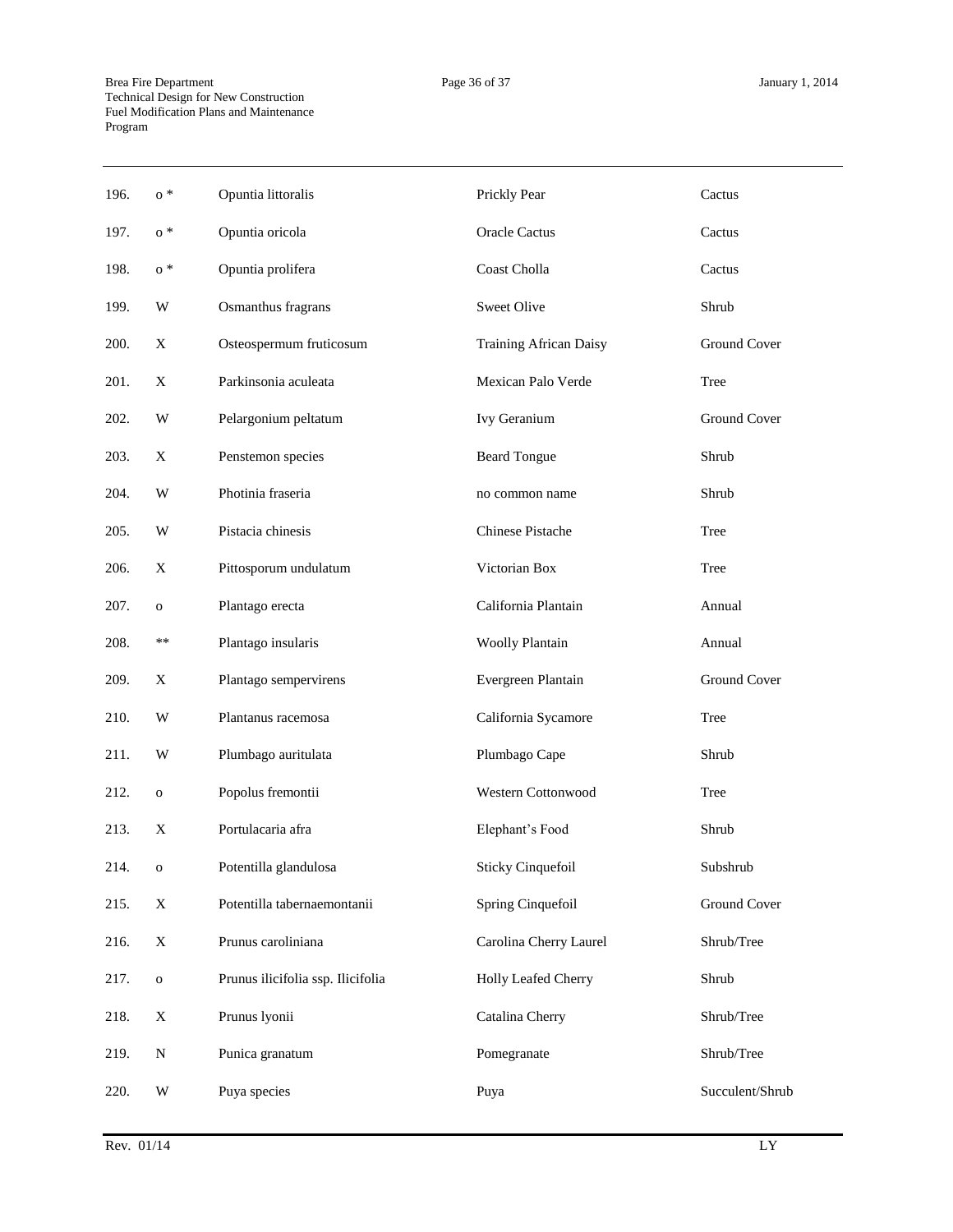Brea Fire Department **Page 37** of 37 January 1, 2014 Technical Design for New Construction Fuel Modification Plans and Maintenance Program

| 221. | W                         | Pyracantha species             | Firethorn                     | Shrub        |
|------|---------------------------|--------------------------------|-------------------------------|--------------|
| 222. | ${\bf O}$                 | Quercus agrifolia              | <b>Coast Live Oak</b>         | Tree         |
| 223. | $o \; n *$                | Quercus berberdifolia          | California Scrub Oak          | Shrub        |
| 224. | $o \; n *$                | Quercus dumosa                 | Coastal Scrub Oak             | Shrub        |
| 225. | X                         | Quercus engelmannii            | Engelmann Oak                 | Tree         |
| 226. | X                         | Quercus suber                  | Cork Oak                      | Tree         |
| 227. | X                         | Rhamnus alaternus              | Italian Buckthorn             | Shrub        |
| 228. | ${\bf O}$                 | Rhamnus californica            | California Coffee Berry       | Shrub        |
| 229. | ${\bf O}$                 | Rhamnus crocea                 | Redberry                      | Shrub        |
| 230. | ${\bf O}$                 | Rhamnus crocea ssp. Ilicifolia | <b>Hollyleaf Redberry</b>     | Shrub        |
| 231. | ${\bf N}$                 | Rhaphiolepis species           | Indian Hawthorne              | Shrub        |
| 232. | ${\bf O}$                 | Rhus integrifolia              | Lemonade Berry                | Shrub        |
| 233. | ${\bf N}$                 | Rhus lancea                    | African Sumac                 | Tree         |
| 234. | o <sub>n</sub>            | Rhus ovata                     | Sugarbush                     | Shrub        |
| 235. | ${\bf O}$                 | Ribes aureum                   | Golden Currant                | Shrub        |
| 236. | ${\bf O}$                 | Ribes indecorum                | White Flowering Currant       | Shrub        |
| 237. | ${\bf O}$                 | Ribes speciosum                | Fuschia Flowering Goosebberry | Shrub        |
| 238. | W                         | Ribes viburnifolium            | Evergreen currant             | Shrub        |
| 239. | $0 *$                     | Romneya coulteri               | Matilija Poppy                | Shrub        |
| 240. | $\boldsymbol{\mathrm{X}}$ | Romneya coulteri 'White Cloud' | White Cloud Matilija Poppy    | Shrub        |
| 241. | W n                       | Rosmarinus officinalis         | Rosemary                      | Shrub        |
| 242. | W n                       | Salvia greggii                 | Autums Sage                   | Shrub        |
| 243. | W n                       | Salvia sonomensis              | Creeping Sage                 | Ground Cover |
| 244. | $\mathbf O$               | Sambucus mexicana              | Mexican Elderberry            | Tree         |
| 245. | $\mathbf W$               | Santolina chamaecyparissus     | Lavender Cotton               | Ground Cover |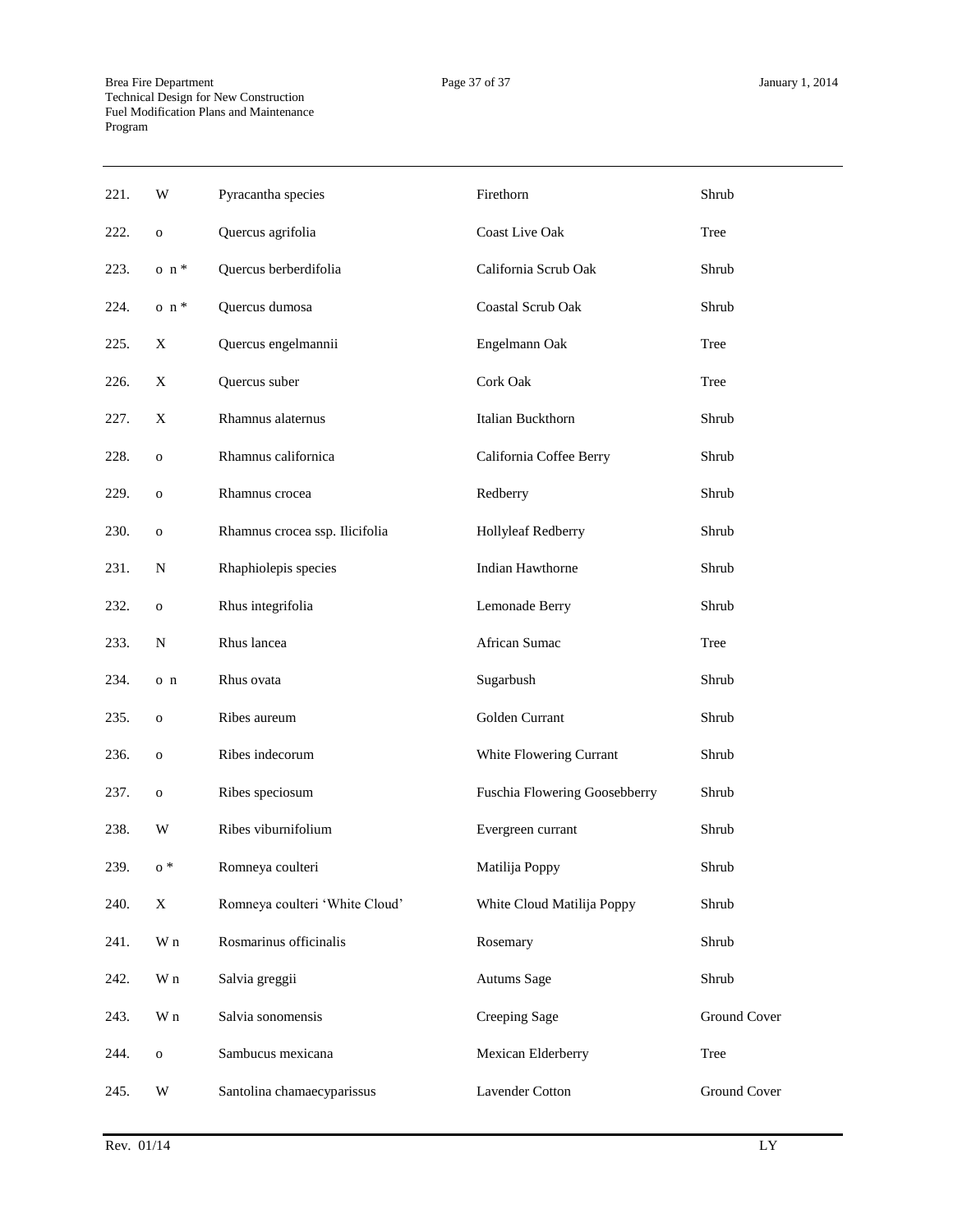| 246. | W            | Santolina virens                 | Green Lavender Cotton    | Shrub            |
|------|--------------|----------------------------------|--------------------------|------------------|
| 247. | $\mathbf 0$  | Satureja chandleri               | San Miguel Savory        | Perennial        |
| 248. | $\mathbf 0$  | Scirpis scutus                   | Hard Stem Bulrush        | Perennial        |
| 249. | $\mathbf 0$  | Scirpus californicus             | California Bulrush       | Perennial        |
| 250. | X            | Sedum acre                       | Goldmoss Sedum           | Ground Cover     |
| 251. | $\mathbf X$  | Sedum album                      | Green Stonecrop          | Ground Cover     |
| 252. | $\mathbf X$  | Sedum confusum                   | no common name           | Ground Cover     |
| 253. | $\mathbf X$  | Sedum lineare                    | no common name           | Ground Cover     |
| 254. | $\mathbf X$  | Sedum x rubrotinctum             | Pork and Beans           | Ground Cover     |
| 255. | X            | Senecio serpens                  | no common name           | Ground Cover     |
| 256. | $\mathbf 0$  | Sisyrinchium bellum              | <b>Blue Eyed Grass</b>   | Ground Cover     |
| 257. | $\mathbf 0$  | Solanum douglasii                | Douglas Nightshade       | Shrub            |
| 258. | $\mathbf{o}$ | Solanum xantii                   | Purple Nightshade        | Perennial        |
| 259. | W            | Stenicarpus sinuatus             | Firewheel Tree           | Tree             |
| 260. | W            | Strelitzia nicolai               | Giant Bird of Paradise   | Perennial        |
| 261. | W            | Strelitzia reginae               | <b>Bird of Paradise</b>  | Perennial        |
| 262. | $\mathbf 0$  | Symphoricarpos mollis            | Creeping Snowberry       | Shrub            |
| 263. | W            | Tecoma stans (Stenolobium stans) | <b>Yellow Bells</b>      | Shrub/Small Tree |
| 264. | X            | Tecomaria capensis               | Cape Honeysuckle         | Ground Cover     |
| 265. | N            | Teucarium chamedrys              | Germander                | Ground Cover     |
| 266. | ${\bf N}$    | Thymus serpyllum                 | Lemon Thyme              | Ground Cover     |
| 267. | N            | Trachelospermum jasminoides      | Star Jasmine             | Shrub            |
| 268. | $\mathbf{o}$ | Trichosstems lanatum             | <b>Woolly Blue Curls</b> | Shrub            |
| 269. | $\mathbf X$  | Trifolium hirtum 'Hyron'         | <b>Hyron Rose Clover</b> | Ground Cover     |
| 270. | $\mathbf X$  | Trifolium fragerum 'O'Connor's'  | O'Connor's Legume        | Ground Cover     |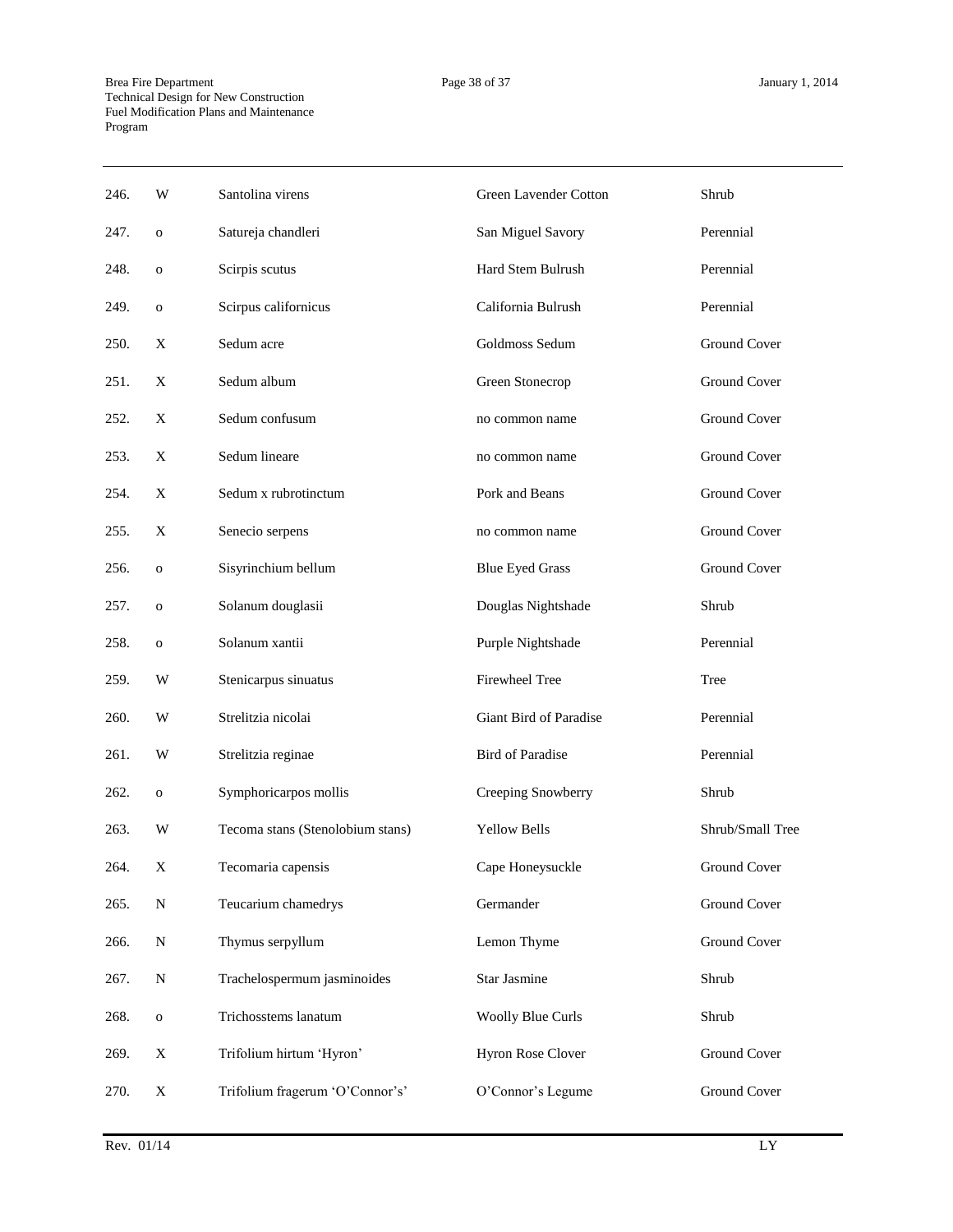| 271. | $\mathbf{o}$ | Umbellularia californica | California Laurel          | Tree                   |
|------|--------------|--------------------------|----------------------------|------------------------|
| 272. | $\mathbf{o}$ | Verbena lasiostachys     | Western Vervain            | Perennial              |
| 273. | $\mathbf N$  | Verbena peruviana        | no common name             | Ground Cover           |
| 274. | X            | Verbena species          | Verbena                    | Ground Cover           |
| 275. | X            | Vinca minor              | Dwarf Periwinkle           | Ground Cover           |
| 276. | $\mathbf{o}$ | Vitis girdiana           | Desert Wild Grape          | Vine                   |
| 277. | X            | Vulpia myuros 'Zorro'    | <b>Zorro Annual Fescue</b> | Grass                  |
| 278. | W            | Westringia fruticosa     | no common name             | Shrub                  |
| 279. | W            | Xannithorrhoea species   | <b>Grass Tree</b>          | Perennial accent/shrub |
| 280. | W            | Xylosma congestum        | Shiny Xylosma              | Shrub                  |
| 281. | X            | Yucca Species            | Yucca                      | Shrub                  |
| 282. | $\mathbf{o}$ | Yucca whipplei           | Yucca                      | Shrub                  |

## **Symbol Legend:**

- X=Plant species prohibited in wet and dry fuel modification zones adjacent to reserve lands. Acceptable on all other fuel modification locations and zones.
- W **=** Plant species appropriate for use in wet fuel modification zones adjacent to reserve lands. Acceptable in all other wet and irrigated dry (manufactured slopes) fuel modification locations and zones.
- o **=** Plant species native to Orange County. Acceptable in all fuel modification wet and dry zones in all locations.
- N = Plant species acceptable on a limited basis (maximum 30% of the area) in wet fuel modification zones *adjacent to reserve lands*. Acceptable on all other fuel modification zones.
- **\*** = If locally collected.
- **\*\*** = Not native but can be used in all zones.
- n = Plant species acceptable on a limited use basis. Refer to qualification requirements following plant palette.

#### **Approved Plant Palette – Qualification Statements for Select Plant Species**